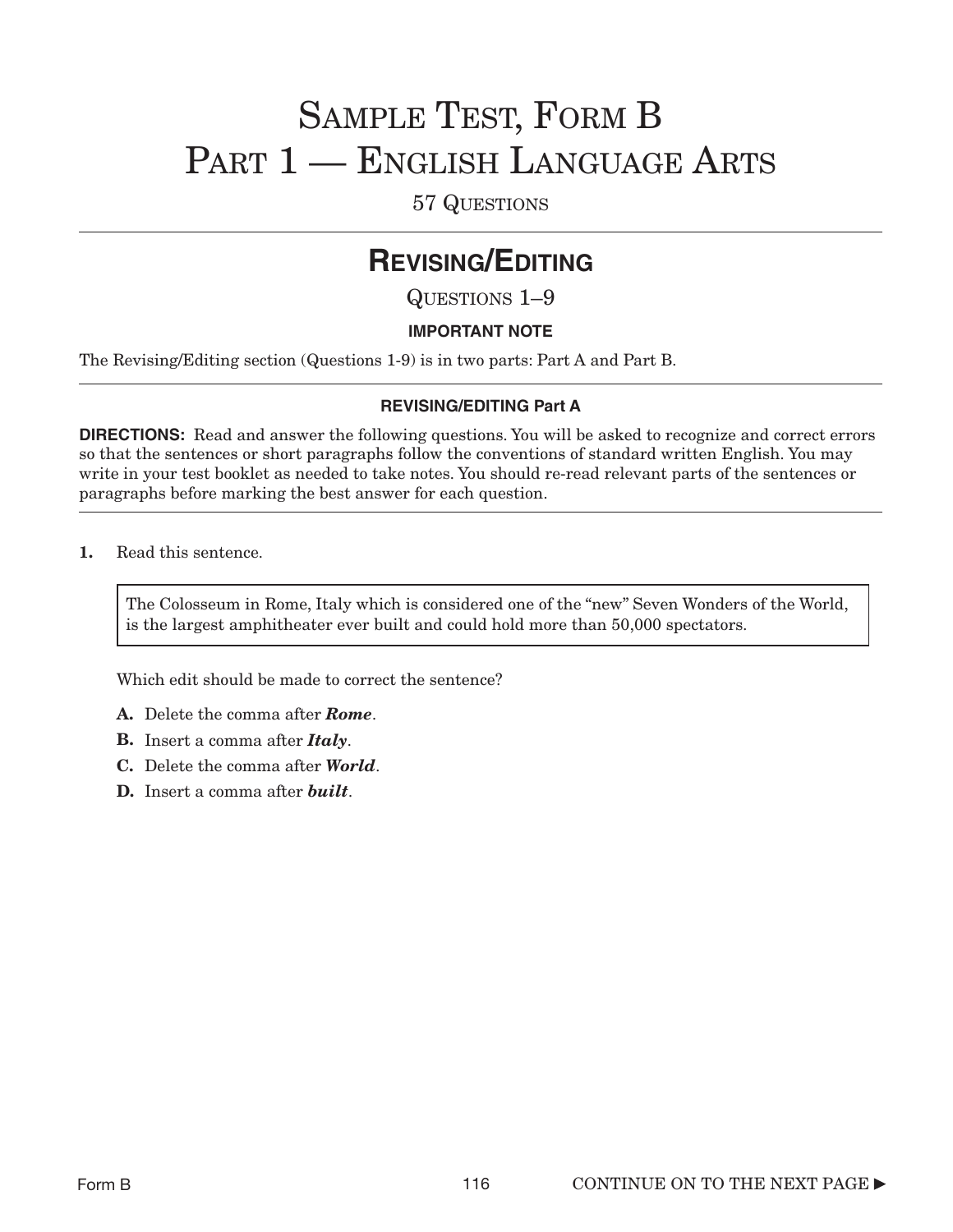2. Read this paragraph.

In September 2016 the National Museum of African American History and Culture opened as part of the Smithsonian Institution, the museum is already the Smithsonian's third most popular site. Experts say that they expect this newest Smithsonian facility to welcome nearly 4 million visitors a year. The museum features more than 30,000 objects, including Muhammad Ali's boxing gloves and a dress sewn by Rosa Parks. A commemorative copy of the Emancipation Proclamation, written in 1863 during the presidency of Abraham Lincoln, is also on display at the museum.

Which revision corrects the error in sentence structure in the paragraph?

- E. Institution, and the
- F. year, and the
- G. objects, which include
- H. Proclamation, which was written
- 3. Read this sentence.

To promote their club, a bake sale will be sponsored by members of the debate team on Wednesday.

How should the sentence be revised?

- A. To promote their club, on Wednesday a bake sale will be sponsored by members of the debate team.
- **B.** On Wednesday to promote their club, a bake sale will be sponsored by members of the debate team.
- C. To promote their club, members of the debate team will sponsor a bake sale on Wednesday.
- D. Members of the debate team, on Wednesday to promote their club, will sponsor a bake sale.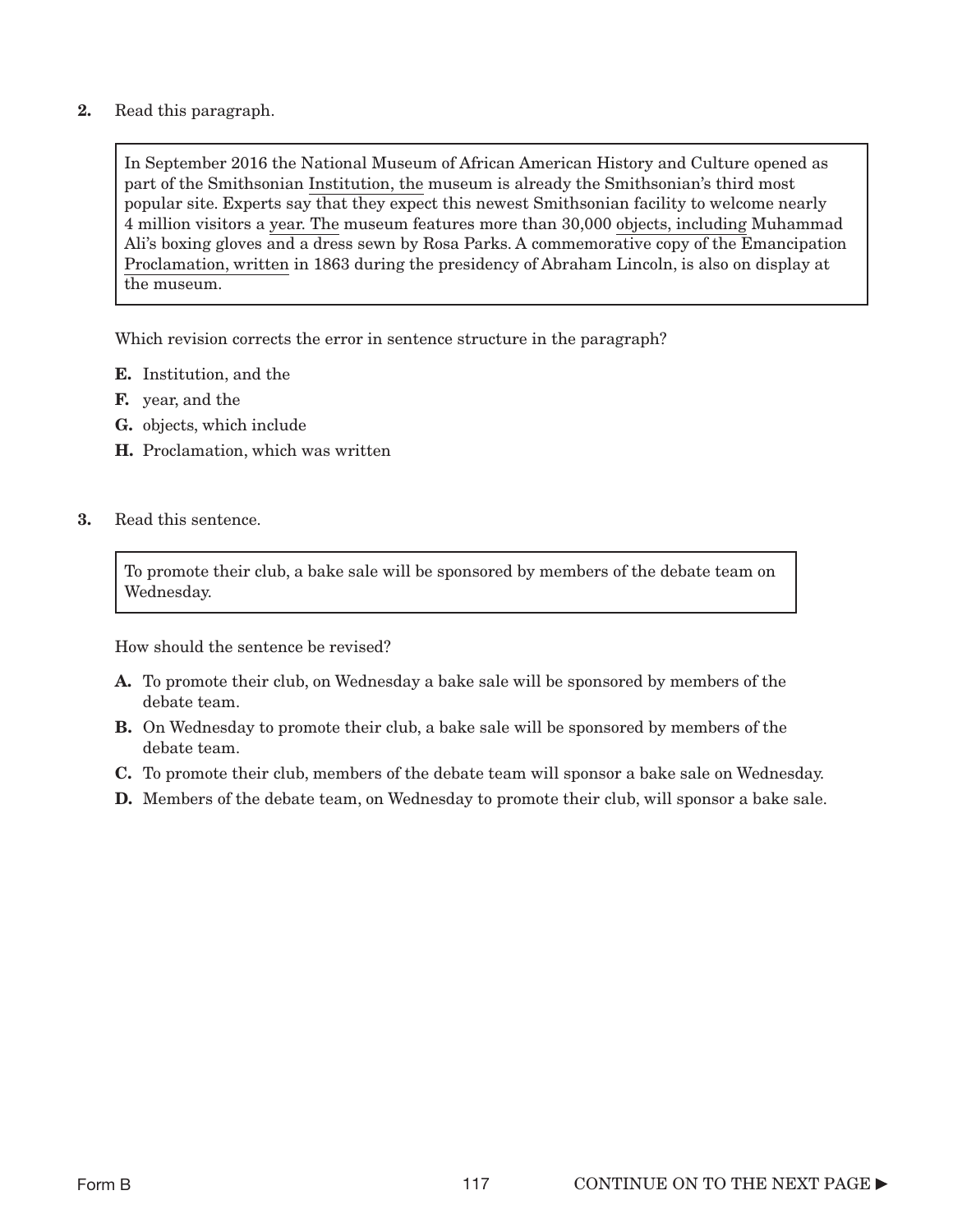#### 4. Read this paragraph.

(1) Devon spent several hours preparing for an upcoming audition for a play at the community theater. (2) First he did vocal exercises to practice his diction and projection so that his words would carry clearly throughout the large auditorium. (3) Then he studies the text of the monologue to better understand the emotions, and motivations of the character he plans to portray. (4) Finally he recited his monologue in front of a mirror many times, making slight adjustments and improvements to his performance each time.

How should the paragraph be revised?

- E. Sentence 1: Change *spent* to had spent, AND insert a comma after *play*.
- F. Sentence 2: Change *did* to does, AND insert a comma after *projection*.
- G. Sentence 3: Change *studies* to studied, AND delete the comma after *emotions*.
- H. Sentence 4: Change *recited* to recites, AND delete the comma after *times*.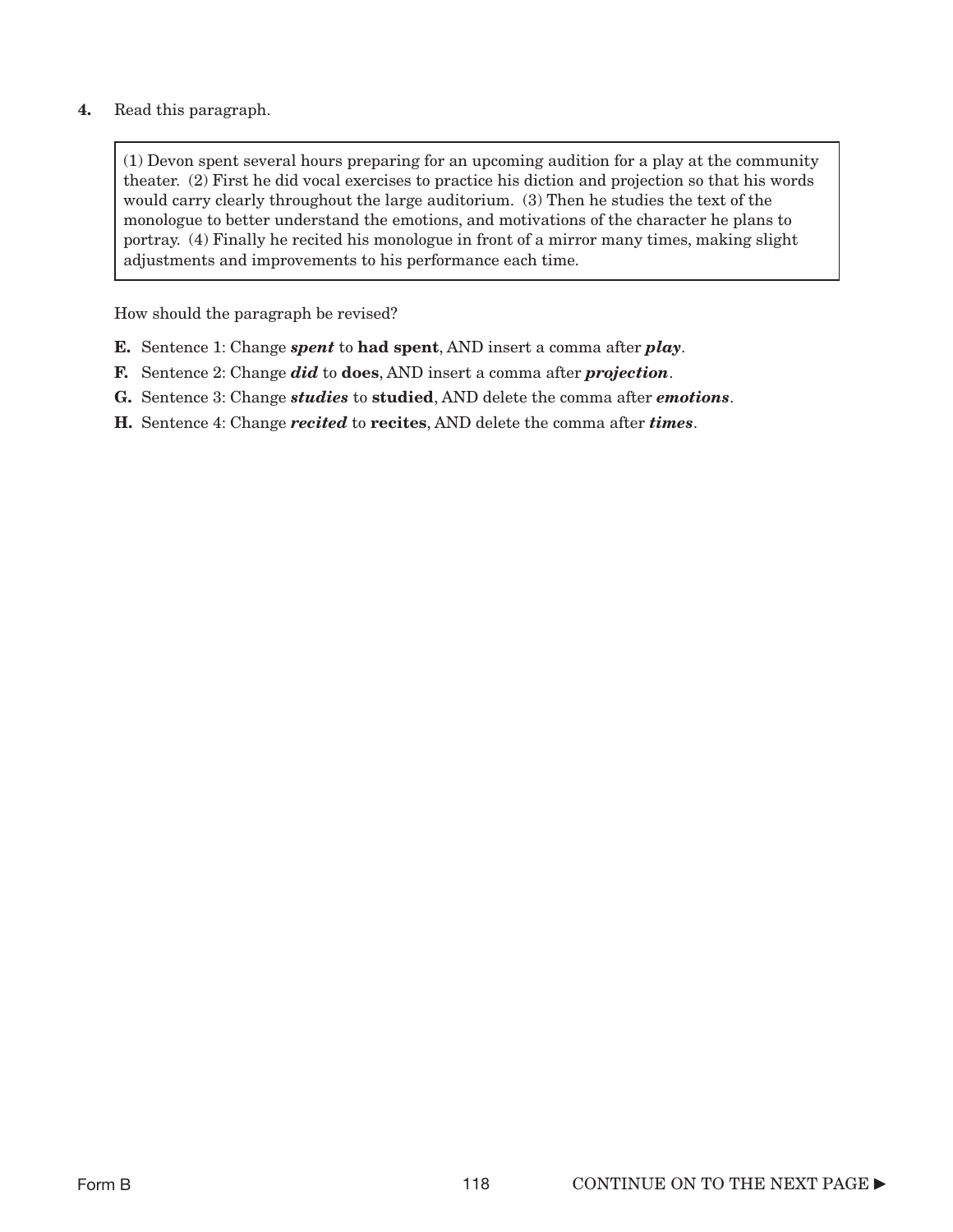CONTINUE ON TO THE NEXT PAGE  $\blacktriangleright$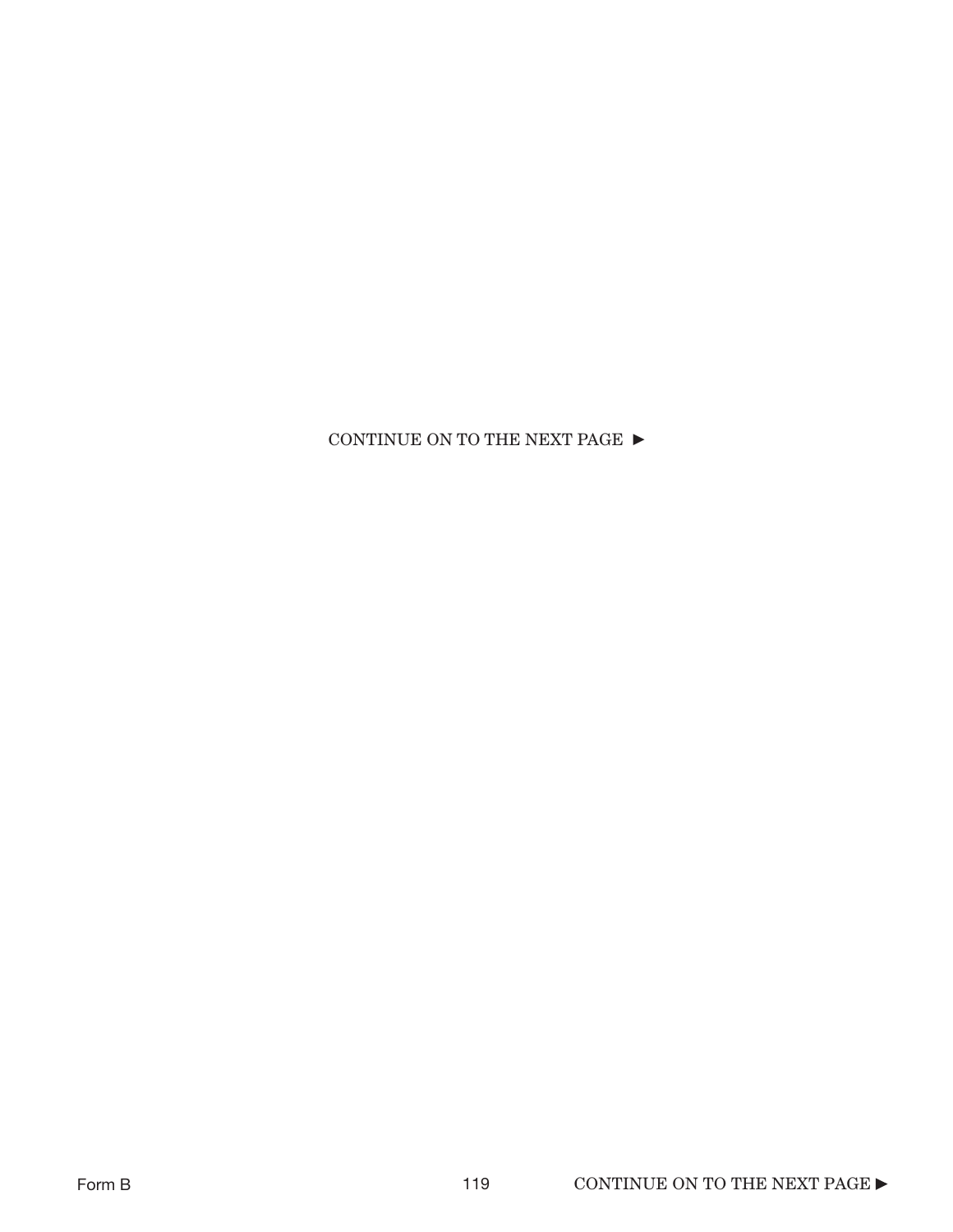#### **REVISING/EDITING Part B**

**DIRECTIONS:** Read the text below and answer the questions following it. You will be asked to improve the writing quality of the text and to correct errors so that the text follows the conventions of standard written English. You should re-read relevant parts of the text before marking the best answer for each question.

### The Local Library

(1) According to a 2015 survey, more than two-thirds of Americans own a smartphone, which means that obtaining information or communicating with people is easier than ever before. (2) With the swipe of a finger, the tap of an icon, or a verbal command, people have instant access to articles, blogs, news, and social networking websites. (3) Even with all these immediately available sources of information, one of the best resources for many members of the community also happens to be one of the oldest. (4) The public library is a great place for people to get information.

(5) The public library serves a truly critical role in promoting community. (6) With the explosion of digital media in recent years, people in different locations can now communicate almost instantaneously. (7) And yet many people complain of feeling more isolated and alone than ever before. (8) The library stands in a rare position to help community members meet this universal need for human connection and companionship.

(9) Furthermore, libraries provide certain amenities, such as access to the Internet, for free to all people. (10) A student who does not have a computer at home can research and type a paper for school. (11) Similarly, an unemployed adult without access to the Internet can make use of library resources to find job opportunities. (12) The free items that are found at the library can help people get a lot done.

(13) Public libraries also offer a variety of resources to community members. (14) One important resource is the local librarian, who does far more than check out books and collect fines. (15) Other library resources include free or low-cost tutoring and training programs. (16) Additionally, lectures, book groups, and town meetings promote critical thinking and community engagement. (17) A typical librarian holds a master's degree and can help library patrons navigate through the flood of information available in print and on the Internet.

(18) The hallmark of a public library is that its materials and services are accessible to all. (19) The library connects people to a network of information and resources and is an important part of a community.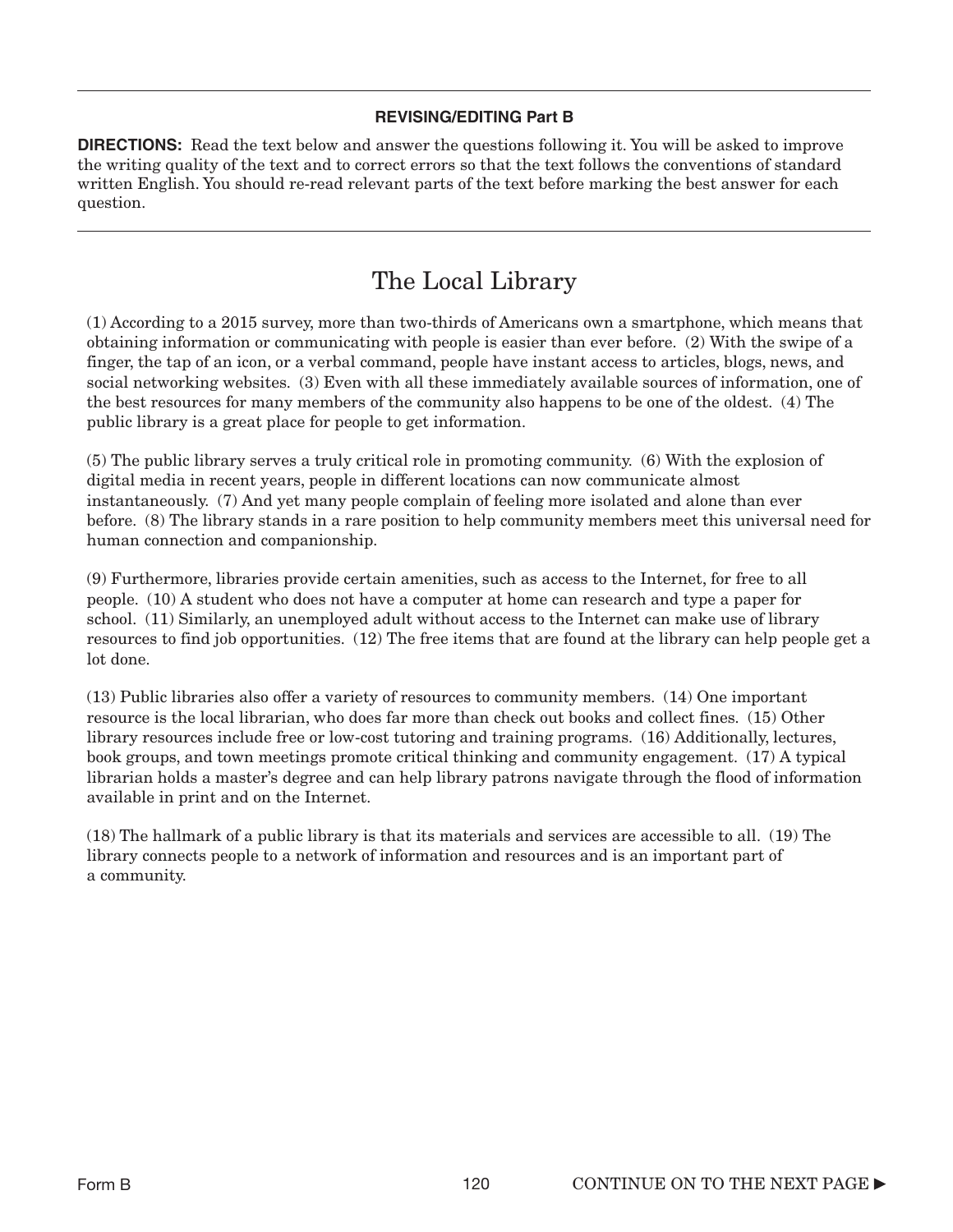- 5. Which sentence should replace sentence 4 to best introduce the main claim of the passage?
	- A. In this age of smartphones and search engines, the public library is a valuable resource that all members of a community should use.
	- **B.** Finding information is easier than ever, but going to the public library is still a valuable learning experience.
	- C. Though today's computers are highly advanced, the resources available at a public library are more useful for students.
	- **D.** Despite the proliferation of social networking sites, a public library is a great place for people who are interested in improving their community.
- 6. Which sentence would best follow and support sentence 8?
	- **E.** Libraries, which have been around for centuries and are found throughout the world today, help preserve the history of a community.
	- F. The public library is often used as a place for community leaders and organizers to host community events, such as hearings or town halls.
	- G. Libraries rely on a combination of local, state, and federal dollars to provide the kinds of services and programs that community members have come to expect.
	- H. At a public library, people can interact with others through a variety of programs, including teen book clubs, toddler story times, and senior-citizen exercise classes.
- 7. Which revision of sentence 12 best maintains the formal style established in the passage?
	- A. The free resources available at the library can help people accomplish many tasks.
	- B. All the free materials you can get at the library can help you do many different tasks.
	- C. Everything that is free at the library can help people work on a lot of different things.
	- D. The free resources you can find at the library can help you do whatever you need to do.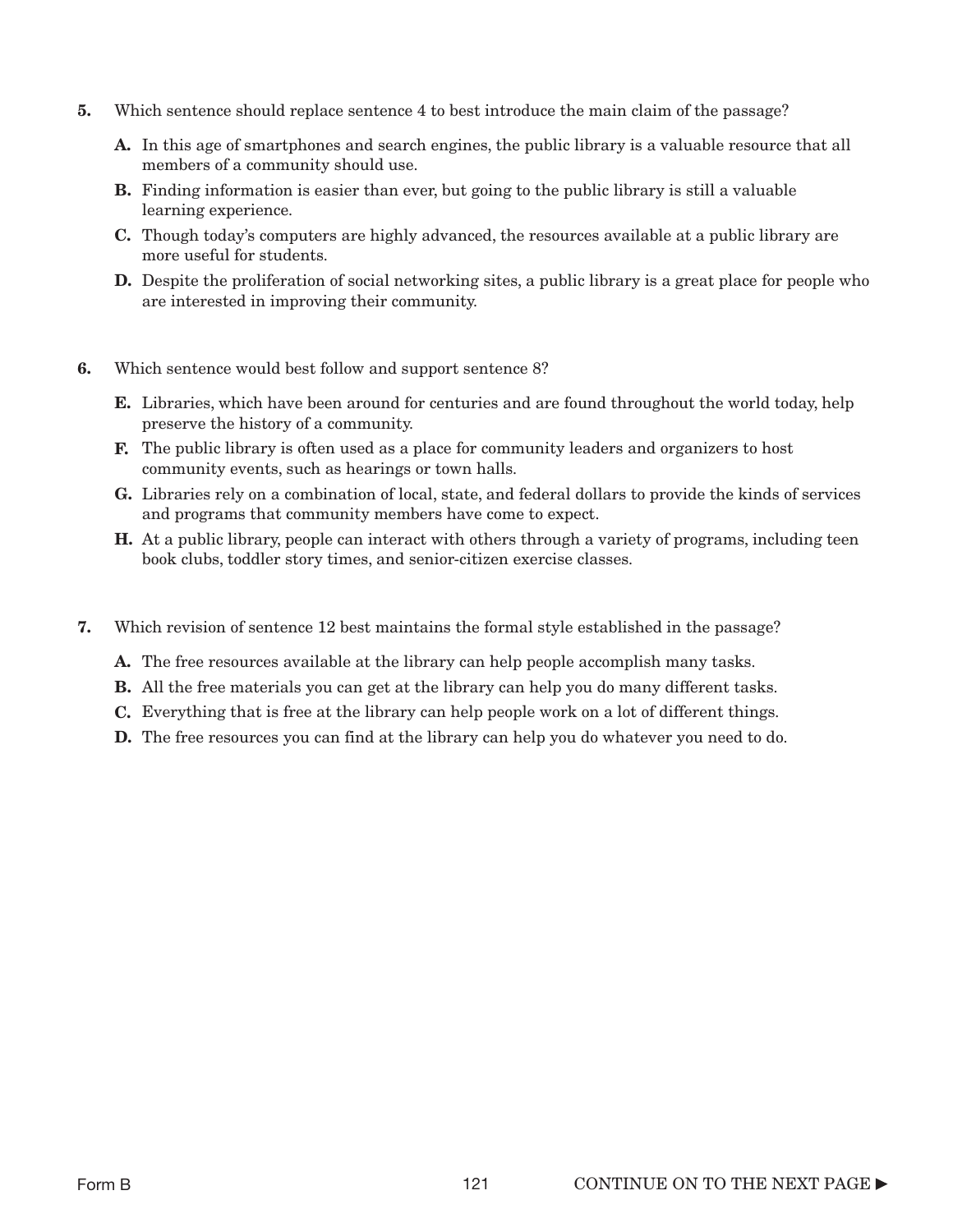- 8. Where should sentence 17 be moved in order to improve the organization of the fourth paragraph (sentences 13–17)?
	- **E.** to the beginning of the paragraph (before sentence 13)
	- F. between sentences 13 and 14
	- G. between sentences 14 and 15
	- H. between sentences 15 and 16
- 9. Which concluding sentence should be added after sentence 19 to support the argument presented in the passage?
	- A. Therefore, patrons of the public library can grow in both their social life and their level of community engagement.
	- **B.** Clearly, it is in the best interest of community members to maintain, support, and use their public library.
	- C. After all, the public library has been a part of American communities since the first library was founded in 1833.
	- **D.** In fact, community leaders must work together to find ways to generate more involvement in events at the public library.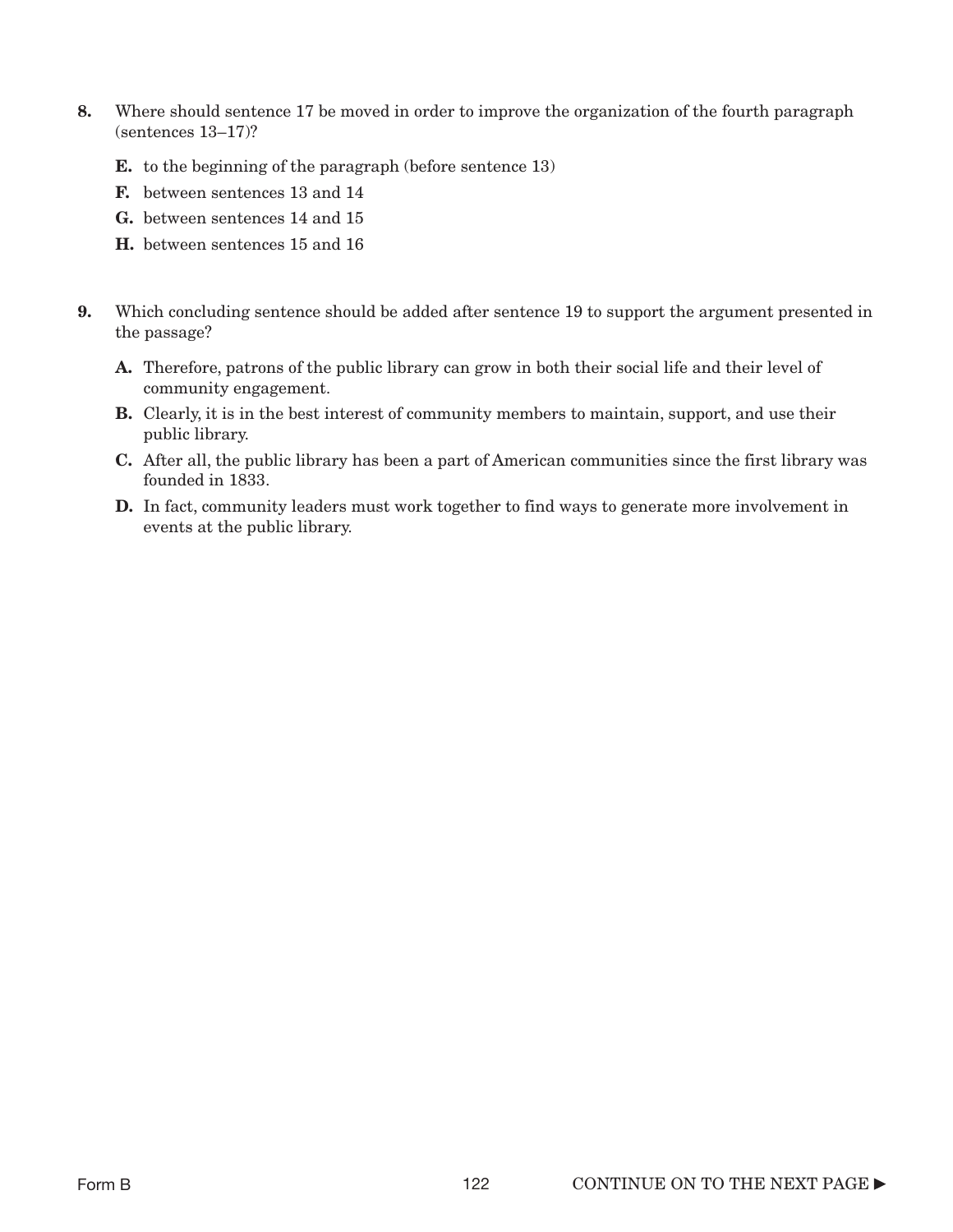# **READING COMPREHENSION**

QUESTIONS 10–57

**DIRECTIONS:** Read each of the following six texts, and answer the related questions. You may write in your test booklet as needed to take notes. You should re-read relevant parts of each text before marking the best answer for each question. Base your answers only on the content within the text.

CONTINUE ON TO THE NEXT PAGE  $\blacktriangleright$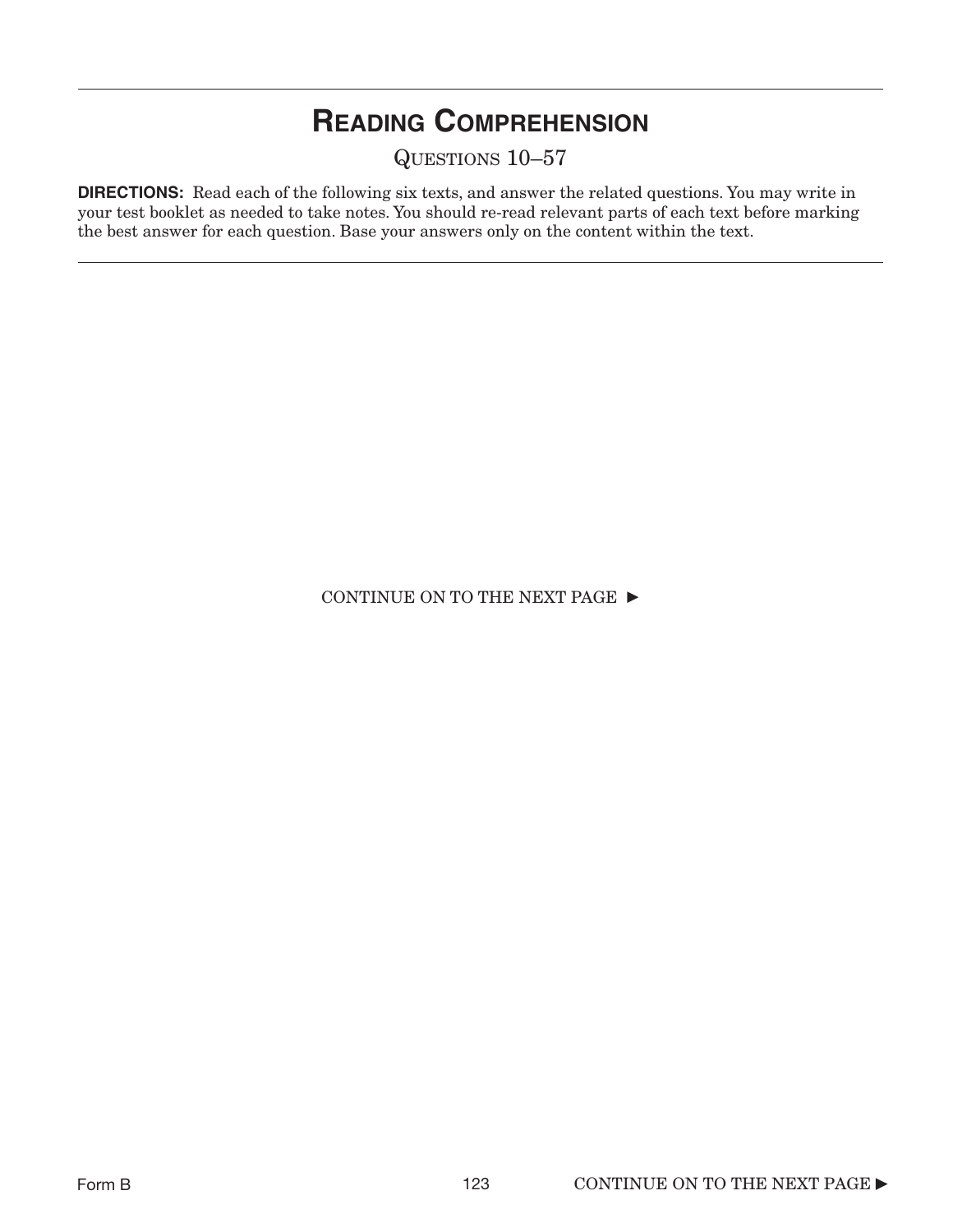## The Tunguska Fireball

- On June 30, 1908, an enormous fireball shot across the sky and exploded high above the remote 1 Tunguska River Valley in the Siberian region of Russia. Twenty miles away, huts were flattened and people were flung into the air. Villagers 40 miles away felt the heat and heard explosions, and tremors were recorded at a German seismic station more than 3,000 miles away.
- What caused the intense light and the horrendous destruction of the Tunguska Fireball, as it came to be called? Scientists and laypeople have debated the question for over 100 years. Not until 1927 did a scientific expedition, led by Russian scientist Leonid Kulik, reach the remote site. Kulik discovered a vast region of scorched and downed trees, their trunks pointing away from the center of the blast. Convinced that a meteorite was responsible, Kulik searched for evidence—a crater, a buried meteorite, even fragments of the exploded mass. He never found it.  $\overline{2}$
- Other scientists, amateur astronomers, and the public suggested alternative theories of what had 3 happened. Some thought it was an earthquake. Perhaps, others said, a black hole—a theoretical object in space where gravity is so strong that even light cannot get out—had collided with Earth or an alien spaceship carrying nuclear material had crashed.
- For many years Russian scientists believed that the Tunguska Fireball was a comet—a cluster of dust 4 and frozen gases—that had exploded a few hundred feet above the ground. They pointed to the lack of meteoric evidence and the June 30 date, a time of year when Earth was passing through cometary debris. Other scientists disagreed, arguing that a comet would have burned quickly in Earth's atmosphere and could not have created such a blast.
- Many Western scientists believed that a meteorite was responsible, despite the lack of evidence. The 5 pattern of fallen trees suggested that they were knocked down by a blast about 4 miles above the ground with an energy of 15 megatons of TNT, consistent with a meteoric blast. Yet repeated searches of the surrounding forest and wetlands revealed no evidence of a meteorite.
- During the 1990s an Italian physicist named Menotti Galli became interested. Galli had previously investigated whether particles from outer space can add carbon atoms to the cellulose in trees. Perhaps the trees at the Tunguska site hid evidence of such extraterrestrial material. Galli and his colleagues traveled to the site by helicopter to gather core samples from spruce trees that had lived through the blast. They analyzed the particles trapped in the trees' resin, and the results were remarkable. Based on studying the trees' rings during the time period when the Tunguska Fireball occurred, the researchers found that the resin contained high levels of high-proton elements, such as copper, gold, and nickel. In fact, it contained ten times more such particles than resin dating from either before or after that time period. Some previously discovered meteorites had also contained elevated levels of these elements, suggesting that the particles had an extra-earthly origin. But then where is the crater? Is it nearby Lake Cheka, as some claim? Or was the meteorite reduced to dust in the atmosphere? Can scientists rule out a comet carrying those elements? The mystery remains unsolved. 6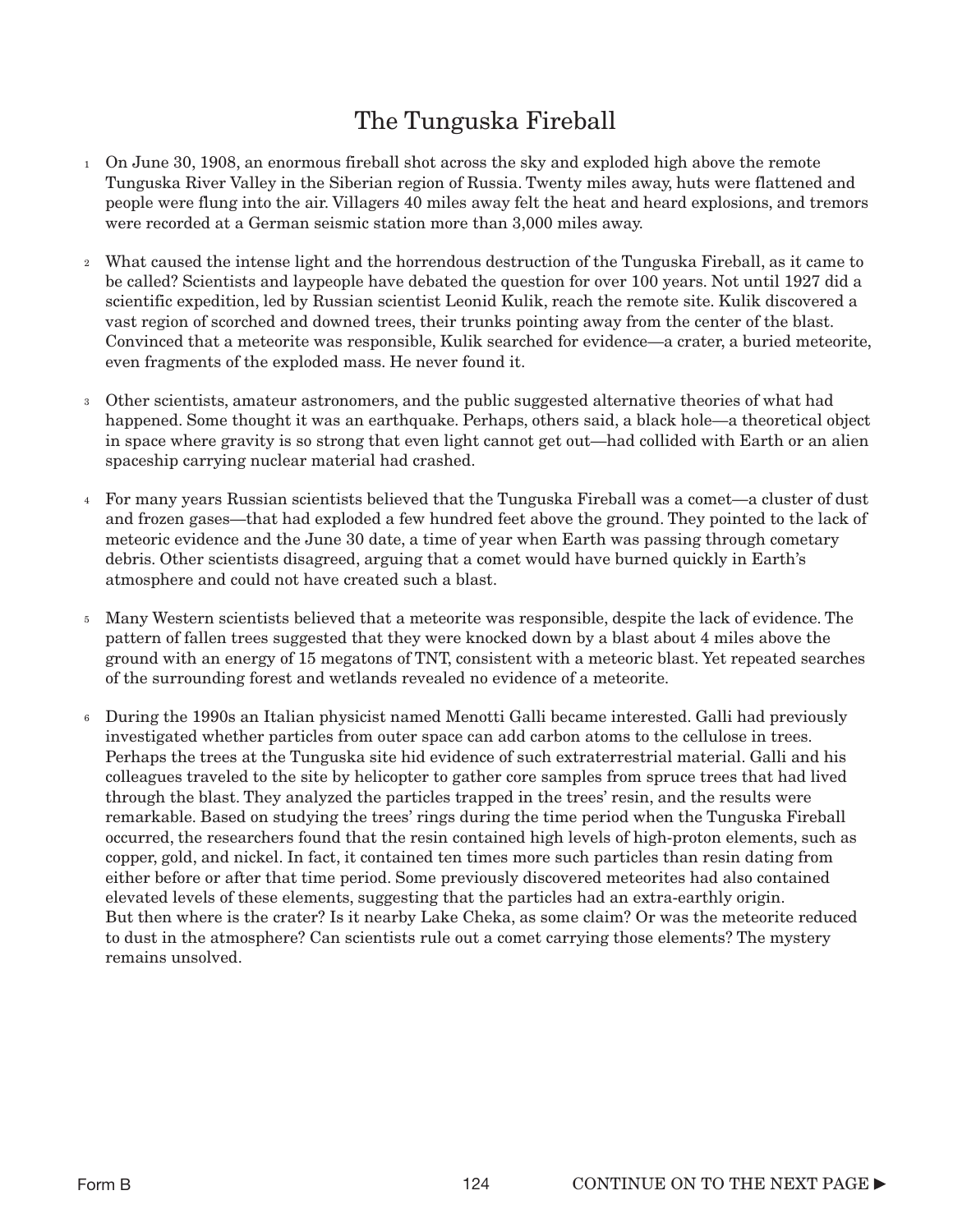- 10. What evidence best indicated the location of the blast?
	- E. a lake formed from a crater
	- F. tremors recorded at a seismic station
	- G. damage caused to buildings
	- H. the position of the trunks of fallen trees
- 11. The June 30 date of the Tunguska event was significant to some scientists because it
	- A. suggested that the explosion may have been caused by a comet.
	- **B.** highlighted why tree resin from the time of the blast contained high-proton elements.
	- C. indicated that the blast may have resulted from Earth's impact with a black hole.
	- D. explained why debris from outer space would have burned up in the atmosphere.
- 12. What did Galli's analysis of tree resin at the site reveal?
	- E. Certain elements were unusually abundant around the time of the blast.
	- F. Particles from outer space can add carbon atoms to trees.
	- G. Spruce trees were able to survive the Tunguska explosion.
	- H. Meteorites are composed of gold, copper, and other high-proton elements.
- 13. Based on the passage, what is the most likely reason it took nineteen years from the date of the explosion before scientists first visited the Tunguska site?
	- A. The scientists feared radioactivity from a nuclear explosion.
	- B. The site was far from civilization and difficult to reach.
	- C. Scientists hoped to establish a cause before exploring the site.
	- D. Craters from the explosion hampered travel to the area.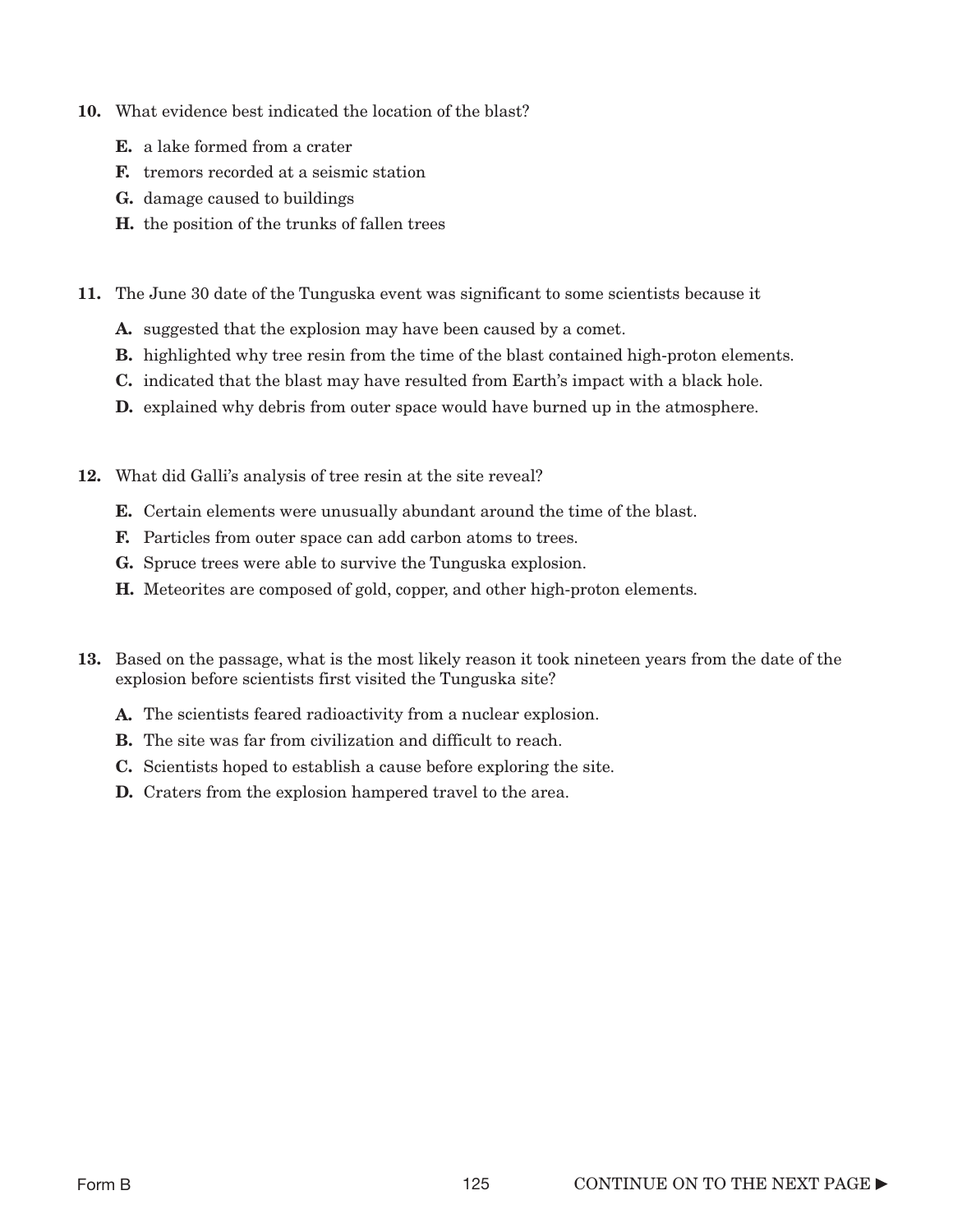- 14. What is the primary role of paragraph 1 in the structure of the passage?
	- E. It explains the scientific importance of the explosion.
	- F. It indicates the magnitude of the explosion.
	- G. It provides possible causes of the explosion.
	- H. It describes the human suffering caused by the explosion.
- 15. The author includes a series of questions at the end of the last paragraph most likely to
	- A. encourage further study of the Tunguska event.
	- **B.** suggest that the Tunguska event had multiple causes.
	- C. reflect a personal curiosity about the Tunguska event.
	- **D.** emphasize that the Tunguska event has not yet been fully explained.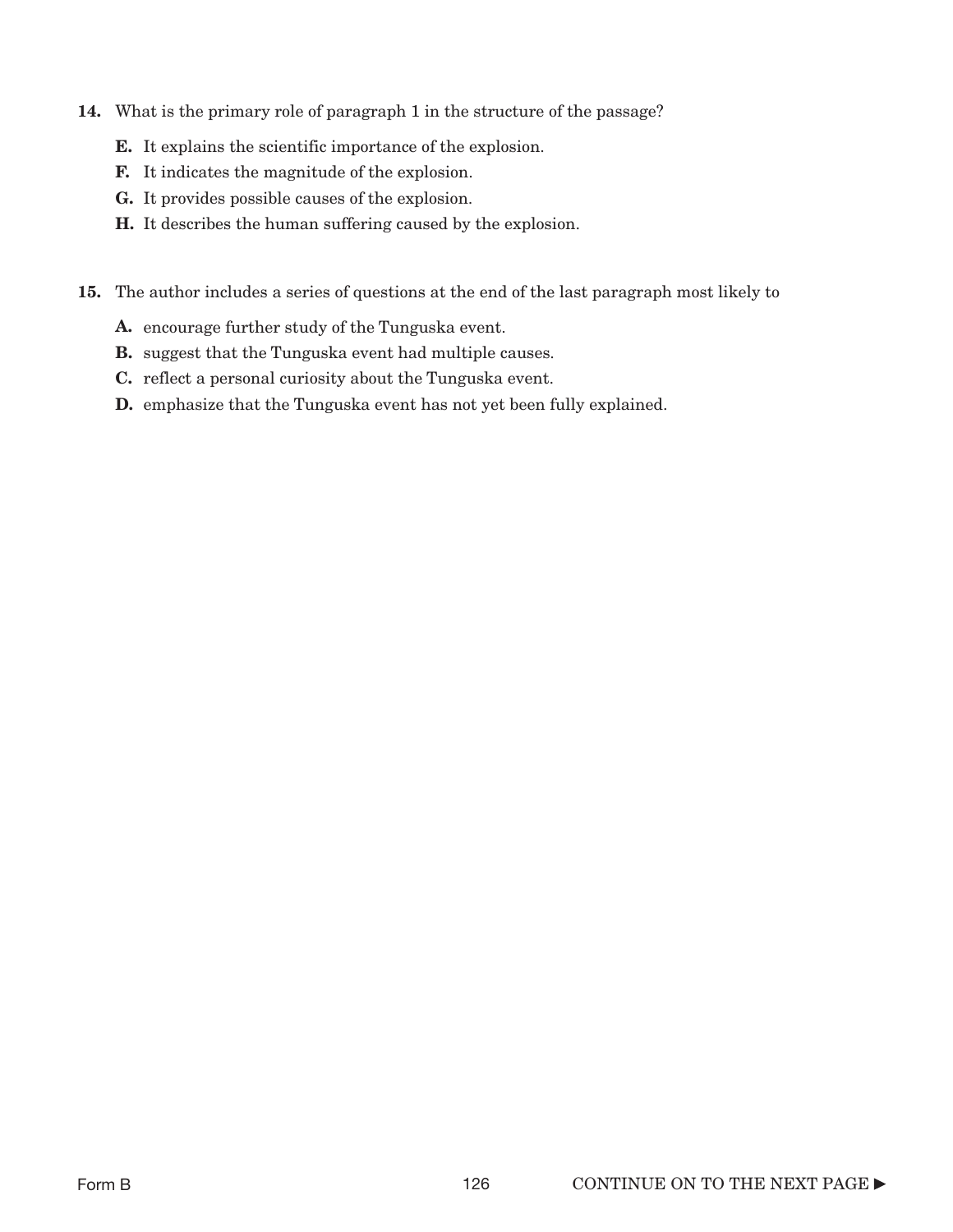### CONTINUE ON TO THE NEXT PAGE  $\blacktriangleright$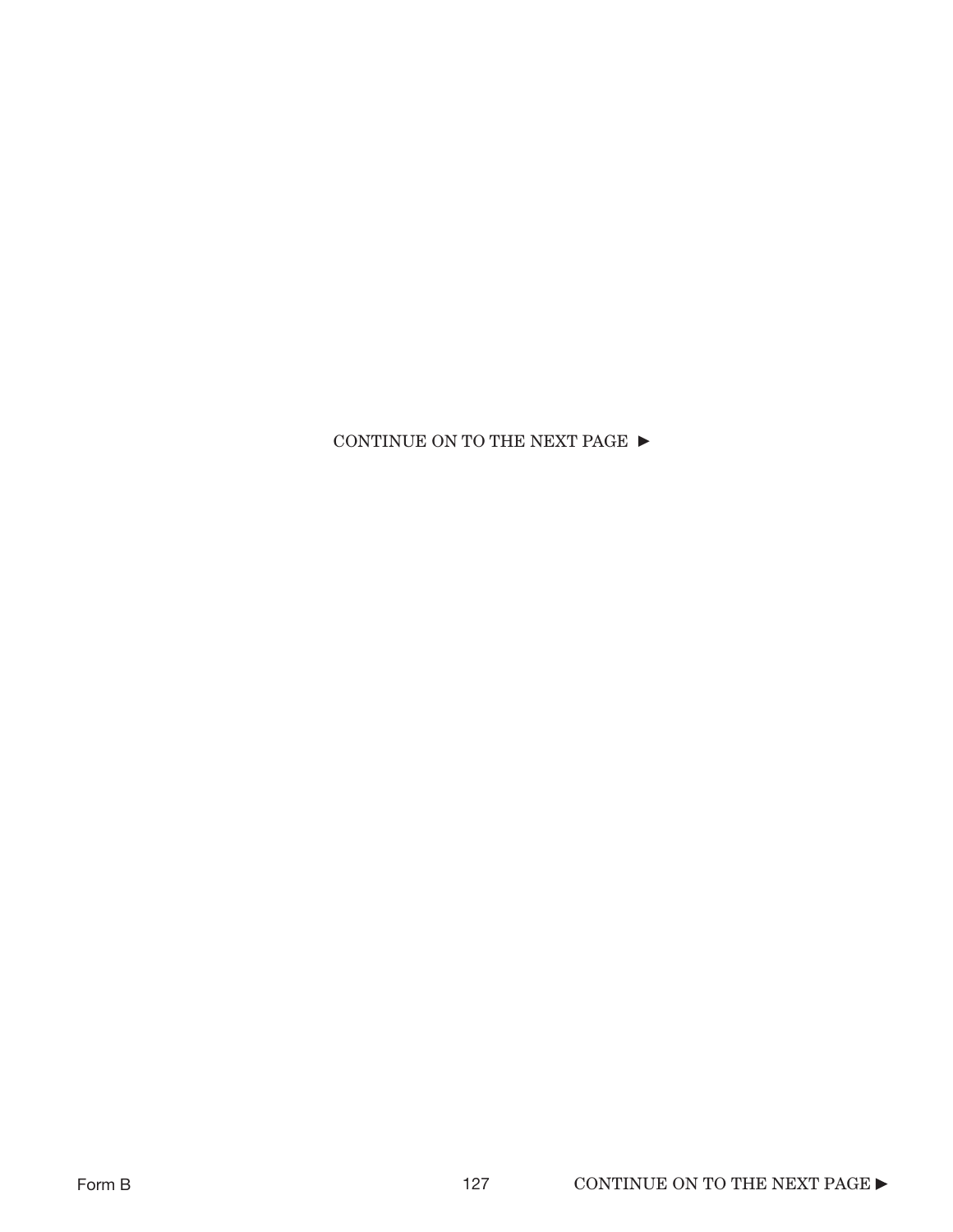### Excerpt from *A Voice in the Wilderness*

#### by Grace Livingston Hill

- With a lurch the train came to a dead stop and Margaret Earle, hastily gathering up her belongings, 1 hurried down the aisle and got out into the night.
- $_2$  It occurred to her, as she swung her heavy suit-case down the rather long step to the ground, and then carefully swung herself after it, that it was strange that neither conductor, brakeman, nor porter had come to help her off the train, when all three had taken the trouble to tell her that hers was the next station; but she could hear voices up ahead. Perhaps something was the matter with the engine that detained them and they had forgotten her for the moment.
- The ground was rough where she stood, and there seemed no sign of a platform. Did they not have 3 platforms in this wild Western land, or was the train so long that her car had stopped before reaching it?
- She strained her eyes into the darkness, and tried to make out things from the two or three specks of 4 light that danced about like fireflies in the distance. She could dimly see moving figures away up near the engine, and each one evidently carried a lantern. The train was tremendously long. A sudden feeling of isolation took possession of her. Perhaps she ought not to have got out until some one came to help her. Perhaps the train had not pulled into the station yet and she ought to get back on it and wait. Yet if the train started before she found the conductor she might be carried on somewhere and he justly blame her for a fool.
- There did not seem to be any building on that side of the track. It was probably on the other, but she was standing too near the cars to see over. She tried to move back to look, but the ground sloped and she slipped and fell in the cinders,<sup>1</sup> bruising her knee and cutting her wrist. 5
- In sudden panic she arose. She would get back into the train, no matter what the consequences. They 6 had no right to put her out here, away off from the station, at night, in a strange country. If the train started before she could find the conductor she would tell him that he must back it up again and let her off. He certainly could not expect her to get out like this.
- 7 She lifted the heavy suit-case up the high step that was even farther from the ground than it had been when she came down, because her fall had loosened some of the earth and caused it to slide away from the track. Then, reaching to the rail of the step, she tried to pull herself up, but as she did so the engine gave a long snort and the whole train, as if it were in league against her, lurched forward crazily, shaking off her hold. She slipped to her knees again, the suit-case, toppled from the lower step, descending upon her, and together they slid and rolled down the short bank, while the train . . . ran giddily off into the night.
- The horror of being deserted helped the girl to rise in spite of bruises and shock. She lifted imploring 8hands to the unresponsive cars as they hurried by her—one, two, three, with bright windows, each showing a passenger, comfortable and safe inside, unconscious of her need.

<sup>1</sup>cinders: track bed made from the residue of burnt coal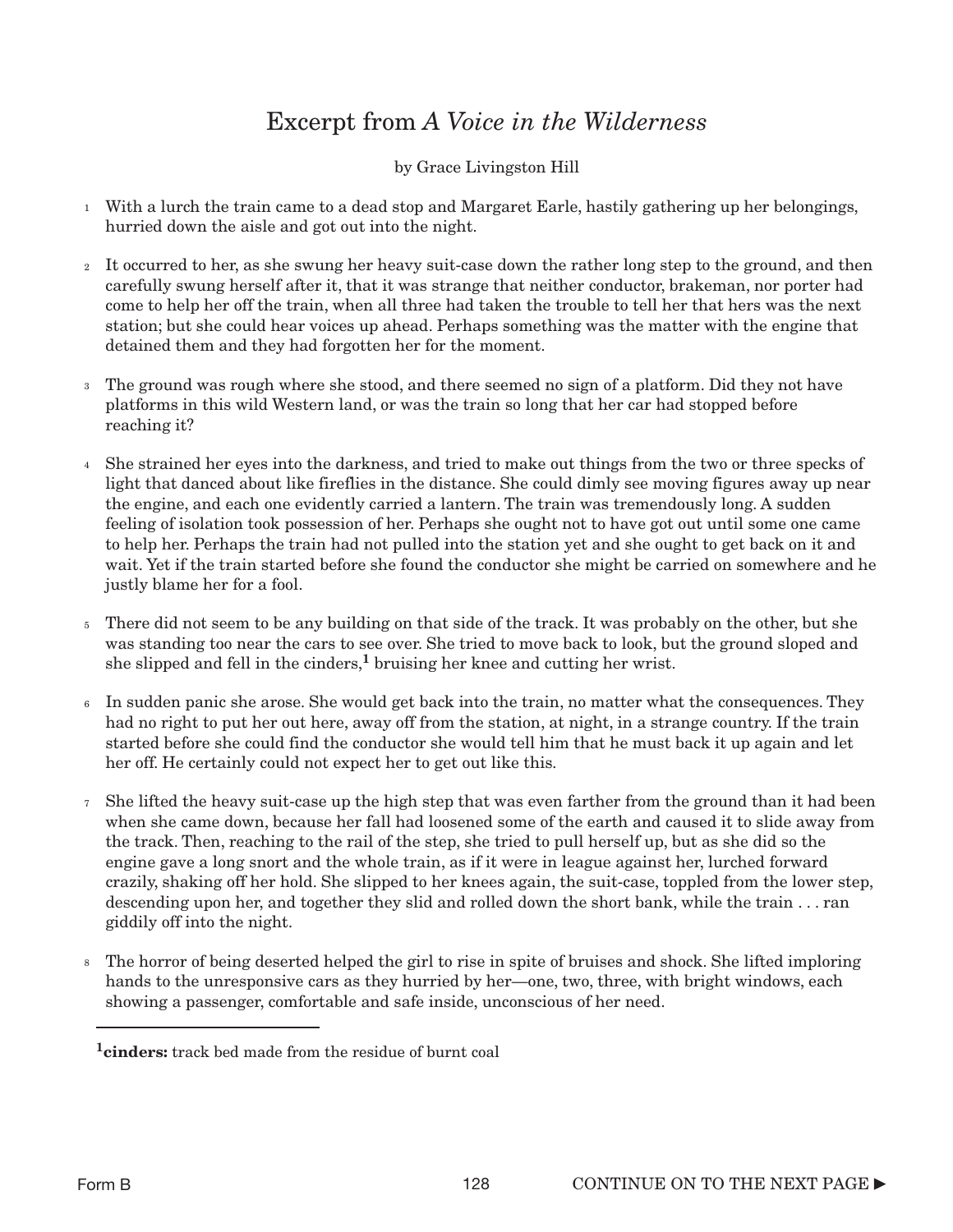- A moment of useless screaming, running, trying to attract some one's attention, a sickening sense of terror and failure, and the last car slatted itself past with a mocking clatter, as if it enjoyed her discomfort. 9
- Margaret stood dazed, reaching out helpless hands, then dropped them at her sides and gazed after 10 the fast-retreating train, the light on its last car swinging tauntingly, blinking now and then with a leer in its eye, rapidly vanishing from her sight into the depth of the night.
- <sup>11</sup> She gasped and looked about her for the station that but a short moment before had been so real to her mind; and, lo! on this side and on that there was none!
- The night was wide like a great floor shut in by a low, vast dome of curving blue set with the largest, 12 most wonderful stars she had ever seen. Heavy shadows of purple-green, smoke-like, hovered over earth darker and more intense than the unfathomable blue of the night sky. It seemed like the secret nesting-place of mysteries wherein no human foot might dare intrude. It was incredible that such could be but common sage-brush, sand, and greasewood wrapped about with the beauty of the lonely night.
- No building broke the inky outlines of the plain, nor friendly light streamed out to cheer her heart. 13 Not even a tree was in sight, except on the far horizon, where a heavy line of deeper darkness might mean a forest. Nothing, absolutely nothing, in the blue, deep, starry dome above and the bluer darkness of the earth below save one sharp shaft ahead like a black mast throwing out a dark arm across the track.
- As soon as she sighted it she picked up her baggage and made her painful way toward it, for her knees 14 and wrist were bruised and her baggage was heavy.
- A soft drip, drip greeted her as she drew nearer; something plashing down among the cinders by 15 the track. Then she saw the tall column with its arm outstretched, and looming darker among the sage-brush the outlines of a water-tank. It was so she recognized the engine's drinking-tank, and knew that she had mistaken a pause to water the engine for a regular stop at a station.

From A VOICE IN THE WILDERNESS by Grace Livingston Hill—Public Domain

- 16. In paragraph 2, how does the phrase "when all three had taken the trouble to tell her" affect the tone in the first part of the excerpt?
	- E. It creates an accusatory tone by suggesting that Margaret believes that others are responsible for her problem.
	- F. It introduces a defiant tone by suggesting that Margaret left the train early to prove a point.
	- G. It suggests a frustrated tone by showing that Margaret feels confused by the inconsistent help offered by the railroad employees.
	- H. It establishes an appreciative tone by showing that Margaret feels cared for by the railroad employees.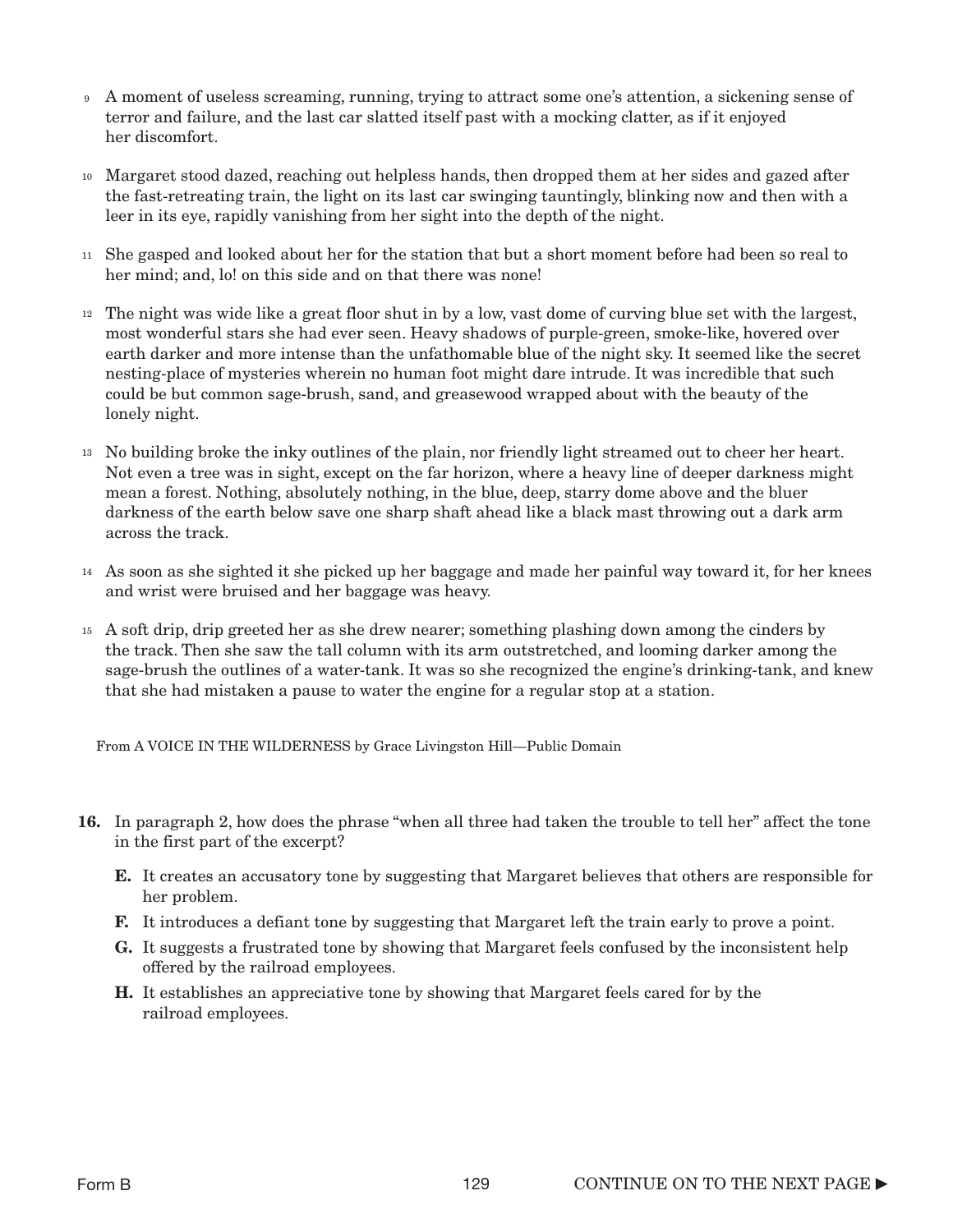- 17. Which sentence from the excerpt best supports the idea that traveling to new places by train is unfamiliar to Margaret?
	- A. "With a lurch the train came to a dead stop and Margaret Earle, hastily gathering up her belongings, hurried down the aisle and got out into the night." (paragraph 1)
	- B. "Perhaps something was the matter with the engine that detained them and they had forgotten her for the moment." (paragraph 2)
	- C. "Did they not have platforms in this wild Western land, or was the train so long that her car had stopped before reaching it?" (paragraph 3)
	- D. "She could dimly see moving figures away up near the engine, and each one evidently carried a lantern." (paragraph 4)
- 18. Read this sentence from paragraph 4.

#### Yet if the train started before she found the conductor she might be carried on somewhere and he justly blame her for a fool.

How does the sentence contribute to the development of the plot?

- E. It shows how Margaret's reliance on the guidance of others leads to the external conflict she faces.
- F. It reveals how Margaret's concern about the opinions of others causes the external conflict she faces.
- G. It highlights how Margaret's indecision results in the external conflict being prolonged.
- H. It illustrates how Margaret's confusion makes it difficult for her to fully understand the external conflict.
- 19. Read this sentence from paragraph 4.

#### She strained her eyes into the darkness, and tried to make out things from the two or three specks of light that danced about like fireflies in the distance.

The simile used in the sentence affects the tone of the paragraph by emphasizing a

- A. feeling of comfort as Margaret connects her unfamiliar surroundings with familiar images.
- B. sense of lonesomeness as Margaret realizes that she is on her own in the wilderness.
- C. sense of tranquility as Margaret is distracted from the urgency of her situation by the beauty of the night.
- D. feeling of dread as Margaret regards the desolation of the land that surrounds her.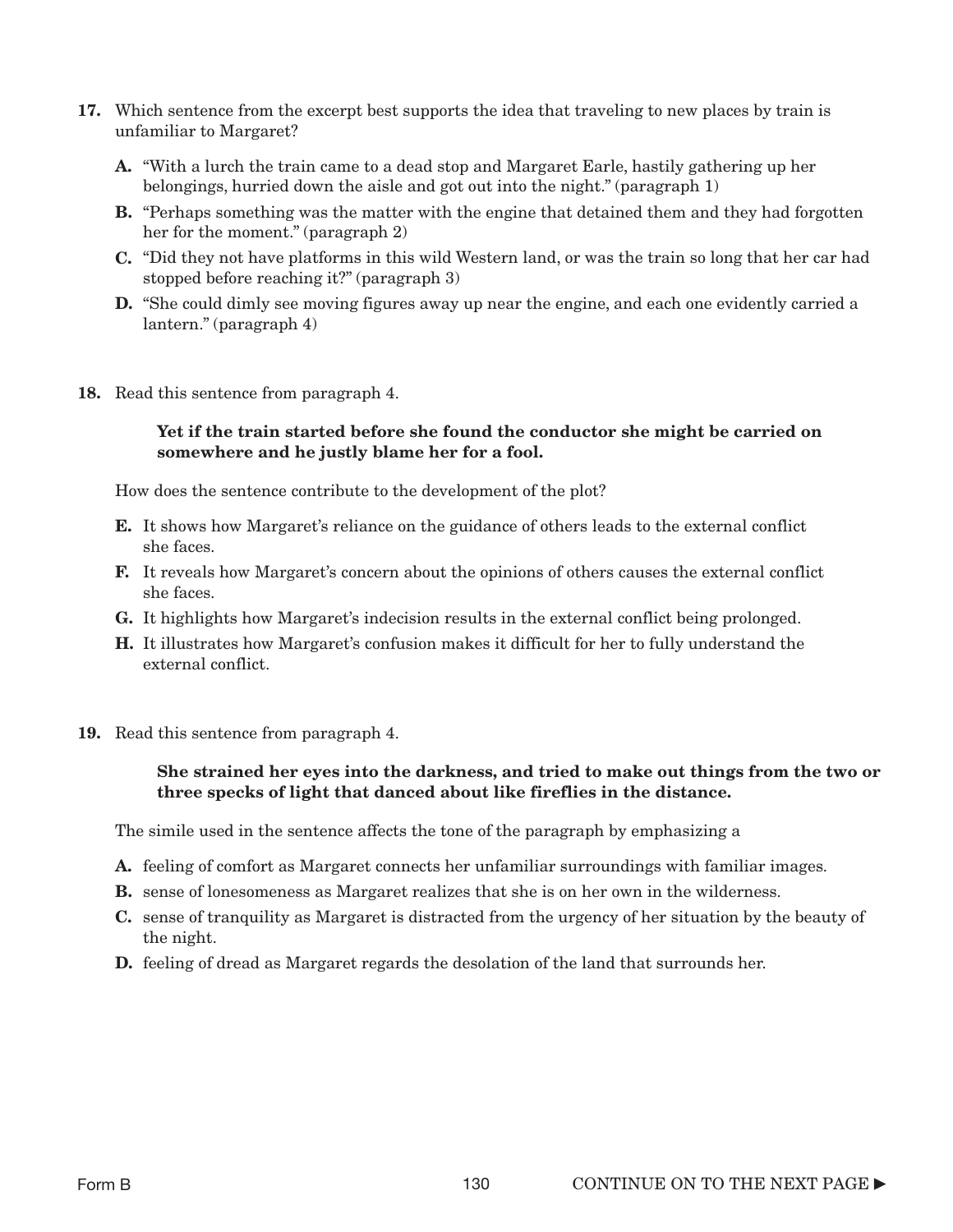20. Read paragraph 9 from the excerpt.

#### A moment of useless screaming, running, trying to attract some one's attention, a sickening sense of terror and failure, and the last car slatted itself past with a mocking clatter, as if it enjoyed her discomfort.

The imagery in this sentence conveys the

- E. growing irritation Margaret feels as she is ignored by people on the train.
- F. effort Margaret is making despite being physically unable to keep up with the train.
- G. anger that Margaret is experiencing as she watches the train leave without her.
- H. vulnerability Margaret feels as the train leaves her behind.
- 21. How does Margaret's experience in paragraph 9 emphasize a theme of the excerpt?
	- A. It confirms Margaret's understanding that she cannot rely on help from anyone else.
	- B. It leads Margaret to realize that her efforts to change her situation are ineffective.
	- C. It causes Margaret to believe that her own actions led to an unfavorable outcome.
	- D. It reinforces Margaret's frustration about her lack of control over her surroundings.
- 22. Read paragraph 10 from the excerpt.

#### Margaret stood dazed, reaching out helpless hands, then dropped them at her sides and gazed after the fast-retreating train, the light on its last car swinging tauntingly, blinking now and then with a leer in its eye, rapidly vanishing from her sight into the depth of the night.

What does the figurative language in this sentence emphasize?

- E. the sense of doubt that Margaret experiences when she is deciding what to do next
- F. the anger that Margaret feels toward the people on the train who she expected to help her
- G. the embarrassment that Margaret feels when she imagines what others will think of her
- H. the hopelessness that Margaret feels when she accepts that the train is continuing on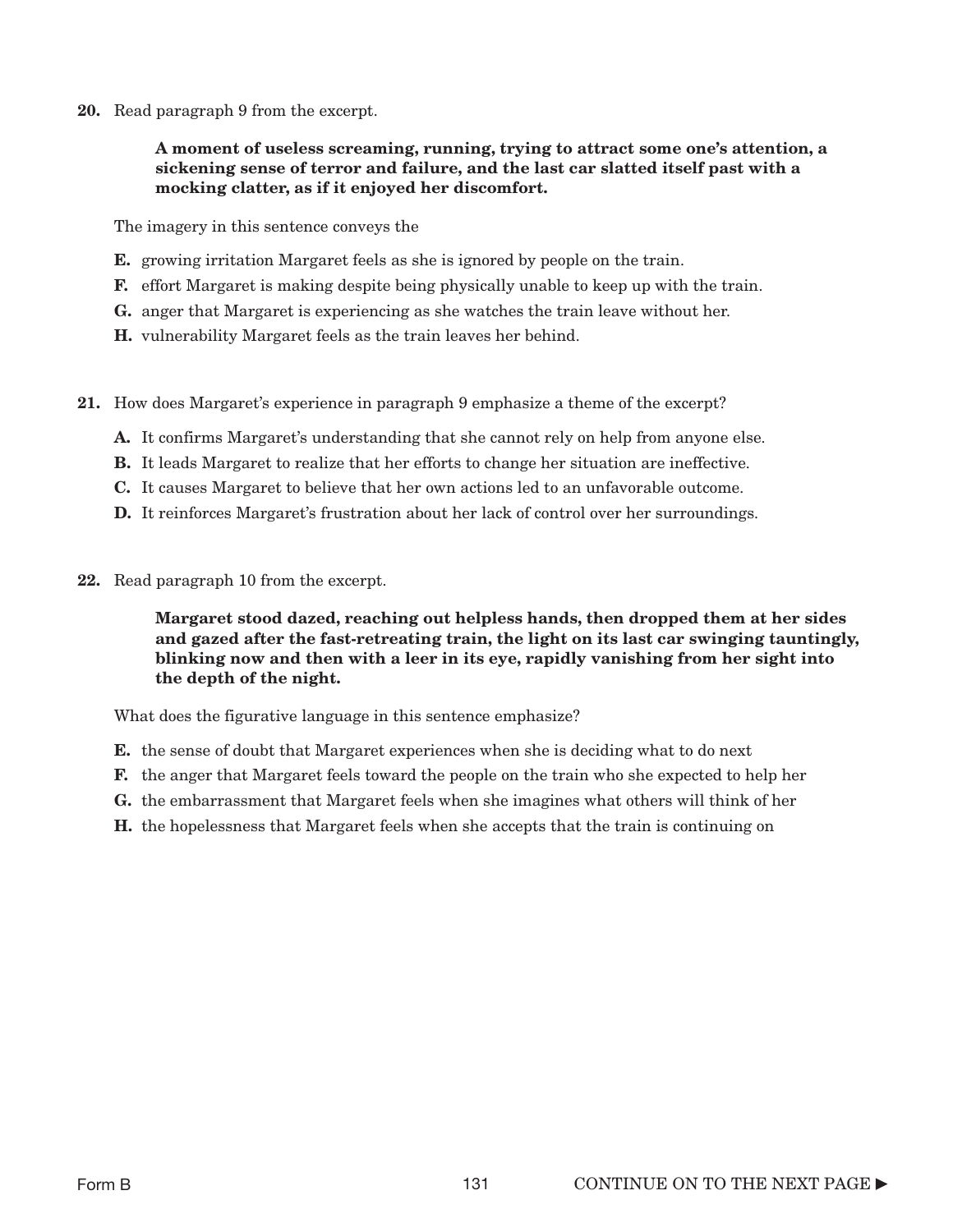- 23. How does paragraph 11 contribute to the plot of the excerpt?
	- A. It reveals that the reality of the situation is different from Margaret's assumptions.
	- B. It illustrates that Margaret's main problem is her own imagination.
	- C. It shows that Margaret is surprised by the unexpected adventure she is about to undertake.
	- D. It provides additional insight into how Margaret reacts to stressful situations.

24. How do the details in paragraphs 12–13 about the setting help support the theme of the excerpt?

- E. They show that Margaret is overwhelmed by the darkness that surrounds her.
- F. They suggest that the situation is frustrating but that Margaret is hopeful.
- G. They reveal that the landscape is beautiful and that Margaret is alone.
- H. They demonstrate that Margaret is easily discouraged and frightened.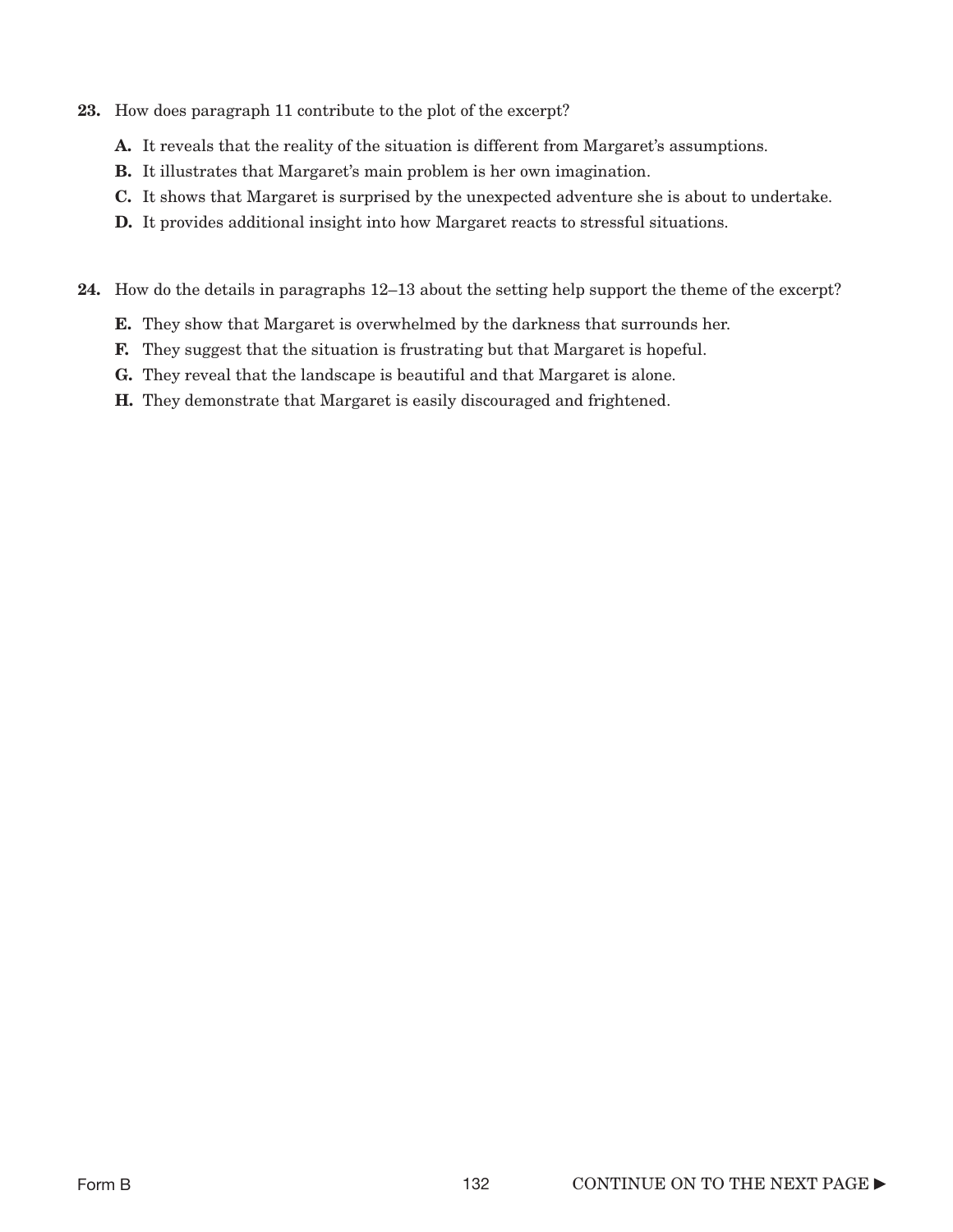CONTINUE ON TO THE NEXT PAGE  $\blacktriangleright$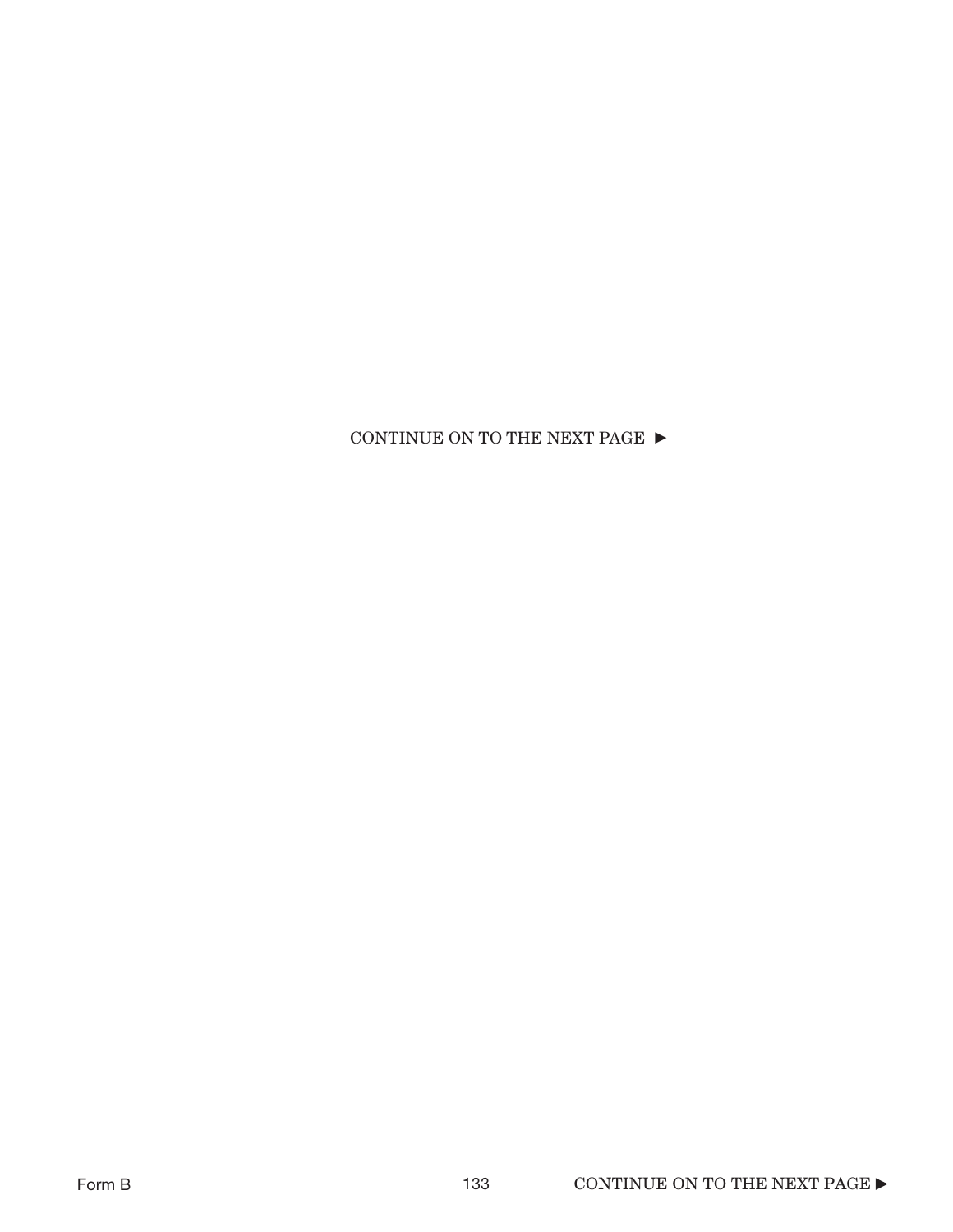## Excerpt from "Niagara Falls"

by Rupert Brooke

- <sup>1</sup> The real secret of the beauty and terror of the Falls is not their height or width, but the feeling of colossal power and of unintelligible disaster caused by the plunge of that vast body of water. If that were taken away, there would be little visible change, but the heart would be gone.
- The American Falls do not inspire this feeling in the same way as the Canadian. It is because they are less in volume, and because the water does not fall so much into one place. By comparison their beauty is almost delicate and fragile. They are extraordinarily level, one long curtain of lacework and woven foam. Seen from opposite, when the sun is on them, they are blindingly white, and the clouds of spray show dark against them. With both Falls the colour of the water is the ever-altering wonder. Greens and blues, purples and whites, melt into one another, fade, and come again, and change with the changing sun. Sometimes they are as richly diaphanous<sup>1</sup> as a precious stone, and glow from within with a deep, inexplicable light. Sometimes the white intricacies of dropping foam become opaque and creamy. And always there are the rainbows. If you come suddenly upon the Falls from above, a great double rainbow, very vivid, spanning the extent of spray from top to bottom, is the first thing you see. If you wander along the cliff opposite, a bow springs into being in the American Falls, accompanies you courteously on your walk, dwindles and dies as the mist ends, and awakens again as you reach the Canadian tumult. And the bold traveller who attempts the trip under the American Falls sees, when he dare open his eyes to anything, tiny baby rainbows, some four or five yards in span, leaping from rock to rock among the foam, and gambolling beside him, barely out of hand's reach, as he goes. One I saw in that place was a complete circle, such as I have never seen before, and so near that I could put my foot on it. It is a terrifying journey, beneath and behind the Falls. The senses are battered and bewildered by the thunder of the water and the assault of wind and spray; or rather, the sound is not of falling water, but merely of falling; a noise of unspecified ruin. So, if you are close behind the endless clamour, the sight cannot recognise liquid in the masses that hurl past. You are dimly and pitifully aware that sheets of light and darkness are falling in great curves in front of you. Dull omnipresent foam washes the face. Farther away, in the roar and hissing, clouds of spray seem literally to slide down some invisible plane of air. 2
- Beyond the foot of the Falls the river is like a slipping floor of marble, green with veins of dirty white, made by the scum that was foam. It slides very quietly and slowly down for a mile or two, sullenly exhausted. Then it turns to a dull sage green, and hurries more swiftly, smooth and ominous. As the walls of the ravine close in, trouble stirs, and the waters boil and eddy. These are the lower rapids, a sight more terrifying than the Falls, because less intelligible. Close in its bands of rock the river surges tumultuously forward, writhing and leaping as if inspired by a demon. It is pressed by the straits into a visibly convex form. Great planes of water slide past. Sometimes it is thrown up into a pinnacle of foam higher than a house, or leaps with incredible speed from the crest of one vast wave to another, along the shining curve between, like the spring of a wild beast. Its motion continually suggests muscular action. The power manifest in these rapids moves one with a different sense of awe and terror from that of the Falls. Here the inhuman life and strength are spontaneous, active, almost resolute. . . . A place of fear. 3

<sup>&</sup>lt;sup>1</sup>diaphanous: sheer, translucent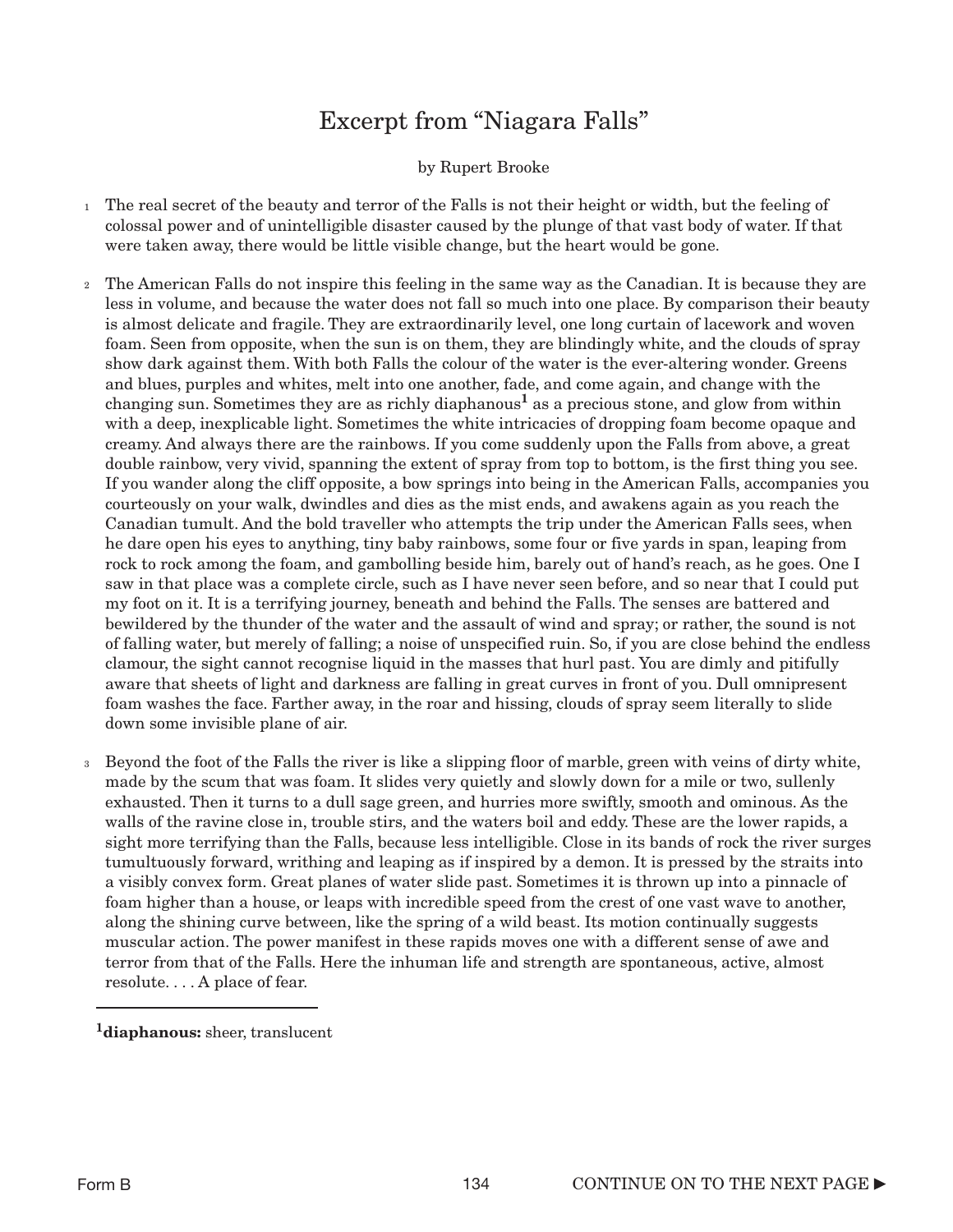One is drawn back, strangely, to a contemplation of the Falls, at every hour, and especially by night, 4 when the cloud of spray becomes an immense visible ghost, straining and wavering high above the river, white and pathetic and translucent. The Victorian lies very close below the surface in every man. There one can sit and let great cloudy thoughts of destiny and the passage of empires drift through the mind; for such dreams are at home by Niagara. I could not get out of my mind the thought of a friend, who said that the rainbows over the Falls were like the arts and beauty and goodness, with regard to the stream of life—caused by it, thrown upon its spray, but unable to stay or direct or affect it, and ceasing when it ceased. In all comparisons that rise in the heart, the river, with its multitudinous waves and its single current, likens itself to a life, whether of an individual or of a community. A man's life is of many flashing moments, and yet one stream; a nation's flows through all its citizens, and yet is more than they. In such places, one is aware, with an almost insupportable and yet comforting certitude, that both men and nations are hurried onwards to their ruin or ending as inevitably as this dark flood. Some go down to it unreluctant, and meet it, like the river, not without nobility. And as incessant, as inevitable, and as unavailing as the spray that hangs over the Falls, is the white cloud of human crying.  $\dots$  With some such thoughts does the platitudinous<sup>2</sup> heart win from the confusion and thunder of a Niagara peace that the quietest plains or most stable hills can never give.

From LETTERS FROM AMERICA by Rupert Brooke—Public Domain

2platitudinous: clichéd, common

- 25. The central idea that the Falls communicate a feeling of "unintelligible disaster" (paragraph 1) is conveyed in paragraph 2 through a description of
	- A. the glow of the precious stones visible within the water.
	- B. the dynamic flow of the colors that are visible in the water.
	- C. the sudden appearance and disappearance of rainbows.
	- D. the sounds associated with a sense of falling.
- 26. Read this sentence from paragraph 2.

#### They are extraordinarily level, one long curtain of lacework and woven foam.

What is the effect of comparing the American Falls to a "long curtain of lacework and woven foam"?

- E. It demonstrates the timelessness of the American Falls.
- F. It conveys the secretive nature of the American Falls.
- G. It illustrates the elegant uniformity of the American Falls.
- H. It communicates the intense strength of the American Falls.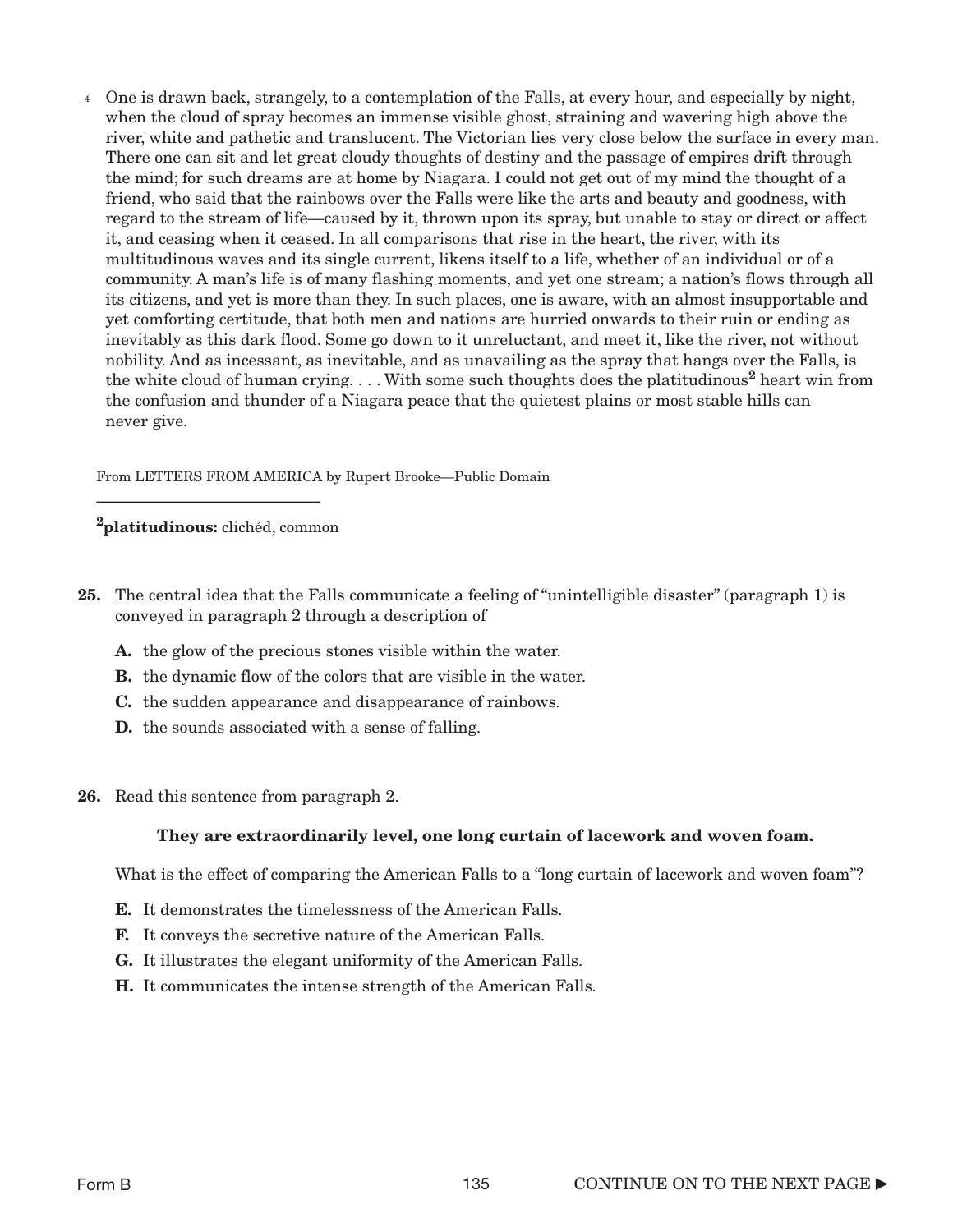27. Read this sentence from paragraph 3.

#### These are the lower rapids, a sight more terrifying than the Falls, because less intelligible.

Which statement best describes how the sentence fits into the overall structure of the excerpt?

- A. It signals a change from the positive aspects of the Falls to the negative aspects.
- B. It indicates a progression from the literal description of the water to a discussion of timeless truths.
- C. It highlights a shift from the qualities of the Falls to the qualities of the river.
- D. It introduces a contrast between the obvious and the hidden features of the rapids.
- 28. Which sentence from the excerpt best supports the idea that the essence of the Falls lies in their emotional impact?
	- E. "If that were taken away, there would be little visible change, but the heart would be gone." (paragraph 1)
	- F. "By comparison their beauty is almost delicate and fragile." (paragraph 2)
	- G. "One is drawn back, strangely, to a contemplation of the Falls, at every hour, and especially by night, when the cloud of spray becomes an immense visible ghost, straining and wavering high above the river, white and pathetic and translucent." (paragraph 4)
	- H. "A man's life is of many flashing moments, and yet one stream; a nation's flows through all its citizens, and yet is more than they." (paragraph 4)
- 29. Read this sentence from paragraph 4.

#### There one can sit and let great cloudy thoughts of destiny and the passage of empires drift through the mind; for such dreams are at home by Niagara.

The sentence most contributes to the development of ideas in the excerpt by

- A. suggesting that viewing the Falls can be a life-changing experience.
- B. showing that the cliffs of the Falls are a good place for self-examination.
- C. emphasizing that the grandeur of the Falls seems impossible to grasp.
- **D.** highlighting the type of reflection that is inspired by a visit to the Falls.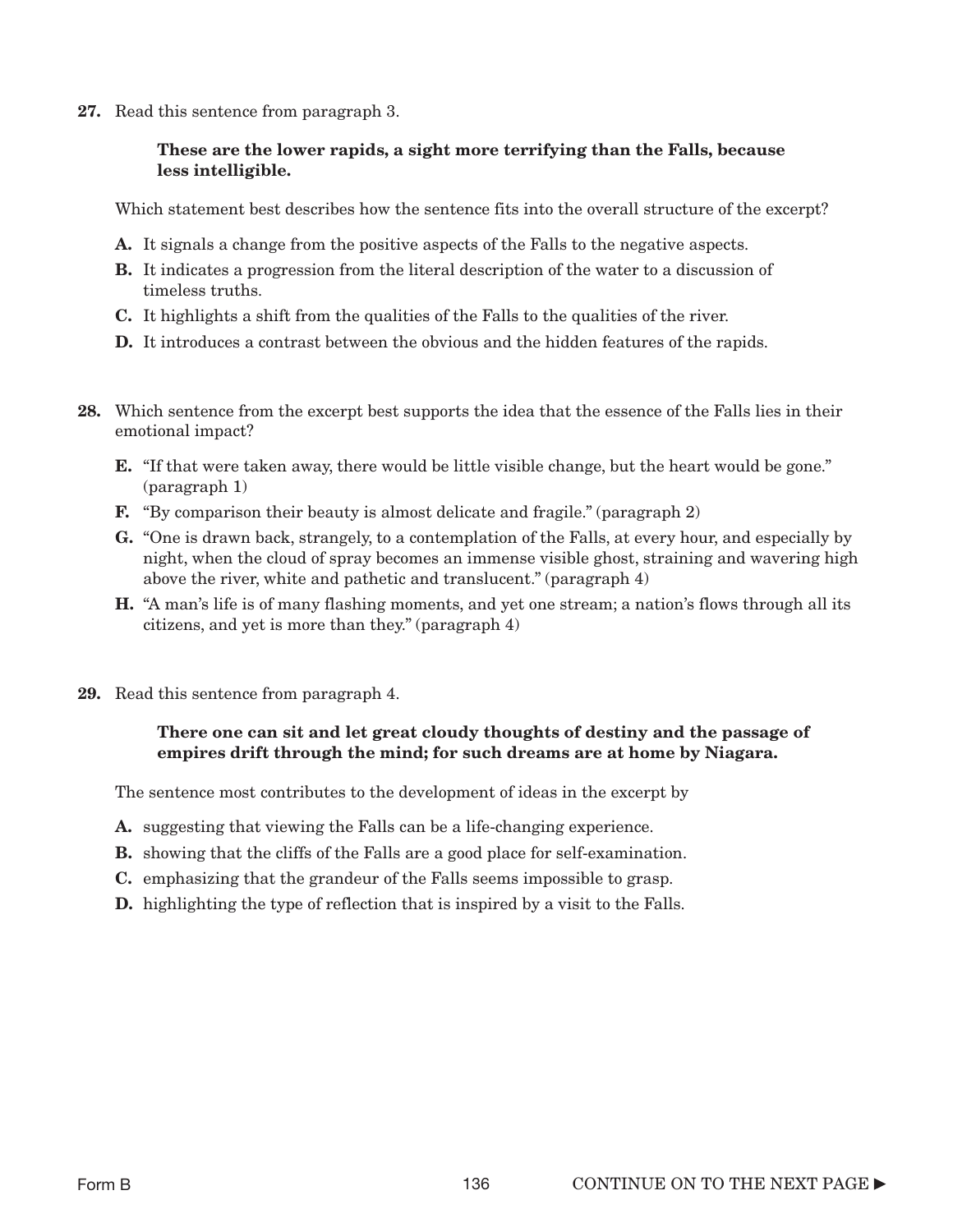- 30. In paragraph 4, the idea that human life and history travel toward the same ending is illustrated mainly through
	- E. the discussion of how the rainbows visible in the Falls are like the art and beauty created by humankind.
	- **F.** the comparison between the movement of water in the Falls and the human experience.
	- G. the inclusion of details that show that every observer's experience with the Falls is different.
	- H. the acknowledgment that contemplating the Falls at night sparks an awareness of humankind's destiny.
- 31. With which statement would the author of this excerpt most likely agree?
	- A. A sense of ease and assurance comes with accepting one's fate.
	- **B.** No matter where one's path goes in life, one will always have regrets.
	- C. The best way to overcome fear is to recognize it and then defy it.
	- D. Reason will die out with humanity, but art will remain immortal.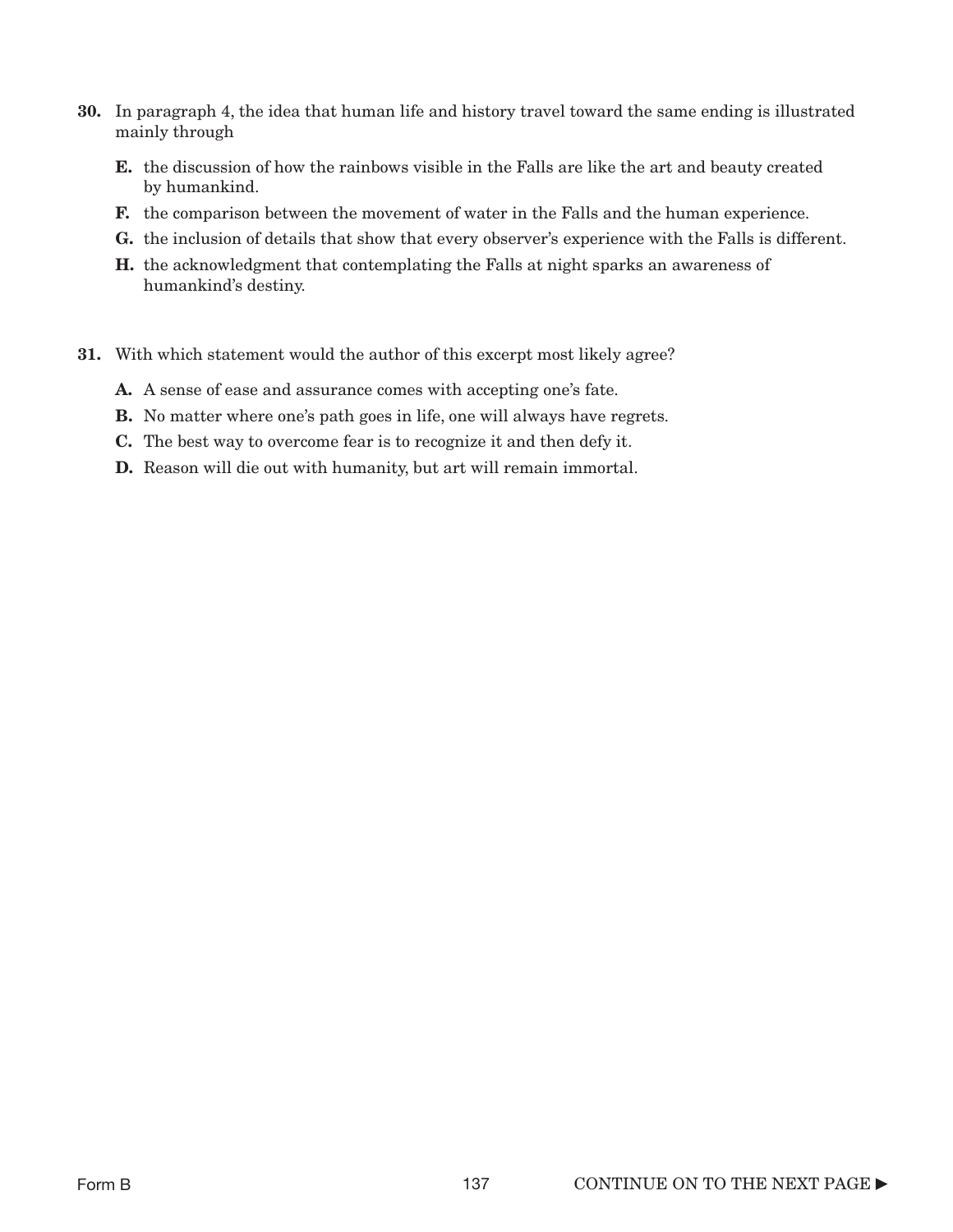## Uncovering the Past

- $_1$  Archaeology as a distinct branch of science is only about two centuries old. The first archaeological activities focused largely on the search for clues about earlier human societies. In the nineteenth century, most archaeologists were amateurs trained in ancient languages and history. Many were art historians whose interest lay in the artwork and monuments of ancient civilizations. For the most part, their excavations were aimed at uncovering and removing priceless artwork and other valuable artifacts for museum display. Collectively, these early archaeologists are now considered traditional archaeologists.
- Today, however, there is a different approach to archaeology, one that tries to reconstruct the everyday life of people in ancient times by applying the scientific methods of a range of specialized fields. Modern archaeologists take full advantage of available technology. Laptop computers enable digging teams to record their finds at each level of an excavation. With sketchpad computer software, archaeologists can draw their finds in the field. Three-dimensional computer modeling enables researchers to create floor plans and elevations for the structures they uncover. Archaeologists can also use remote sensing technologies such as radar and lidar, which is similar to radar but it uses laser light instead of radio waves. These technologies enable scientists to detect traces of early settlements that are not visible to the human eye. 2
- The excavations at Kourion, a Roman port city on the island of Cyprus in the Mediterranean Sea, serve as an example of the modern approach. Portions of Kourion had been unexpectedly buried by a massive earthquake in the fourth century A.D. Traditional archaeologists were interested primarily in the remains of Kourion's theater, temple, and classical monuments. They also collected precious objects, such as jewelry, found in nearby tombs. Modern archaeologists, however, have focused their studies and excavations on the settlement itself. This preserved seaport has proved to be a gold mine of important information about everyday life sixteen centuries ago. 3
- During one excavation of a house at Kourion, for example, forensic anthropologists were able to 4 reconstruct the skeleton of a young girl, whom they called Camelia. On the basis of her teeth, they determined her age to be about thirteen, although measurement of her skeleton showed that she was only the size of a modern eleven-year-old. The study of the teeth also confirmed her sex and pointed to her excellent health; Camelia had no cavities. Even after centuries, the forensic scientists could study the physical evidence in ways similar to those used in criminal investigations to determine the circumstances of Camelia's death.
- Other specialists on this excavation included a zooarchaeologist, who identified animal remains, 5 including the skeleton of a mule found near Camelia. Another specialist, a paleobotanist, studied the contents of a bake oven at the site and identified four domesticated grains among the charred crumbs—evidence of a kind of ancient multigrain bread.
- Although the archaeologists at this site unearthed a few beautiful items, the excavation did not 6uncover any priceless artwork for museums. Nonetheless, the archaeological processes used in Kourion have given us a valuable insight into everyday life in a Roman city.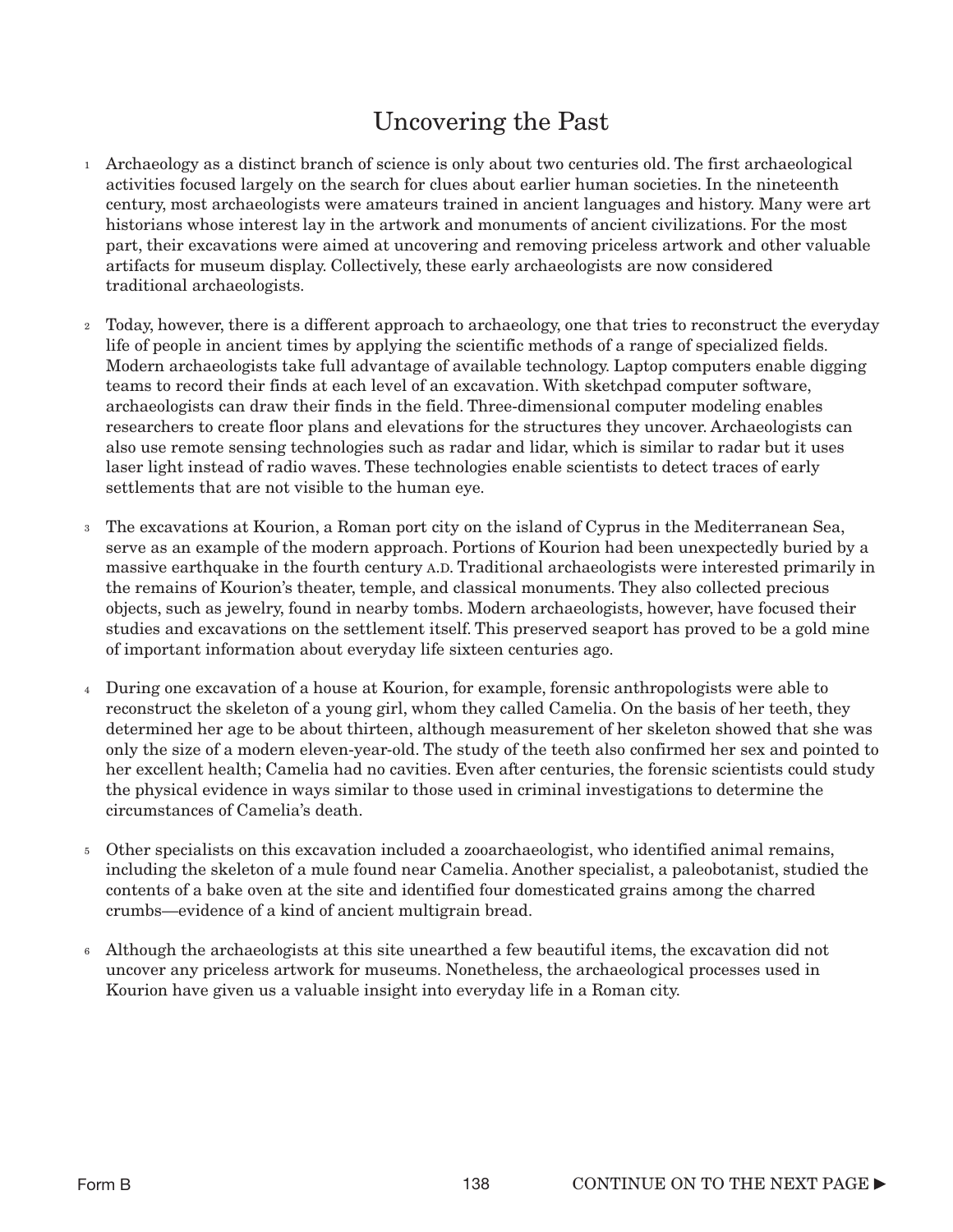- 32. Which of the following best describes the goal of modern archaeology?
	- E. to use science to learn how people lived in the past
	- F. to find artwork from ancient civilizations
	- G. to search for evidence of ancient settlements
	- H. to uncover precious objects for display in museums
- 33. What would a traditional archaeologist be most interested in finding at a site like Kourion?
	- A. a human skeleton
	- B. beautiful jewelry or ceramics
	- C. evidence of foods eaten
	- D. the remains of animals
- 34. What role does paragraph 2 play in the structure of the passage?
	- E. It provides a contrast to the topic discussed in the first paragraph.
	- F. It details examples that support the central idea of the first paragraph.
	- G. It states a theory that will be explained further in the third paragraph.
	- H. It summarizes the information found in the rest of the passage.
- 35. Which conclusion is best supported by the information in paragraph 4?
	- A. Forensic anthropologists specialize in the excavation of ancient theaters and temples.
	- B. Forensic anthropologists can obtain a variety of information by examining teeth.
	- C. Forensic anthropologists believe that people in the past were smaller than people are today.
	- D. Forensic anthropologists primarily investigate ancient crimes.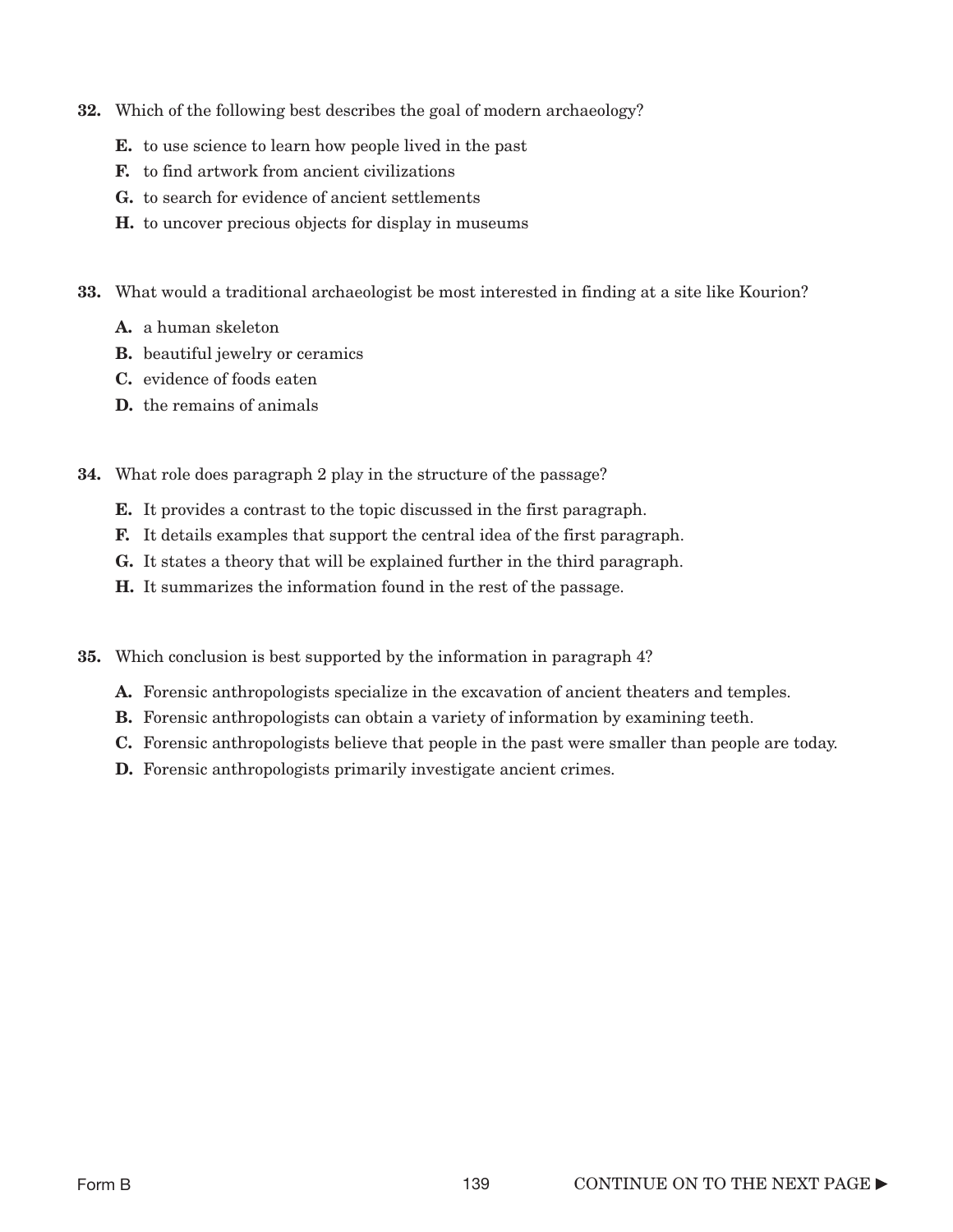- 36. As described in paragraphs 4–5, what did the archaeological team learn about life in Kourion?
	- E. People in Kourion had a better diet than people have today.
	- F. People in Kourion kept a wide variety of domesticated animals.
	- G. People in Kourion had a shorter life expectancy than people have today.
	- H. People in Kourion made bread from various domesticated grains.
- 37. What is the most likely reason the author mentions the zooarchaeologist (paragraph 5)?
	- A. to introduce the topic of other artifacts discovered near Camelia
	- B. to contrast this position with that of the paleobotanist
	- C. to complete the list of archaeological specialists
	- **D.** to provide an example of a particular field in modern archaeology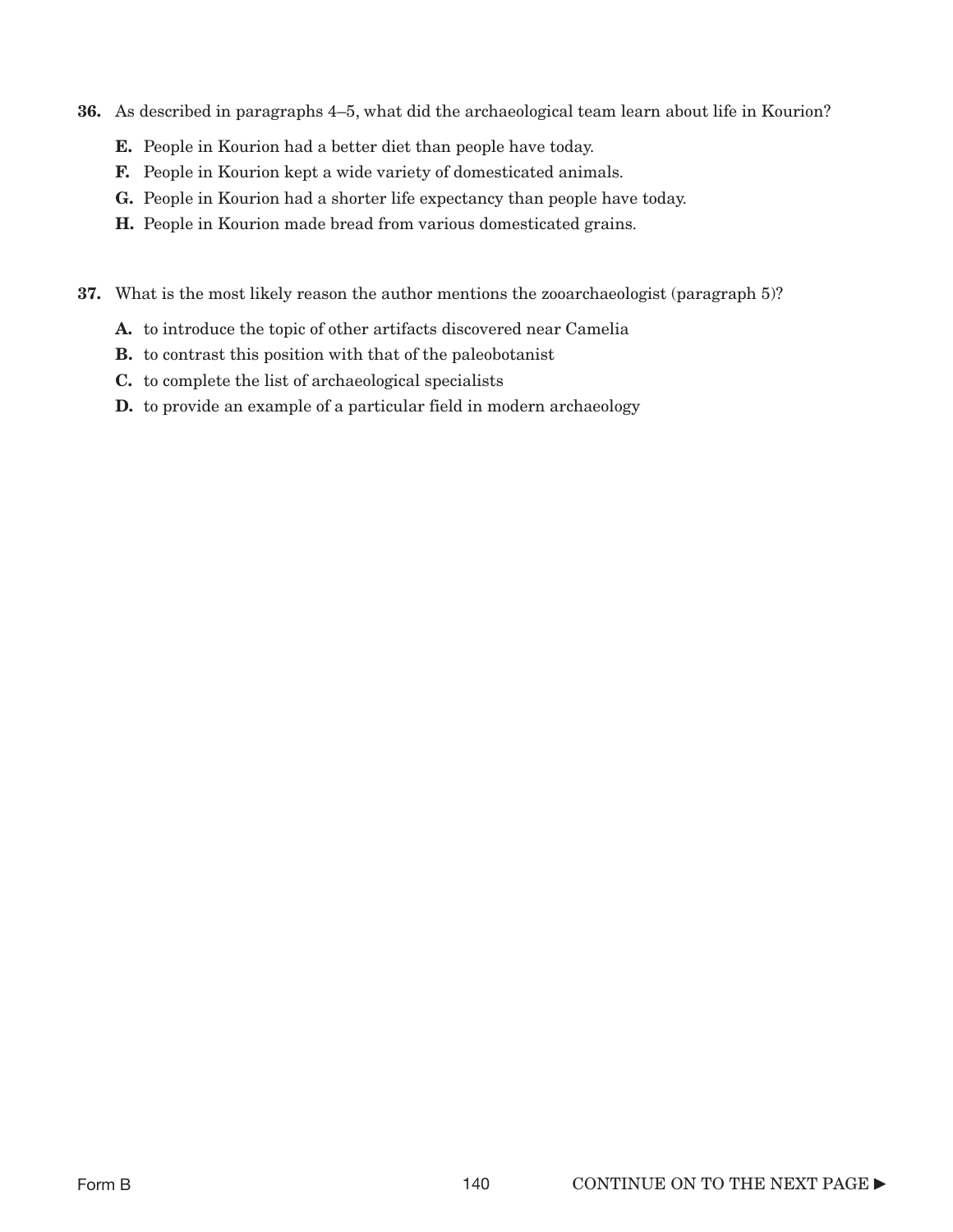### CONTINUE ON TO THE NEXT PAGE  $\blacktriangleright$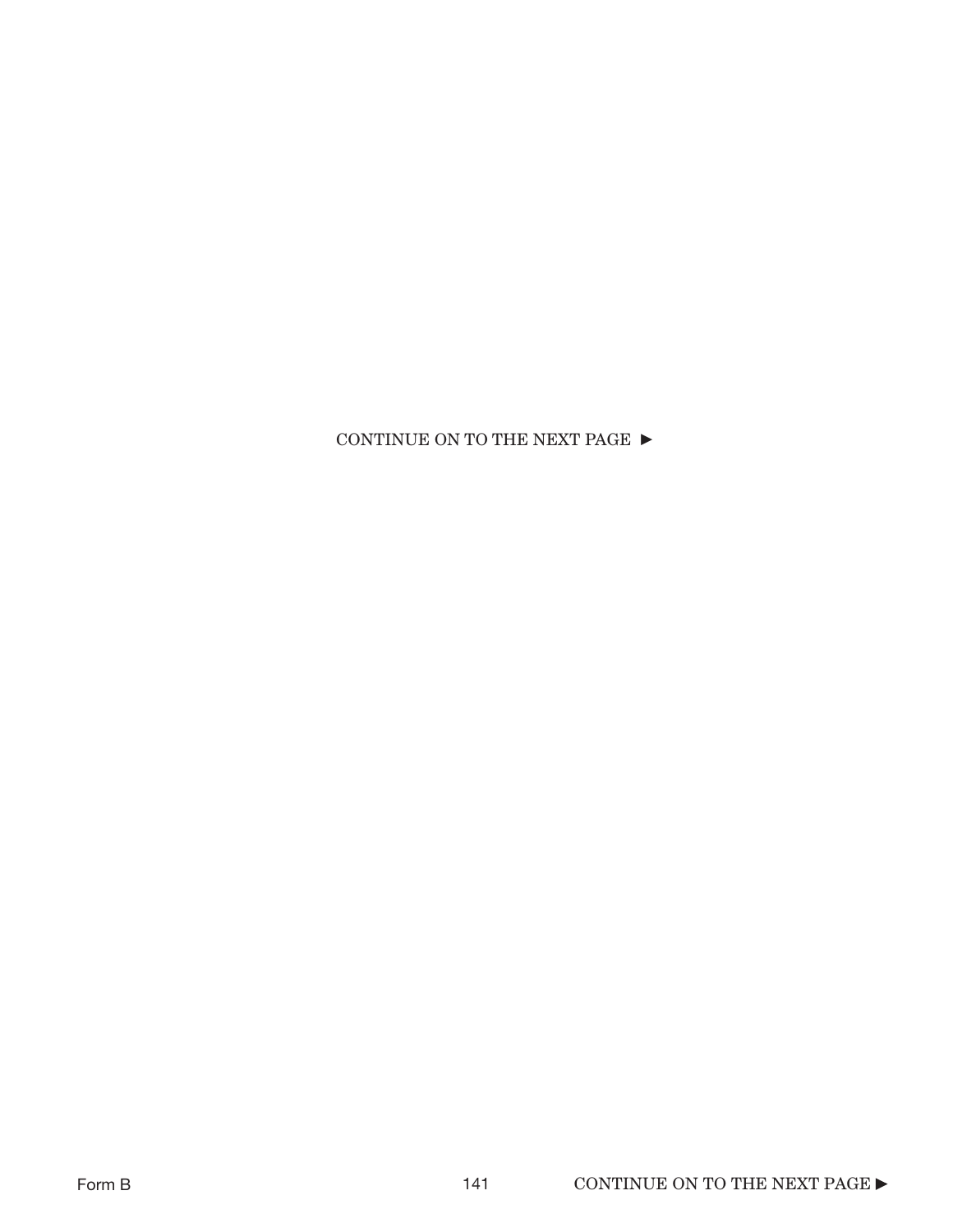### Snowy Mountains

#### by John Gould Fletcher

Higher and still more high, Palaces made for cloud, Above the dingy city-roofs Blue-white like angels with broad wings,

Pillars of the sky at rest 5 The mountains from the great plateau Uprise.

But the world heeds them not; They have been here now for too long a time.

- The world makes war on them, 10 Tunnels their granite cliffs, Splits down their shining sides, Plasters their cliffs with soap-advertisements, Destroys the lonely fragments of their peace.
- Vaster and still more vast, 15 Peak after peak, pile after pile, Wilderness still untamed, To which the future is as was the past, Barrier spread by Gods,
- Sunning their shining foreheads, 20 Barrier broken down by those who do not need The joy of time-resisting storm-worn stone, The mountains swing along The south horizon of the sky;
- Welcoming with wide floors of blue-green ice 25 The mists that dance and drive before the sun.

"Snowy Mountains" by John Gould Fletcher—Public Domain

- 38. The description in the first stanza (lines 1–7) helps establish a central idea of the poem by
	- E. comparing the length of time the mountains have existed with the length of time the city has existed.
	- F. contrasting the grandeur of the mountains with the structures in the city below them.
	- G. implying that the mountains are a source of inspiration to the people in the city below.
	- H. suggesting that the mountains are larger than the people in the city realize.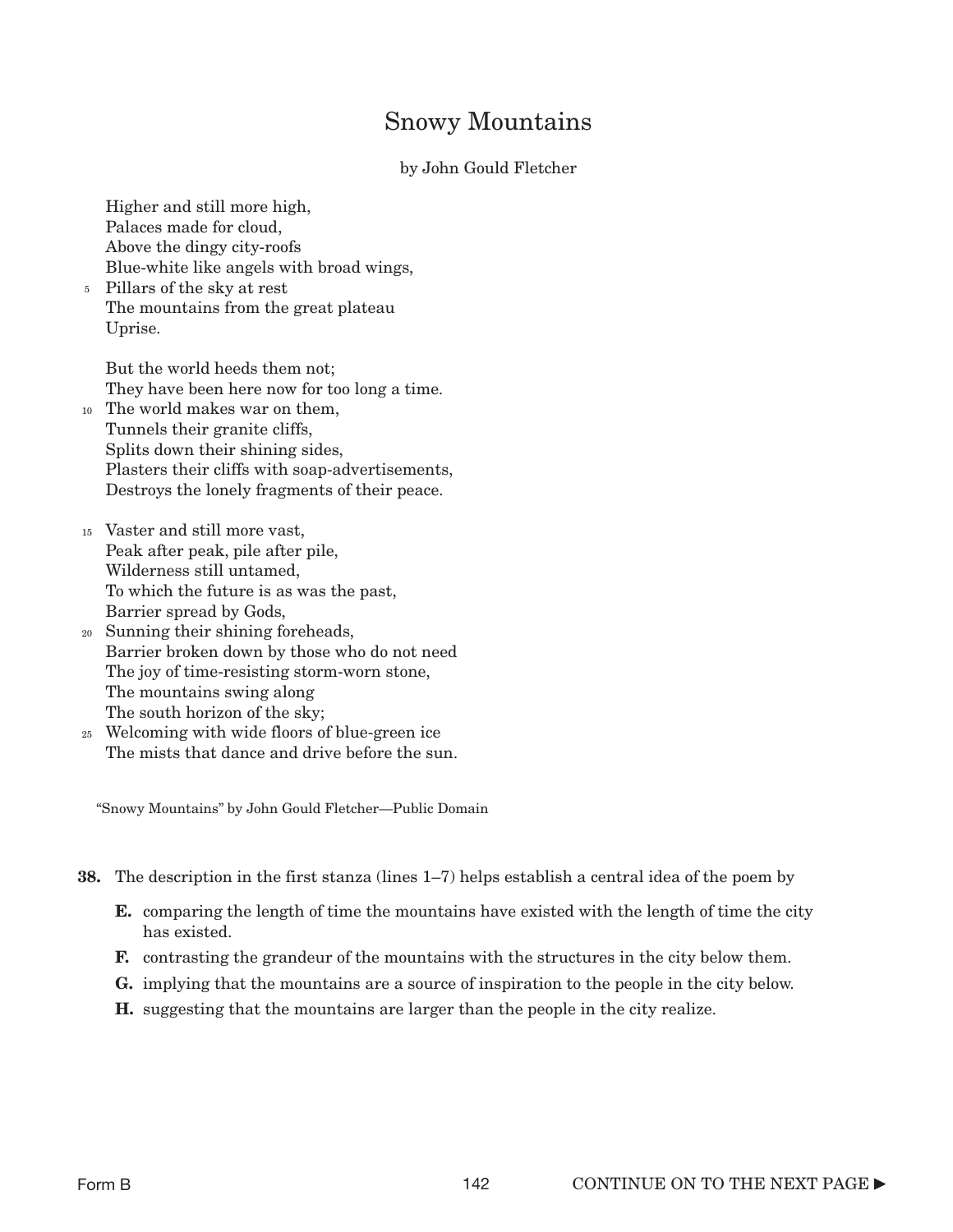39. Read line 1 and line 15 from the poem.

#### Higher and still more high,

#### Vaster and still more vast,

The parallel structure of the two lines

- A. emphasizes how the sense of wonder the speaker has at the beginning of the poem changes to a fear of the mountains.
- B. reinforces the sense of awe the speaker experiences when considering the magnificence of the expansive mountains.
- C. reveals that the mountains are continually expanding both in height and land mass.
- D. stresses a contrast between the height of the mountains and the area of land the mountains cover.
- 40. Read line 5 from the poem.

#### Pillars of the sky at rest

The line helps develop the theme of the poem by suggesting that the mountains

- **E.** serve a noble and supportive purpose in the world.
- F. attract the clouds with their strength and permanence.
- G. remain untamed through the ages.
- H. provide protection for the people.
- 41. How does isolating the word "Uprise" in line 7 affect the meaning of the poem?
	- A. It creates a contrast between the great plateau and the city buildings.
	- **B.** It reveals the similarity between the tall buildings in the city and the tall mountains on the horizon.
	- C. It creates a vision of the region before people developed the land.
	- D. It emphasizes that the mountains dominate the landscape.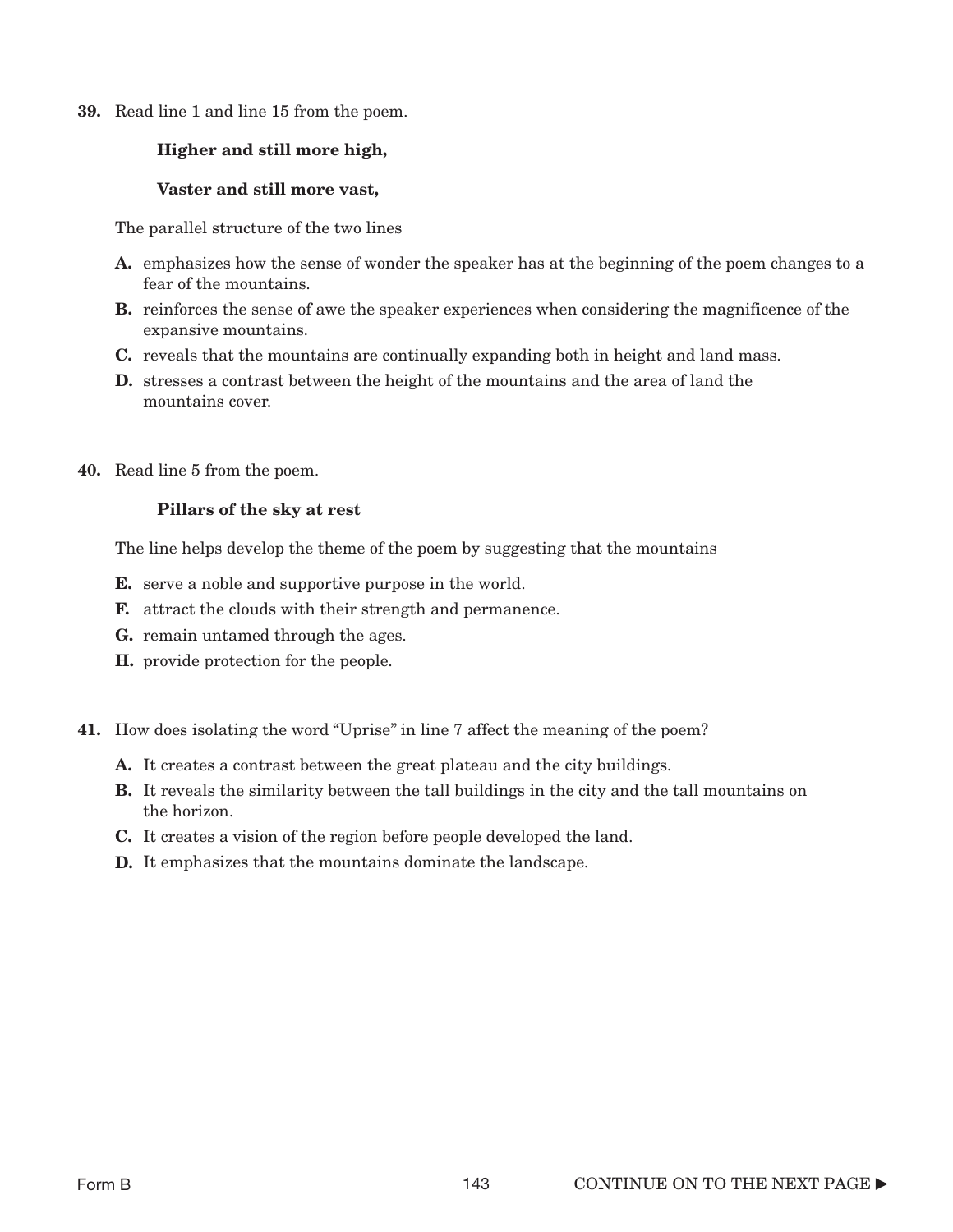- 42. How does the poet develop the speaker's point of view in the second stanza (lines 8–14)?
	- E. by describing images of the mountains' awe-inspiring size and strength
	- F. by illustrating the differences among the various ways humans can impact the natural environment
	- G. by criticizing society for taking careless, destructive courses of action against nature
	- H. by demonstrating how the mountains and the people are able to benefit from each other
- 43. Which line from the poem best supports the idea that people have forfeited priceless natural beauty in order to make a profit?
	- A. "Above the dingy city-roofs" (line 3)
	- **B.** "The world makes war on them," (line 10)
	- C. "Tunnels their granite cliffs," (line 11)
	- **D.** "Plasters their cliffs with soap-advertisements," (line 13)
- 44. Which detail from the poem reflects the speaker's view that people often fail to appreciate what is familiar?
	- **E.** "The mountains from the great plateau" (line 6)
	- F. "They have been here now for too long a time." (line 9)
	- G. "Splits down their shining sides," (line 12)
	- H. "To which the future is as was the past," (line 18)
- 45. How do the details in the third stanza (lines 15–26) contribute to the development of the theme of the poem?
	- A. by reflecting nature's capacity to resist change
	- **B.** by showing that nature is capable of influencing human will
	- C. by exposing how a lack of awareness leads to nature's ruin
	- **D.** by explaining why people must respect nature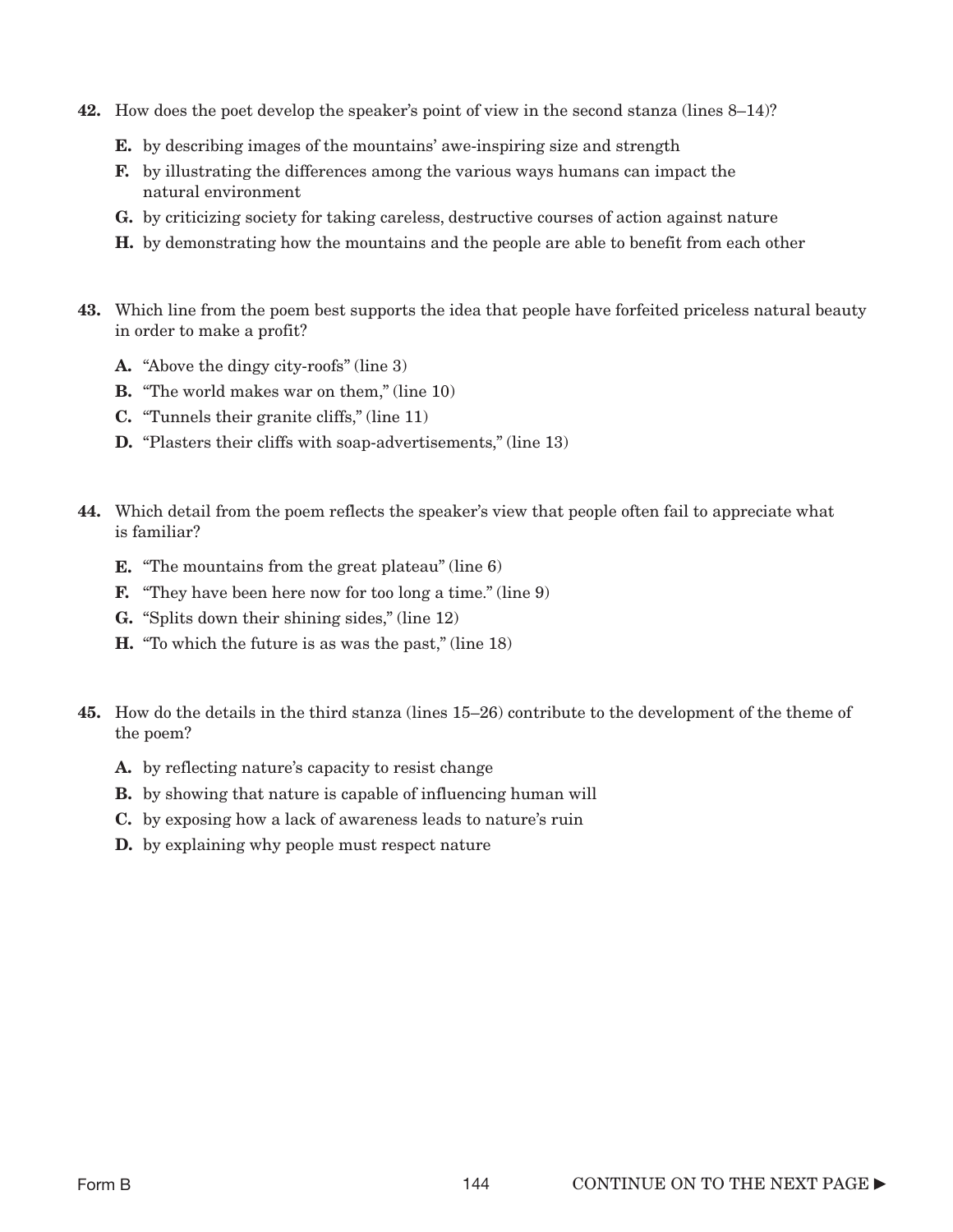46. Read lines 21–22 from the poem.

#### Barrier broken down by those who do not need The joy of time-resisting storm-worn stone,

How do the lines help convey the speaker's point of view?

- E. They suggest that the speaker wants to remove the obstacles that prevent others from experiencing the wonders of nature.
- F. They reveal the speaker's opinion that some people are too busy to appreciate natural beauty.
- G. They suggest the speaker's dismay that people destroy the natural landscape without understanding the ramifications of their actions.
- H. They explain that the speaker is confident that nature will never be fully destroyed by people.
- 47. Read lines 23–26 from the poem.

The mountains swing along The south horizon of the sky; Welcoming with wide floors of blue-green ice The mists that dance and drive before the sun.

The personification in these concluding lines of the poem suggests that the mountains are

- A. gracious hosts who are untroubled by the actions of people.
- B. unaware of their coming destruction.
- C. lively entertainers who are not bothered by the everyday concerns of people.
- **D.** too proud to reveal their pain.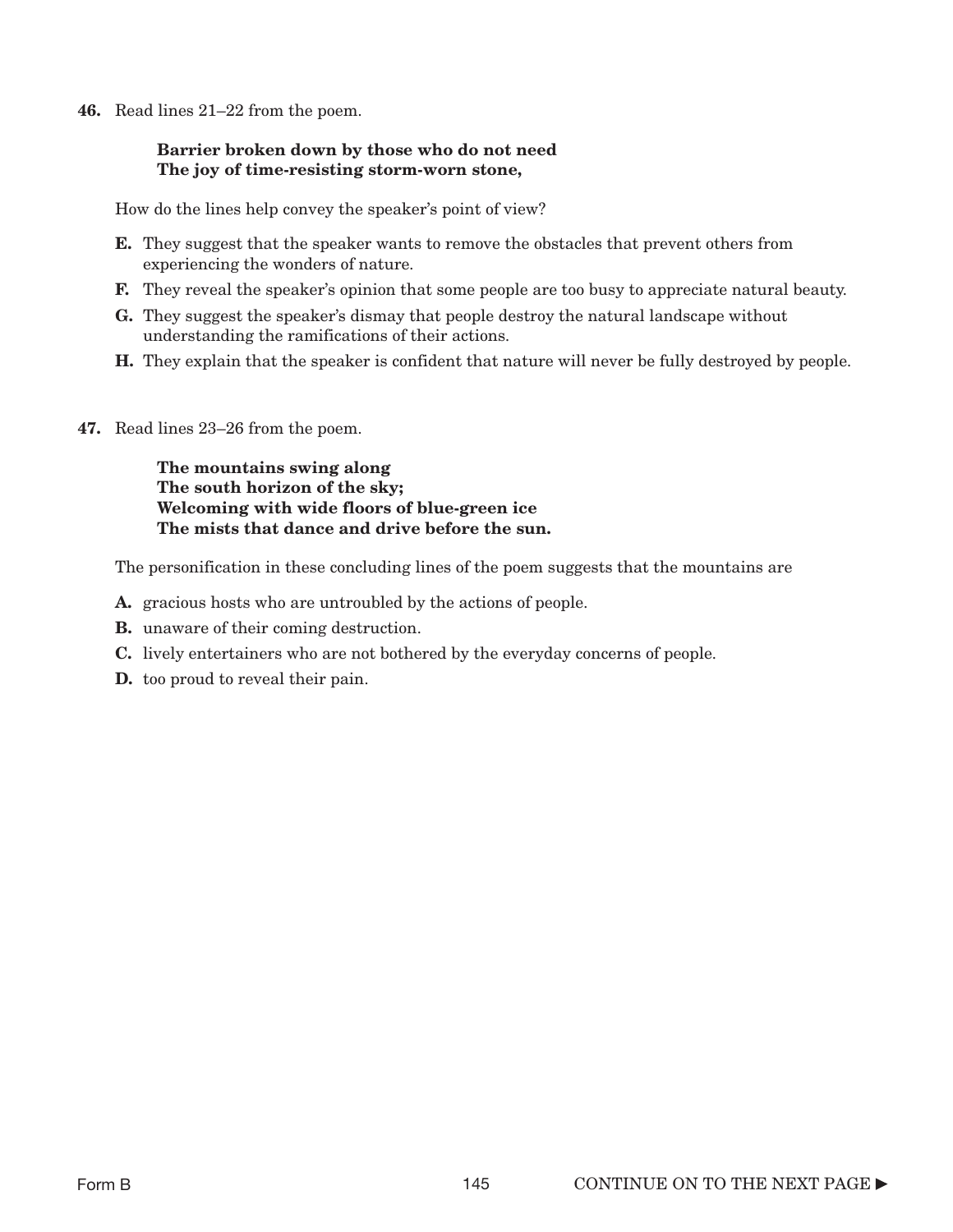*Samuel Morse, an American inventor, is credited with creating the electronic telegraph, a communication device that allows users to send messages using a system of short and long pulses that represent letters, numbers, and punctuation. In 1844 the United States Congress passed the Telegraph Bill, which provided Morse with the funds to build an electric telegraph system.*

## Invention of the Telegraph

#### Earlier Signal Systems

<sup>1</sup> Long before Samuel F. B. Morse electrically transmitted his famous message "What hath God wrought?" from Washington to Baltimore on May 24, 1844, there were signaling systems that enabled people to communicate over distances. Most were visual or "semaphore" systems using flags or lights. In the eighteenth century, such systems used an observer who would decipher a signal from a high tower on a distant hill and then send it on to the next station. The young American republic wanted just such a system along its entire Atlantic coast and offered a prize of \$30,000 for a workable proposal. The framers of this legislation<sup>1</sup> had no way of knowing that when they used the word "telegraph" to refer to this visual semaphore system, they would be offered an entirely new and revolutionary means of communication—electricity.

#### The Growth of an Idea

- The idea of using electricity to communicate over distance is said to have occurred to Morse during a 2 conversation aboard ship when he was returning from Europe in 1832. Michael Faraday's recently invented electromagnet was much discussed by the ship's passengers, and when Morse came to understand how it worked, he speculated that it might be possible to send a coded message over a wire. While a student at Yale College years before, he had written his parents a letter about how interesting he found the lectures on electricity. Despite what he had learned at Yale, Morse found when he began to develop his idea that he had little real understanding of the nature of electricity, and after sporadic attempts to work with batteries, magnets, and wires, he finally turned for help to a colleague at the University of the City of New York, Leonard D. Gale.
- $_3$   $\,$  Gale was a professor of chemistry and familiar with the electrical work of Princeton's Joseph Henry, a true pioneer in the new field. Well before Morse had his shipboard idea about a telegraph, Henry rang a bell at a distance by opening and closing an electric circuit. In 1831, he had published an article, of which Morse was unaware, that contained details suggesting the idea of an electric telegraph. Gale's help and his knowledge of this article proved crucial to Morse's telegraph system because Gale not only pointed out flaws in the system but showed Morse how he could regularly boost the strength of a signal and overcome the distance problems he had encountered by using a relay system Henry had invented. Henry's experiments, Gale's assistance, and, soon after, hiring the young technician Alfred Vail were keys to Morse's success.

#### Obstacles and Opportunities

By December 1837, Morse had enough confidence in his new system to apply for the federal 4government's appropriation, and during the next year he conducted demonstrations of his telegraph both in New York and Washington.

<sup>&</sup>lt;sup>1</sup>legislation: Telegraph Bill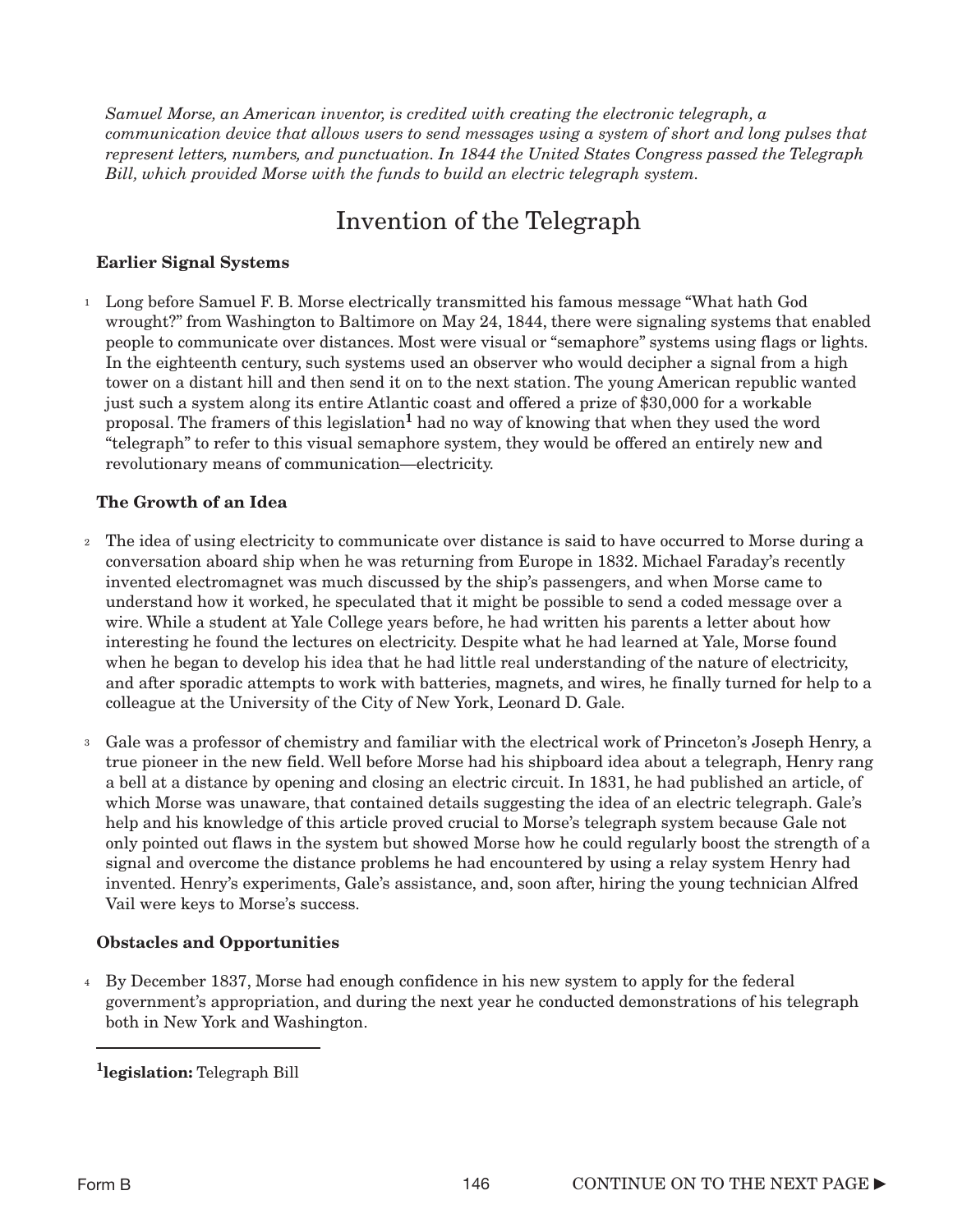- However, when the economic disaster known as the Panic of 1837 took hold of the nation and caused a long depression, Morse was forced to wait for better times. It was during this period that Morse visited Europe again and tried not only to secure patent protection overseas but to examine competing telegraph systems in England. . . . 5
- By 1843, the country was beginning to recover economically, and Morse again asked Congress for the \$30,000 that would allow him to build a telegraph line from Washington to Baltimore, forty miles away. The House of Representatives eventually passed the bill containing the Morse appropriation, and the Senate approved it in the final hours of that Congress's last session. With President Tyler's signature, Morse received the cash he needed and began to carry out plans for an underground telegraph line. 6

#### Realizing a Great Invention

- Morse had hired the ingenious construction engineer Ezra Cornell to lay the pipe carrying the wire, 7 and although Cornell did his job superbly, one of Morse's partners, Congressman F. O. J. Smith, had purchased wire with defective insulation. Too much time had been wasted laying bad wire, and with the project on a rigid deadline, something had to be done quickly. Cornell suggested that the fastest and cheapest way of connecting Washington and Baltimore was to string wires overhead on trees and poles. The desperate Morse gave the go-ahead, and the line was completed in time for the dramatic and spectacularly successful link between the Supreme Court chamber of the Capitol building and the railroad station in Baltimore.
- Soon, as overhead wires connected cities up and down the Atlantic coast, the dots-and-dashes method<sup>2</sup> that recorded messages on a long moving strip of paper was replaced by the operator's ability to interpret the code in real time. . . . Telegraph lines soon extended westward, and within Morse's own lifetime they connected the continents of Europe and America. 8

"Invention of the Telegraph"—Public Domain/Library of Congress

<sup>2</sup>dots-and-dashes method: the short and long pulses of Morse code that are sent and received by telegraph operators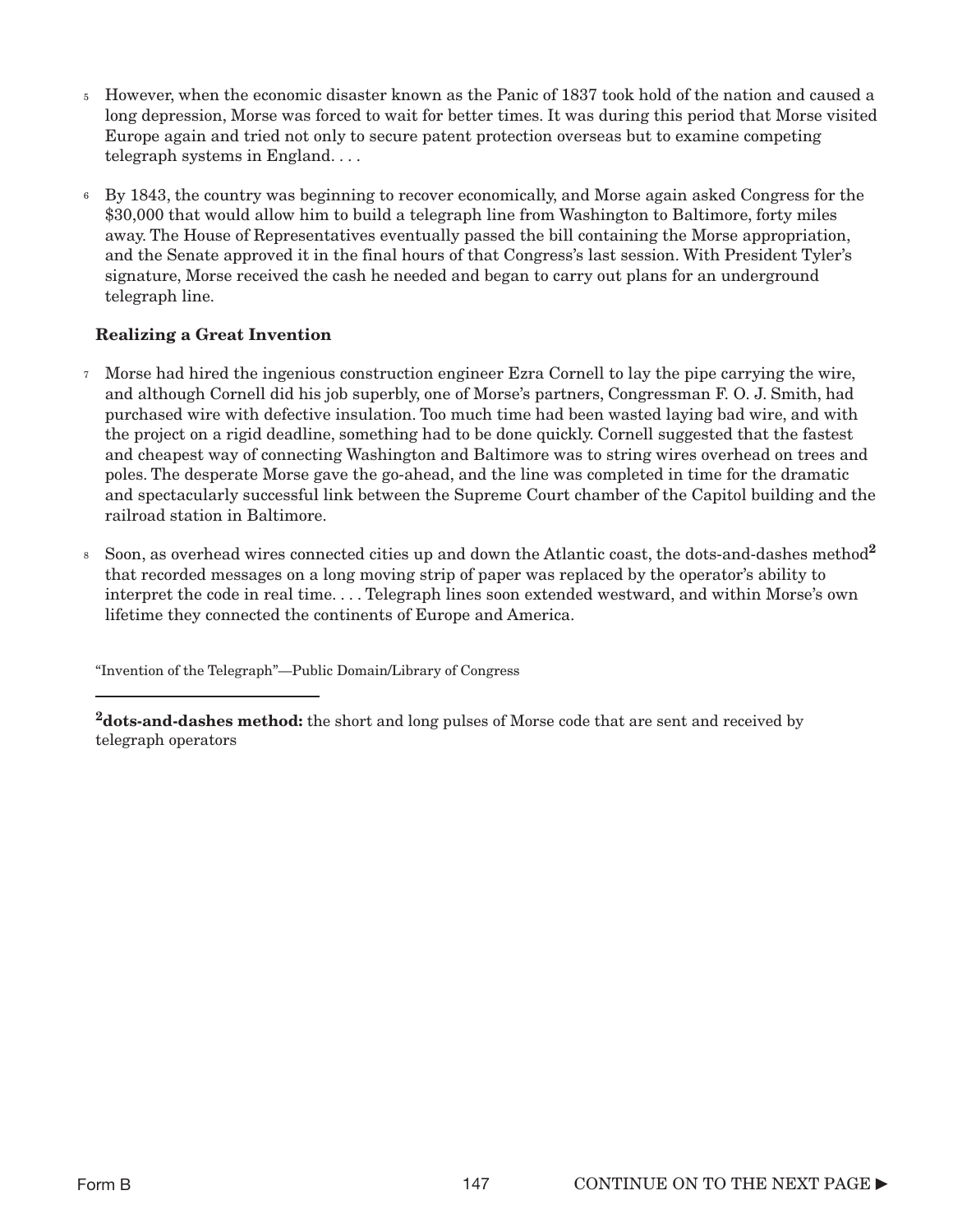

The first transatlantic electric telegraph message was sent in 1858, and by 1902 the British All-Red Line connected most of the world.



#### TELEGRAPH MESSAGES TRANSMITTED, 1870–1920

Source: U.S. Bureau of the Census. *Historical Statistics of the United States, Colonial Times to 1970, Bicentennial Edition, Part 2. Washington, D.C., 1975*.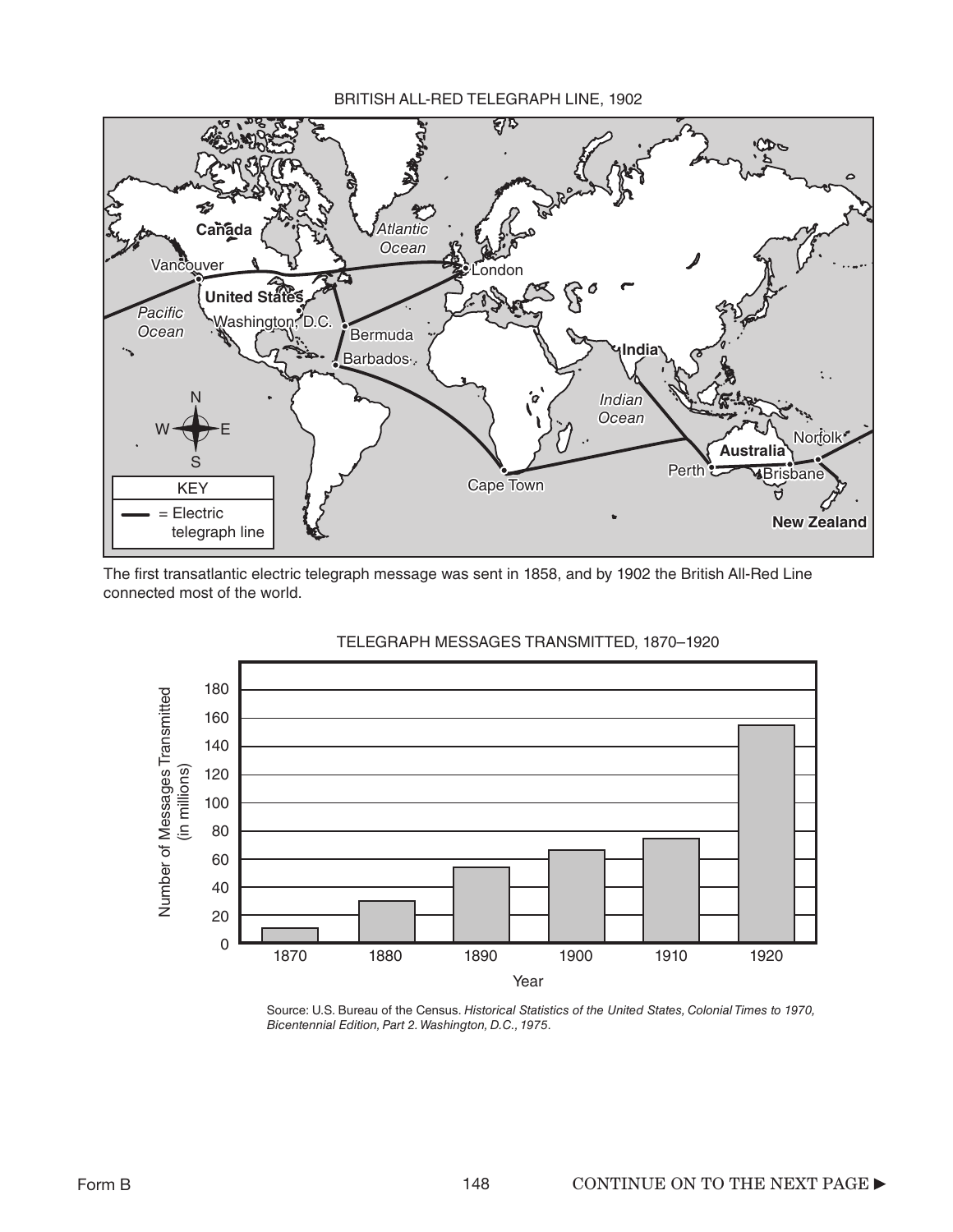- 48. Which statement describes how the author's use of problem-solution in paragraph 2 contributes to the development of ideas in the passage?
	- E. Morse's discussion on a ship about Faraday's electromagnet reminded him of the Yale College lectures on electricity, which he had enjoyed but had not fully understood, inspiring him to learn more about electricity from his colleague Gale.
	- F. Morse's discouragement over his lack of knowledge of electricity prompted him to experiment with batteries, magnets, and wires, which led to the development of a new long-distance communication system.
	- G. Morse's difficulty in understanding how Faraday's electromagnet worked was frustrating, and it pushed him to create a system for sending signals over wires.
	- H. Morse's longtime fascination was not enough to make up for his lack of knowledge about electricity, so he eventually sought help from Gale.
- 49. Which statement describes how the author's use of sequencing in paragraph 3 contributes to the overall structure of the passage?
	- A. It shows that several people were simultaneously attempting to create an electric telegraph.
	- **B.** It shows how the invention of the electric telegraph depended on information and techniques discovered by others.
	- C. It shows that multiple means of long-distance communication were being used at the same time.
	- **D.** It shows how quickly long-distance communication changed from visual signals to electrical signals.
- 50. Read this sentence from paragraph 7.

The desperate Morse gave the go-ahead, and the line was completed in time for the dramatic and spectacularly successful link between the Supreme Court chamber of the Capitol building and the railroad station in Baltimore.

The words "dramatic" and "spectacularly" in the sentence convey a

- E. sense of relief and fulfillment that the line was finished.
- F. sense of wonder and of celebration that the telegraph line was completed on time.
- G. feeling of excitement about the future possibilities of the telegraph.
- H. feeling of confidence about being able to continue the work.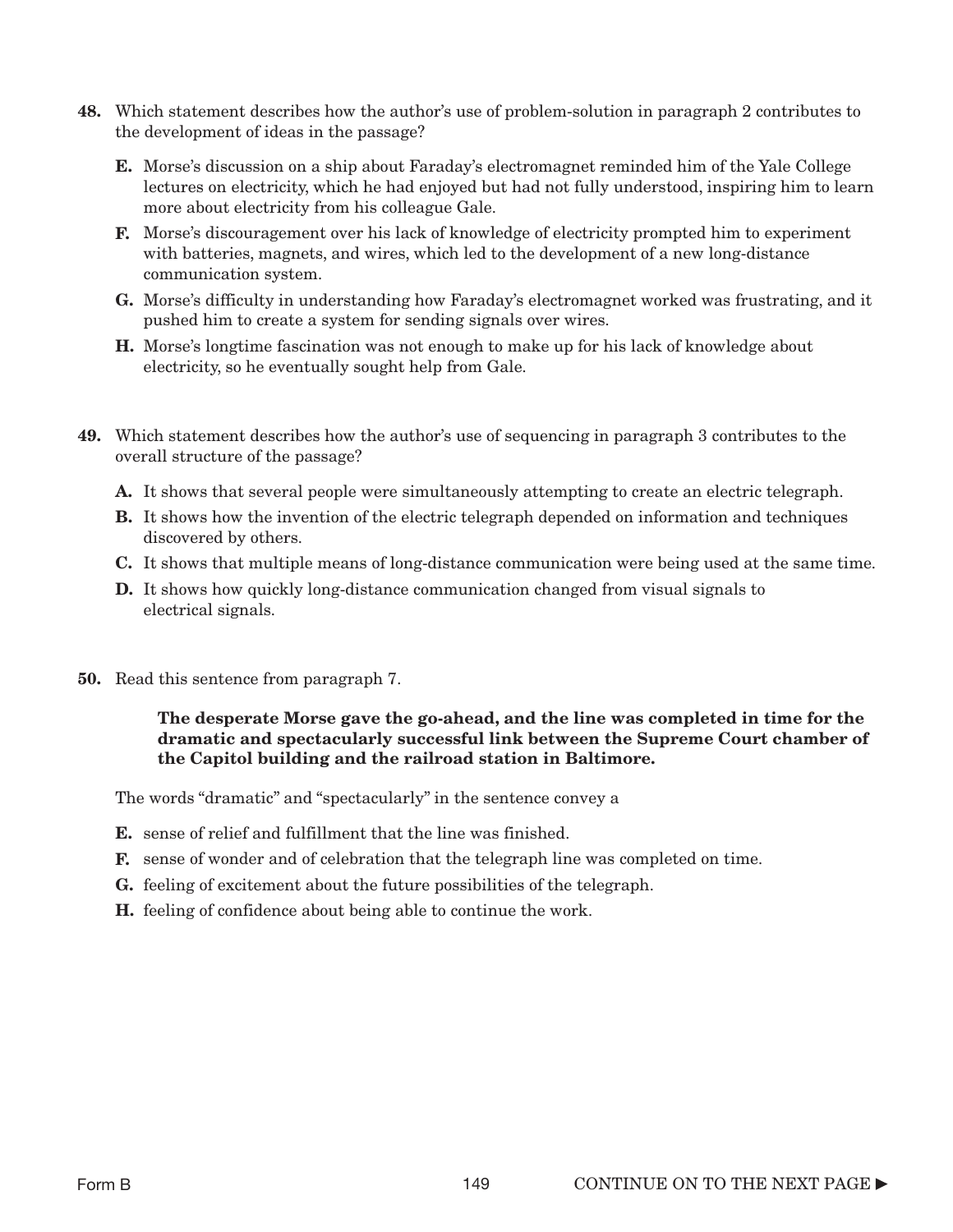- 51. Which excerpt from the passage supports the idea that Morse was aware of his limitations?
	- A. "After sporadic attempts to work with batteries, magnets, and wires, he finally turned for help to a colleague." (paragraph 2)
	- B. "Gale's help and his knowledge of this article proved crucial to Morse's telegraph system." (paragraph 3)
	- C. "Henry's experiments, Gale's assistance, and, soon after, hiring the young technician Alfred Vail were keys to Morse's success." (paragraph 3)
	- D. "Morse had hired the ingenious construction engineer Ezra Cornell to lay the pipe carrying the wire." (paragraph 7)
- 52. The details of the section "The Growth of an Idea" convey a central idea of the passage by suggesting that
	- E. the collaborative efforts of colleagues resulted in successful communication over a wire.
	- F. a great deal of interest and work was devoted to understanding how to use electricity to send signals.
	- G. Faraday's invention of the electromagnet inspired the invention of the telegraph.
	- H. colleges like Yale played a great role in making new discoveries about electricity and its applications.
- 53. How does the graph support the ideas in paragraph 8?
	- A. It indicates how welcome the improvement of long-distance communication was in the United States.
	- **B.** It provides evidence of the dramatic increase in the number of telegraph messages as Morse's system expanded across the United States.
	- C. It reveals that by the twentieth century millions of people had used the telegraph despite earlier hesitations about the system.
	- D. It shows how improvements that allowed Morse code to be read in real time made relaying telegraph messages faster and increased the system's usage.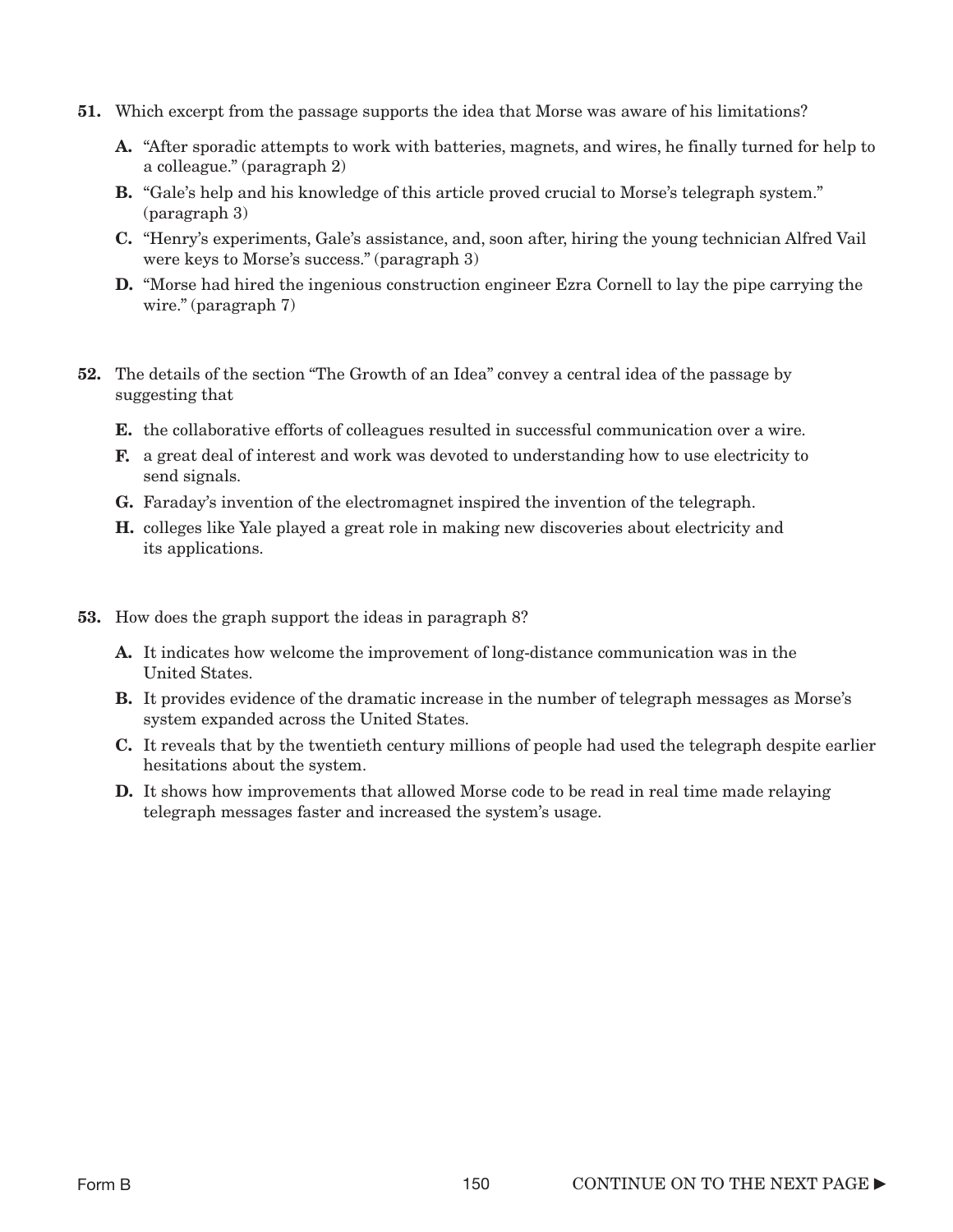- 54. Which sentence is the best summary of how Morse obtained the funding necessary to build his telegraph system?
	- E. Morse applied for a federal grant that was delayed until 1843, so he spent time traveling in Europe, where he concentrated on obtaining a patent for his system.
	- F. Morse applied for a government grant that required both houses of Congress and the president to pass a bill awarding him \$30,000 for his telegraph project.
	- G. Morse applied for a government appropriation and conducted telegraph demonstrations to show that his system could work, and after a delay caused by a financial depression, Congress approved the \$30,000 appropriation in 1843.
	- H. Working with Gale and Vail allowed Morse to find flaws in Henry's work and to develop his own ideas before applying for the federal government appropriation.
- 55. How does the map provide additional support for a central idea of the passage?
	- A. by demonstrating that Morse's telegraph system greatly exceeded the limitations of previous long-distance communication systems
	- B. by indicating that Morse was lacking foresight by seeking a patent only in North America
	- C. by proving that Gale's advice helped Morse extend the telegraph's range much farther than first thought possible
	- **D.** by providing a graphic that shows the surprisingly immense influence Morse's telegraph had across the world
- 56. The idea that, in the mid-nineteenth century, the United States was mostly unaware of the possibilities of electricity is illustrated in the passage mainly through the
	- **E.** description of the government's initial desire to expand a semaphore signaling system that used either flags or lights along the Atlantic Coast.
	- F. delay by the House of Representatives to pass the bill funding Morse's telegraph line six years after he first applied for the appropriation.
	- G. discussions of the newly invented electromagnet that sparked the idea of sending codes through wires.
	- H. description of how an electric circuit could be closed to ring a bell at a distance.
- 57. With which statement would the author most likely agree?
	- A. Morse's telegraph was successful because the wires were strung aboveground rather than underground as originally planned.
	- **B.** Understanding the importance of Morse's telegraph requires detailed knowledge of electrical systems.
	- C. The implementation of Morse's telegraph system was overly influenced by economic factors.
	- **D.** Morse's invention of the telegraph made a great stride toward better connecting people across the United States and across the world.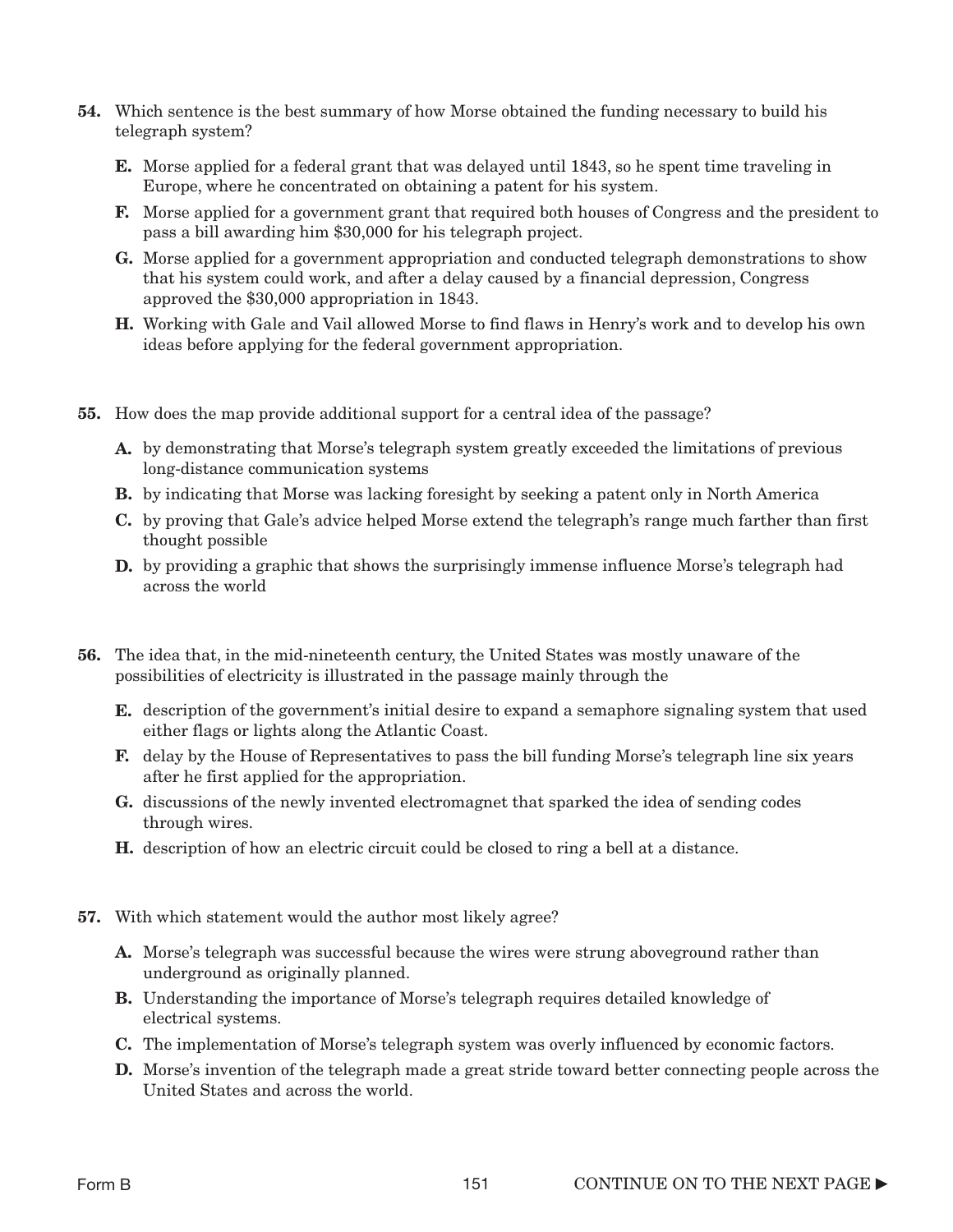# PART 2 - MATHEMATICS

### 57 QUESTIONS

#### **IMPORTANT NOTES**

- (1) Formulas and definitions of mathematical terms and symbols are not provided.
- (2) Diagrams other than graphs are not necessarily drawn to scale. Do not assume any relationship in a diagram unless it is specifically stated or can be figured out from the information given.
- (3) Assume that a diagram is in one plane unless the question specifically states that it is not.
- (4) Graphs are drawn to scale. Unless stated otherwise, you can assume relationships according to appearance. For example, (on a graph) lines that appear to be parallel can be assumed to be parallel; likewise for concurrent lines, straight lines, collinear points, right angles, etc.
- (5) Reduce (simplify) all fractions to lowest terms.

CONTINUE ON TO THE NEXT PAGE  $\blacktriangleright$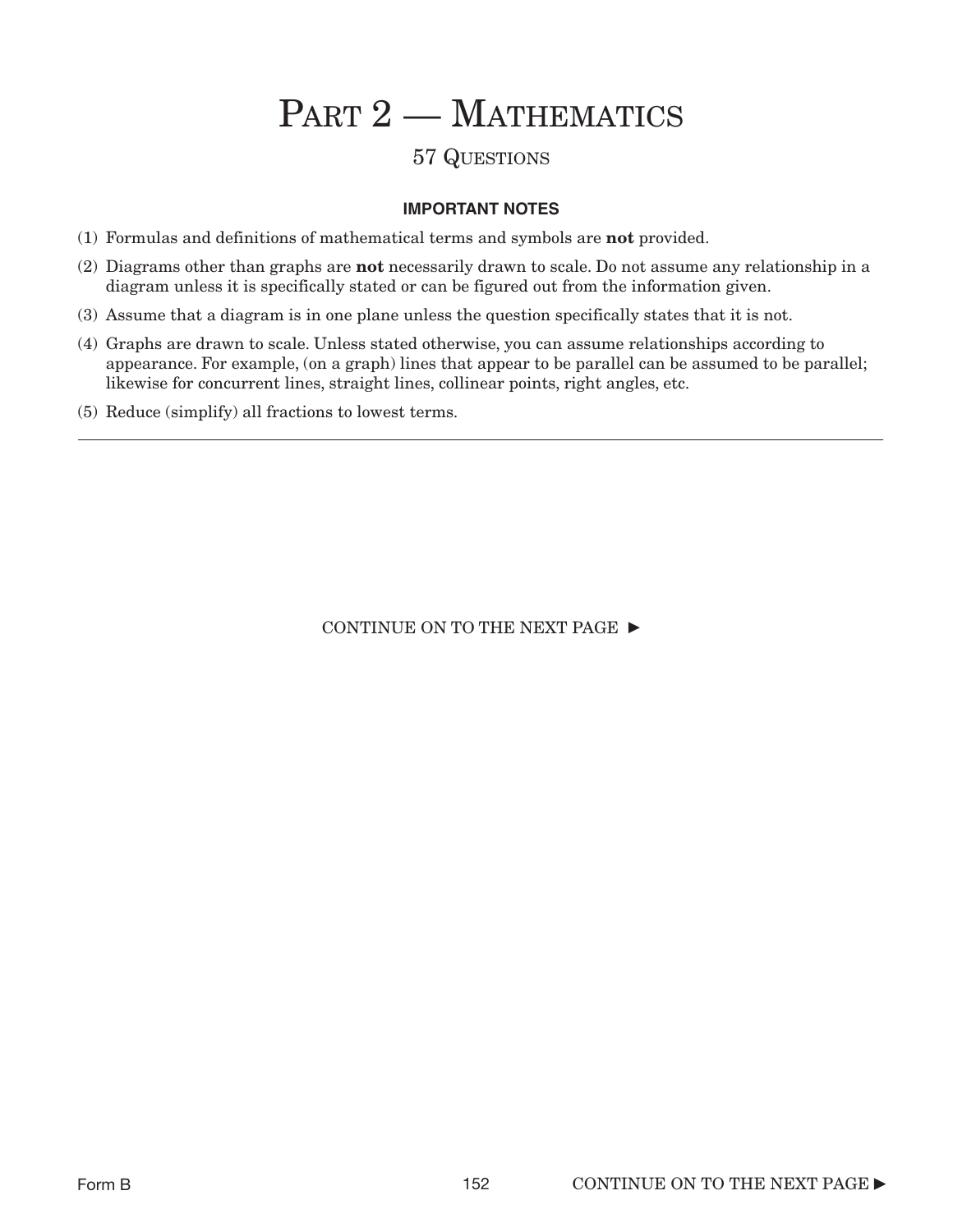# **GRID-IN QUESTIONS**

### QUESTIONS 58–62

**DIRECTIONS:** Solve each question. On the answer sheet, write your answer in the boxes at the top of the grid. Start on the left side of each grid. Print only one number or symbol in each box. Under each box, fill in the circle that matches the number or symbol you wrote above. DO NOT FILL IN A CIRCLE UNDER AN UNUSED BOX. DO NOT LEAVE A BOX BLANK IN THE MIDDLE OF AN ANSWER.



Four straight lines intersect at point P as shown above. What is the value of y?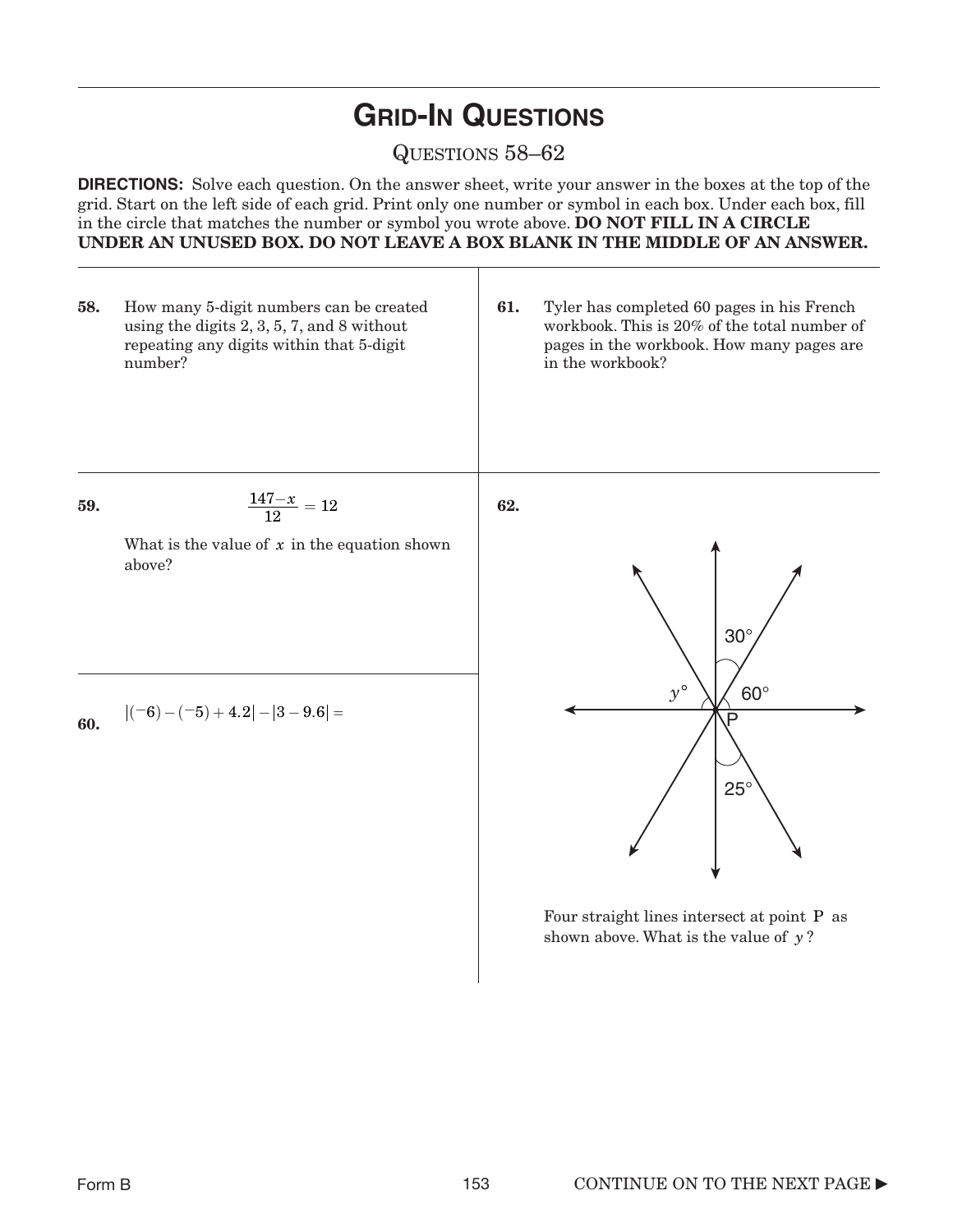# **MULTIPLE CHOICE QUESTIONS**

### QUESTIONS 63–114

**DIRECTIONS:** Solve each question. Select the best answer from the choices given. Mark the letter of your answer on the answer sheet. When you are solving questions, you can write in the test booklet or on the scrap paper given to you.

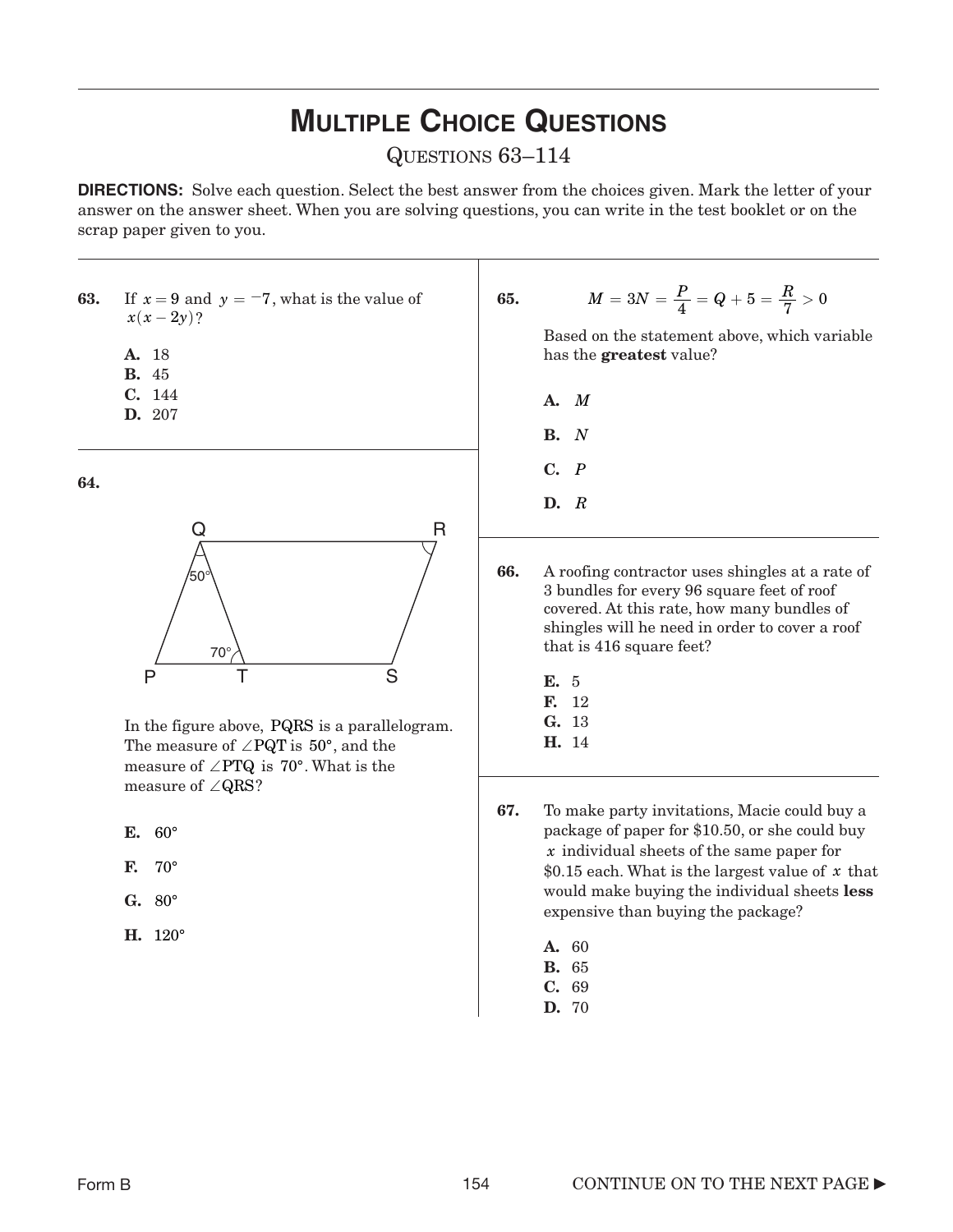- 68. At 1:00 p.m. one day, the temperature was 8 degrees above zero. During the rest of the day, the temperature fell 3 degrees per hour. What was the temperature at 7:00 p.m. that day?
	- E.  $-13^{\circ}$
	- $\mathbf{F}$ .  $-10^{\circ}$
	- G.  $-7^\circ$
	- H. 5°
- 69. A bag contains 75 marbles that are red, blue, or green. The ratio of red to blue marbles is 15:7, and the ratio of blue to green marbles is 7:3. If 2 blue marbles are removed and replaced with 2 green marbles, what will be the new ratio of red to green marbles?
	- A. 3:1
	- B. 5:1
	- C. 15:3
	- D. 45:11

#### DESSERT CHOICES

| <b>Dessert</b> | <b>Number of Times Ordered</b> |
|----------------|--------------------------------|
| Cookies        | 42                             |
| Pie            | 23                             |
| Cake           | 47                             |
| Ice Cream      | 48                             |

The table above shows the number of times that different desserts were ordered at a restaurant. Based on this information, what is the probability of a customer ordering ice cream as a dessert?

- E. 25% F. 30%
- $G. 40%$
- H. 48%
- 71. What is the least common multiple of 24, 6, and 18?
	- A. 36 B. 48 C. 72 D. 144
- 72. One day, the Early Bird Restaurant used 15 dozen eggs for 200 breakfast customers. At this rate, approximately how many dozen eggs are needed for 300 breakfast customers?
	- E. 20
	- F. 23
	- G. 25
	- H. 30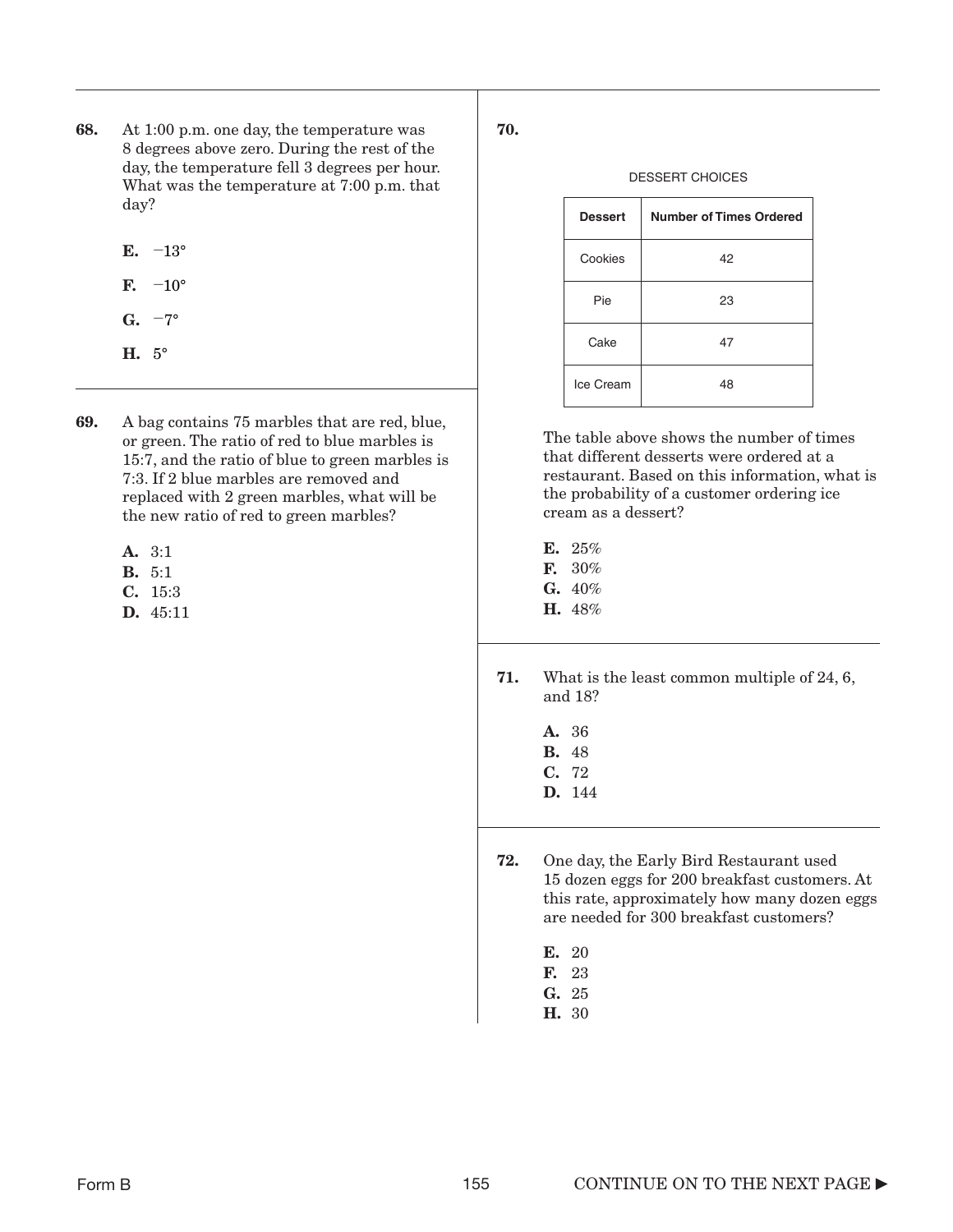73. A cooler contains three types of beverages: 5 bottles of apple juice, 3 bottles of grape juice, and 6 bottles of orange juice. What is the probability that a bottle chosen at random from this cooler is not apple juice?

A. 
$$
\frac{1}{9}
$$
  
B.  $\frac{5}{14}$   
C.  $\frac{9}{14}$ 

- **D.**  $\frac{2}{2}$
- 3
- 74. A large circular dinner plate has a radius of 20 centimeters. A smaller circular plate with a circumference of  $20\pi$  centimeters is placed in the center of the larger dinner plate. What is the area of the part of the larger dinner plate that is not covered by the smaller plate?
	- E.  $20\pi$  sq cm
	- F.  $100\pi$  sq cm
	- $G. 200\pi$  sq cm
	- **H.**  $300\pi$  sq cm

75.

| PRICES FOR NEWSPAPER |              |
|----------------------|--------------|
| <b>ADVERTISING</b>   |              |
| Page Space           | <b>Price</b> |
|                      |              |

| ---              |       |
|------------------|-------|
| page             | \$200 |
| $rac{1}{2}$ page | \$350 |
| full page        | \$600 |

The table above shows prices for newspaper advertising. A store purchased  $\frac{1}{4}$  pages,  $\frac{1}{2}$  pages, and full pages of page space in equal numbers for a total of \$11,500. What is the total amount of page space the store purchased? 4 2

- A.  $1\frac{3}{4}$  pages **B.** 10 pages **C.** 16 $\frac{1}{2}$  pages **D.**  $17\frac{1}{2}$  pages
- 76. How many positive odd numbers satisfy the inequality  $3x + 8 \leq 92$ ?
	- E. 13
	- F. 14
	- G. 17 H. 28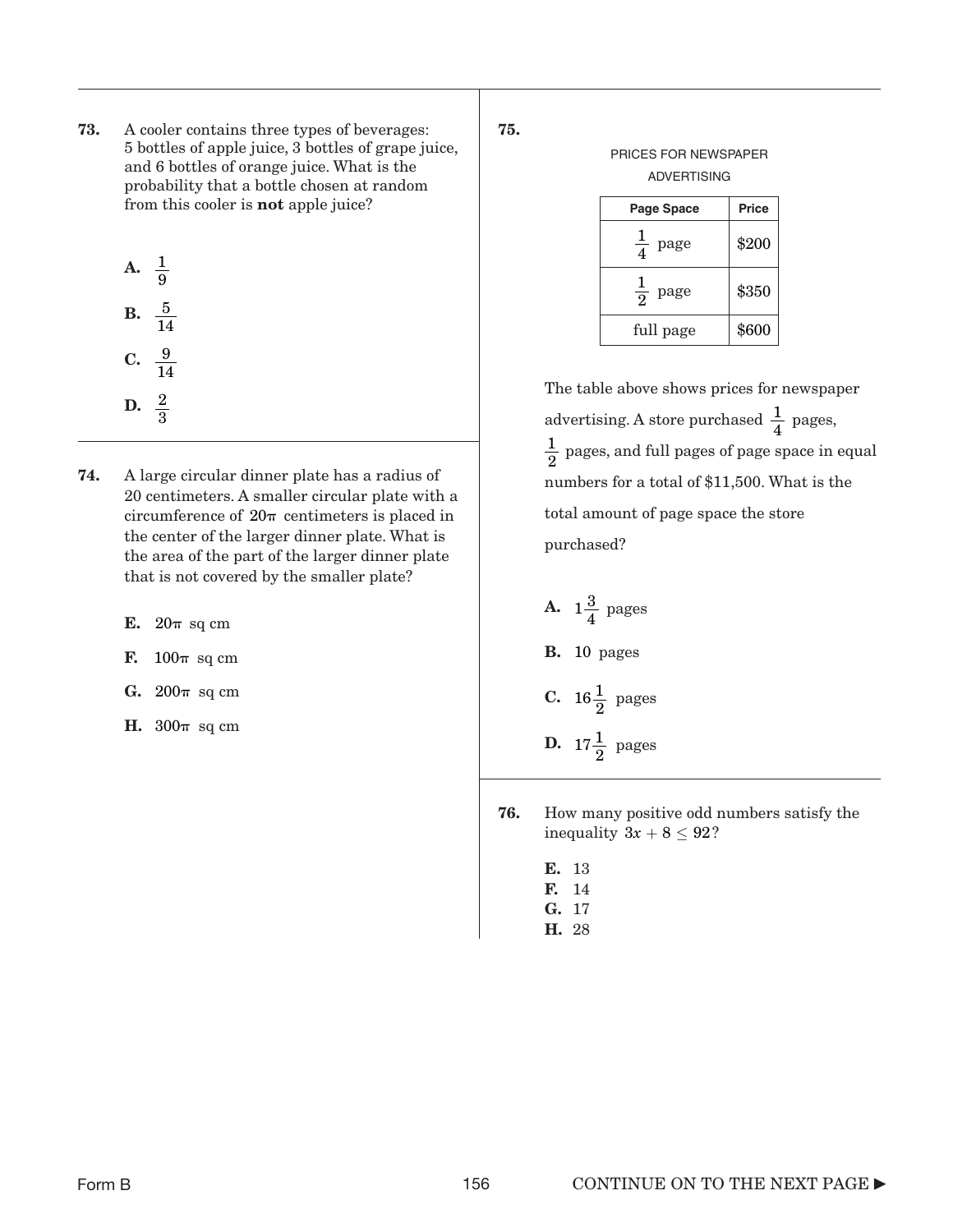- **77.** If  $\frac{36}{y} = 4x$ , what is the value of x when  $y = 3$  ?
	- A. 3
	- B. 4
	- C. 9
	- D. 12
- **78.** Points  $X, Y$ , and  $Z$  are on a straight line, and Y is between X and Z. Length  $\overline{YZ} = \frac{3}{5} \overline{XY}$ , and length  $XY = 20$  centimeters. What is the length of XZ? **E.** 12 cm **F.** 
	- F. 24 cm **G.** 30 cm **G.**  $4\frac{1}{2}$ E. 12 cm G. 30 cm
	- H. 32 cm
- **79.** Bryana bought  $1\frac{3}{4}$  yards of cloth at \$8.00 per yard. If there was an 8% sales tax, what was the total cost of the cloth?
	- A. \$12.96
	- B. \$14.08
	- C. \$15.12
	- D. \$16.08



On the number line above,  $MN = 5\frac{5}{6}$ . What is the position of point M?

E. 
$$
-7\frac{1}{6}
$$
  
\nF.  $-4\frac{1}{2}$   
\nG.  $4\frac{1}{2}$   
\nH.  $7\frac{1}{6}$ 

- 81. A United States presidential coin is made from an alloy of four metals—copper, zinc, manganese, and nickel—with weights in the ratio of 177:12:7:4, respectively. The coin weighs a total of 8 grams. What is the weight of the zinc in this coin?
	- A. 0.28 g B. 0.48 g C. 0.96 g D. 48 g
- 82. Jack scored a mean of 15 points per game in his first 3 basketball games. In his 4th game, he scored 27 points. What is his mean score for the first 4 games?
	- E. 15 F. 17 G. 18 H. 21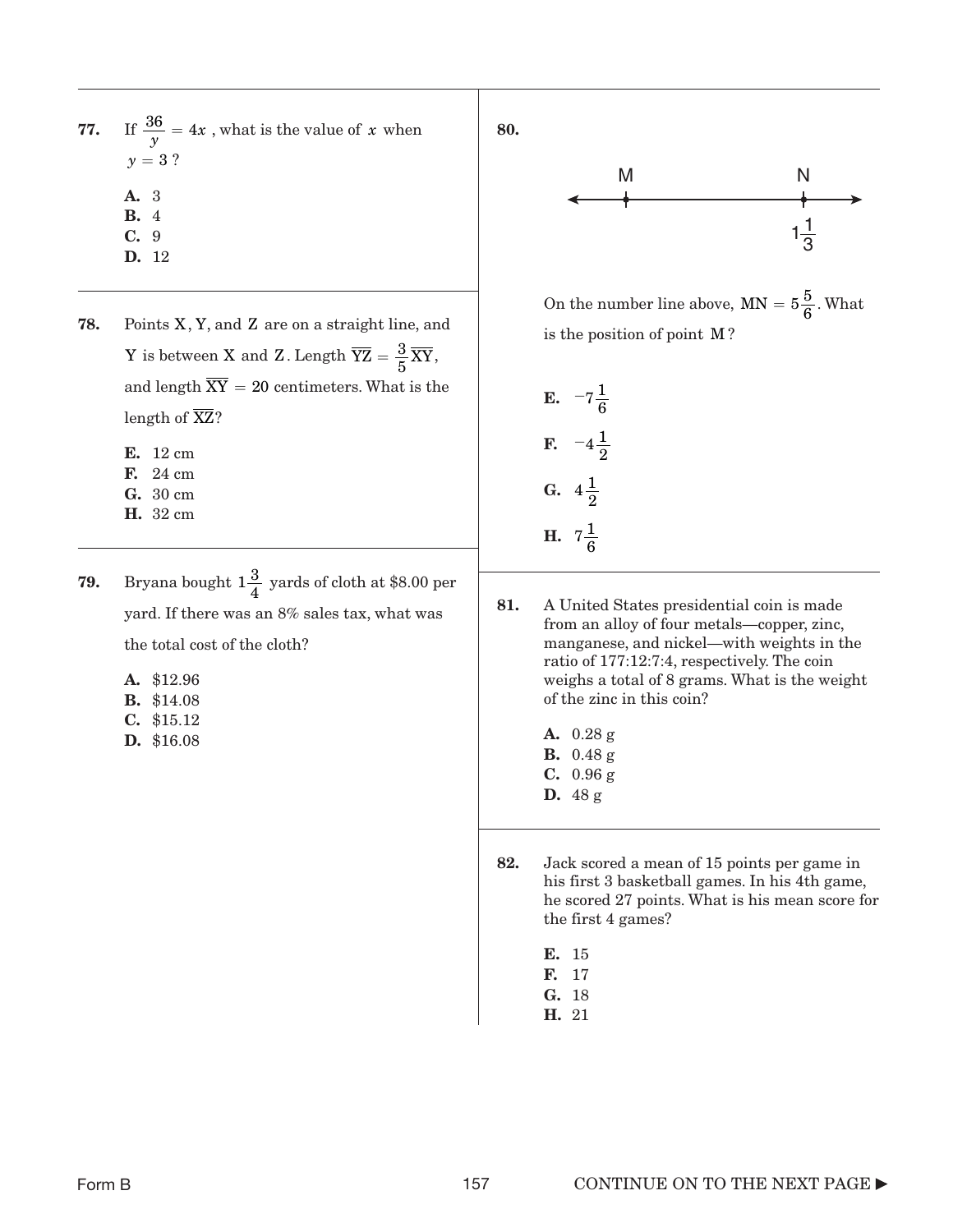- 83. A cylindrical oil drum can hold 4,320 liters when it is completely full. Currently, the drum is  $\frac{1}{2}$  full of oil. How many **kiloliters** of oil need to be added in order to fill the drum completely? 3
	- A. 1.44
	- B. 2.88
	- C. 4.32 D. 14.10
- 84. Nicole's age now is three times Carmen's age. If Carmen will be 17 in two years, how old was Nicole 5 years ago?
	- E. 38 yr
	- F. 40 yr
	- G. 45 yr
	- H. 50 yr
- 85. A chemical decays in such a way that the amount left at the end of each week is 20% less than the amount at the beginning of that same week. What percent of the original amount is left after two weeks?
	- **A.**  $40\%$
	- B. 60%
	- $C. 64%$
	- D. 80%
- 86. If  $w-1$  is an odd integer, which one of the following must be an even integer?
	- $E. \t w+1$
	- **F.**  $2w 1$
	- G.  $2w 2$
	- $H. 2w + 1$
- 87. Three students stand at the starting line of a running track and begin running laps at the same time. Ann completes 1 lap every 2 minutes, Jack completes 1 lap every 3 minutes, and Lee completes 1 lap every 4 minutes. How many laps does Ann complete before all three runners are once again at the starting line at the same time?
	- A. 4
	- B. 6
	- C. 12 D. 20
- 88. Simplify this expression:
	- $4(7 3x) (5 x)$ E.  $23 - 4x$ **F.**  $23 - 11x$ G.  $28 - 4x$ **H.**  $28 - 12x$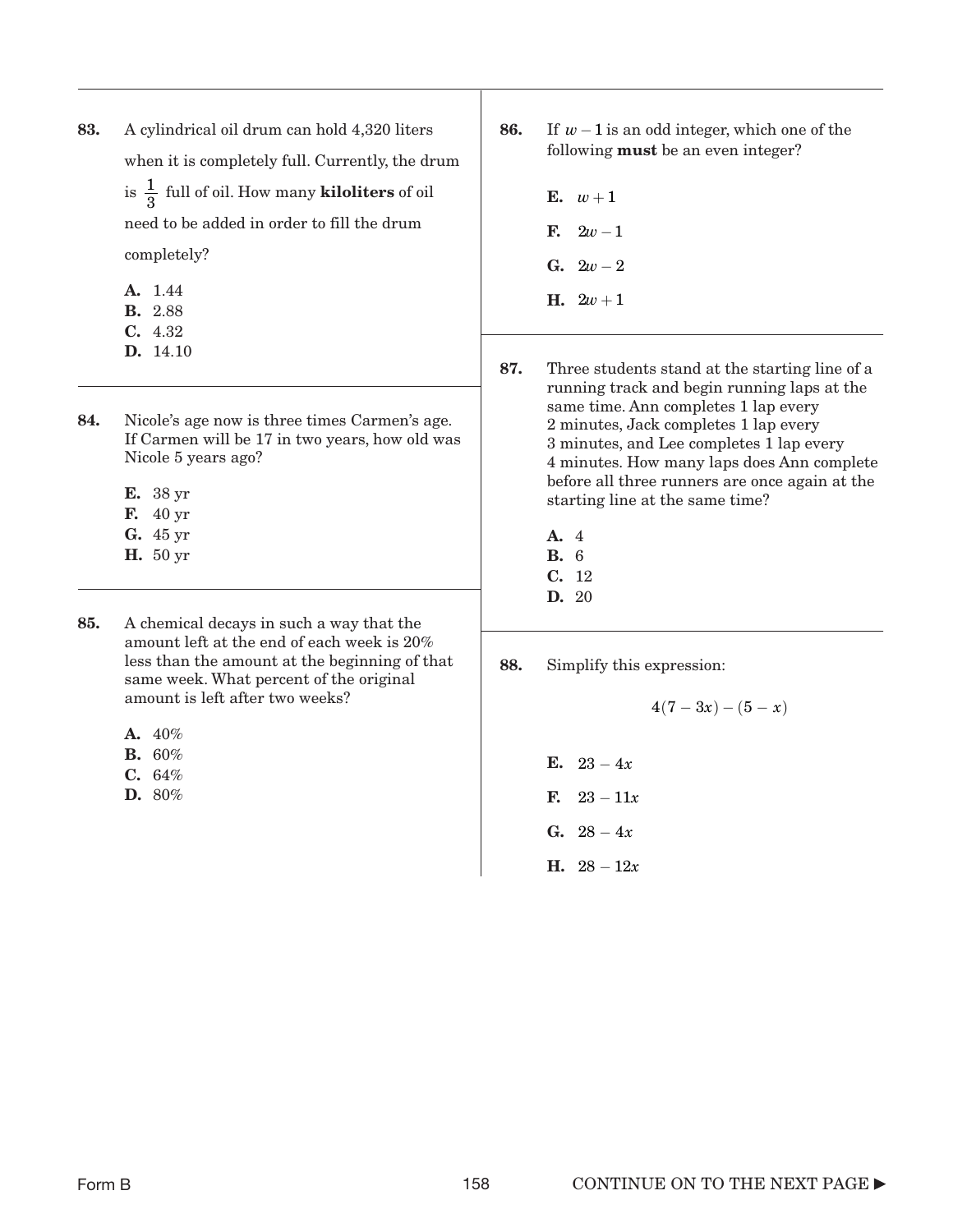| <b>Number of Pets</b> | <b>Number of Students</b> |
|-----------------------|---------------------------|
|                       | 12                        |
|                       | 16                        |
| 2                     |                           |
| 3 or more             | 5                         |

Amy surveyed students at her school about the number of pets they have. What is the probability that a student who participated in the survey has at least 2 pets?

**A.** 
$$
\frac{7}{40}
$$
  
**B.**  $\frac{1}{12}$   
**C.**  $\frac{1}{8}$   
**D.**  $\frac{3}{10}$ 

90. A large container is partially filled with n liters of water. Ito adds 10 liters of water to the container, making it 60% full. If Ignacio adds 6 more liters of water, the container will be  $75\%$  full. What is the value of  $n$  ?

- F. 15
- G. 26
- H. 30

91.  $x^3 + 3x$  $5x^3 + 3x + 9 + \frac{1}{x^2}$ 

> If  $x = 10$ , what is the value of the expression above?

A. 2,539.01 B. 5,039.01 C. 5,039.1 D. 5,139

92.



R, S, and T are midpoints of the sides of square MNPQ, as shown above. What is the sum of the areas of the shaded triangles?

- E. 9 sq cm
- **F.** 12 sq cm
- G. 18 sq cm
- **H.** 36 sq cm
- 93. The Chens spend \$5 of every \$8 they earn on planned expenses. If the family earns \$29,600 in one year, how much will they spend on planned expenses that year?
	- A. \$1,850 B. \$3,700 C. \$5,920 D. \$18,500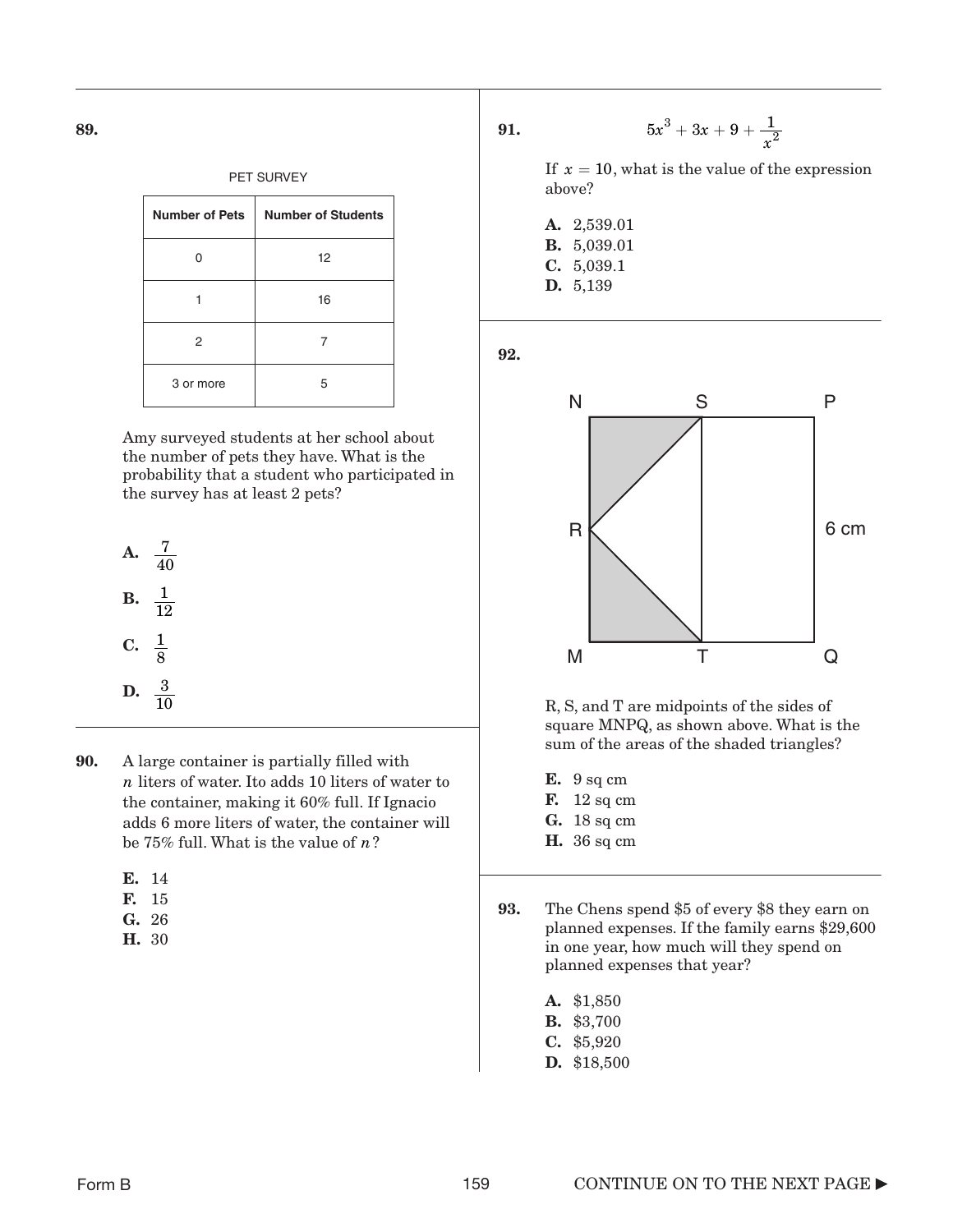- 94. A pizza shop offers a choice of 3 sizes (small, medium, and large) and 7 different toppings. Different pizzas can be created by changing the size and/or the choice of toppings. If Cody wants to order a pizza with exactly 2 different toppings, how many different pizzas can he create?
	- E. 6
	- F. 21
	- G. 63
	- H. 126

#### SURVEY OF CATS PER FAMILY

| <b>Number of Cats</b> | <b>Number of Families</b> |
|-----------------------|---------------------------|
|                       | 15                        |
|                       | 42                        |
| 2                     | 35                        |
| 3 or more             | 8                         |

The table above shows the number of cats per family in 100 households in the Blaine neighborhood. By what percentage is the number of families with 1 cat greater than the number of families with 2 cats?

- A. 7%
- **B.** 10%
- C. 17%
- D. 20%
- 96. A wooden box has a square base. The height of this box is 3 times the length of one side of the base. If one side of the base is 3 feet long, what is the volume of this box?
	- E. 9 cu ft F. 27 cu ft
	- G. 36 cu ft
	- H. 81 cu ft
- 97. On a bike trip, Rajiv traveled 65 kilometers in 5 hours, while Shaina traveled 72 kilometers in 4 hours. How much less was Rajiv's mean speed, in kilometers per hour (kph), than Shaina's?
	- A. 1 B. 5 C. 7
	- D. 9

**98.** Points P, Q, R, and S represent  $-3$ ,  $-1$ , 0, and 2, respectively, on a number line. How many units is the midpoint of PQ from the midpoint of RS?

- E. 1
- F. 2
- G. 3
- H. 4

99. There are 1,000 cubic centimeters in 1 liter, and 1,000 cubic millimeters in 1 milliliter. How many cubic millimeters are there in 1,000 cubic centimeters?

- A. 1,000
- B. 10,000
- C. 100,000
- D. 1,000,000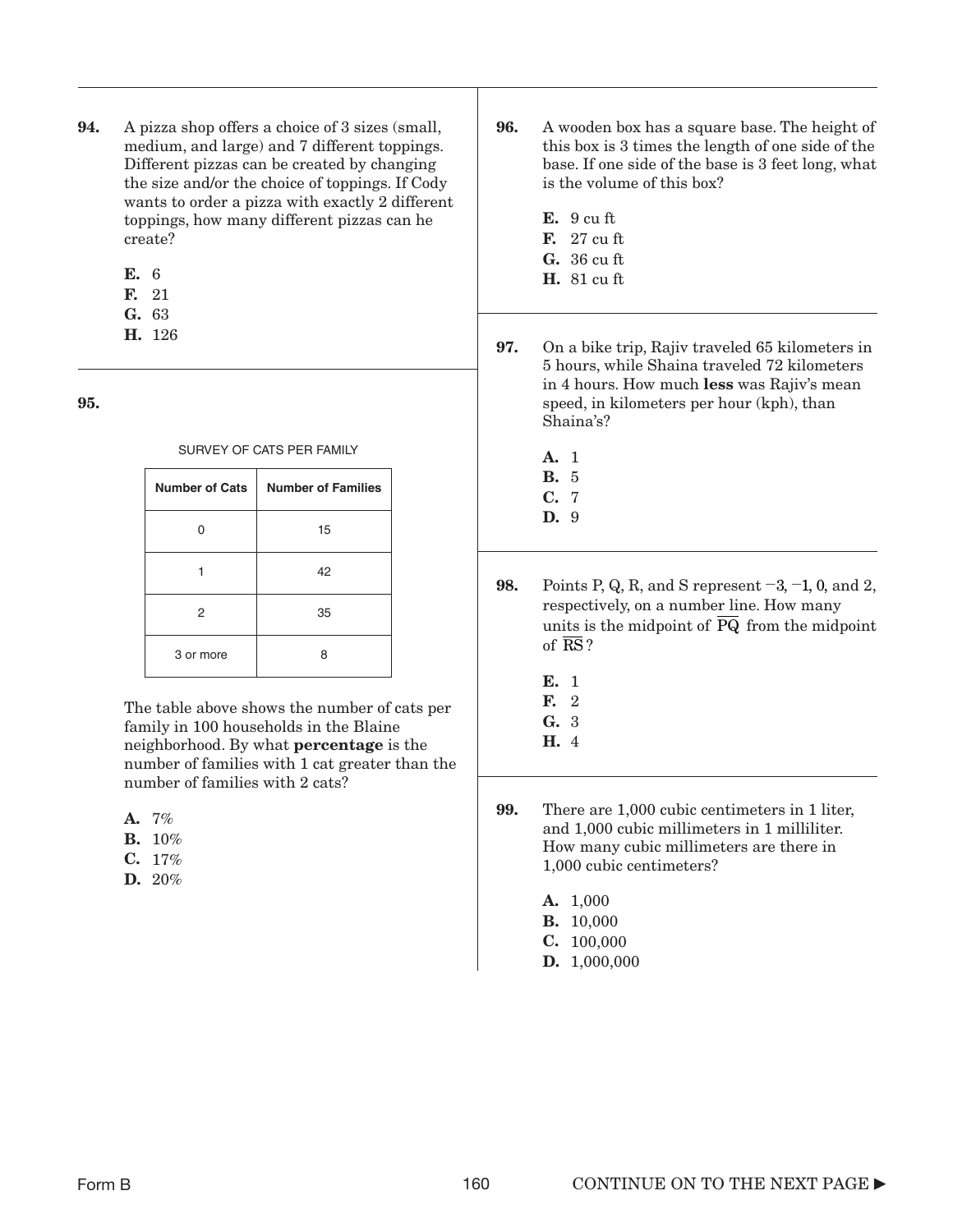

In the quarter circle above, what is  $y$  in terms of ? *x*

- E.  $x-1$
- F.  $x+1$
- G.  $\frac{x+1}{2}$ 2
- **H.**  $\sqrt{\frac{(x+1)^2}{2}}$  **F.** 60  $(x+1)^2$

101.



The hash marks on the number line above are evenly spaced. What is the coordinate of point R?

| A  | 40                   |
|----|----------------------|
| B. | 9<br>40              |
| C. | 11<br>40             |
| D. | 21<br>$\frac{1}{40}$ |

- 102. Phan chose an Internet service that charges \$18.00 per month plus \$0.024 per minute. Deion chose an Internet service that charges \$30.00 per month for unlimited usage. At the end of the month, Phan's and Deion's charges were identical. For how many minutes did Phan use the Internet service that month?
	- E. 50
	- F. 60
	- G. 100
	- H. 500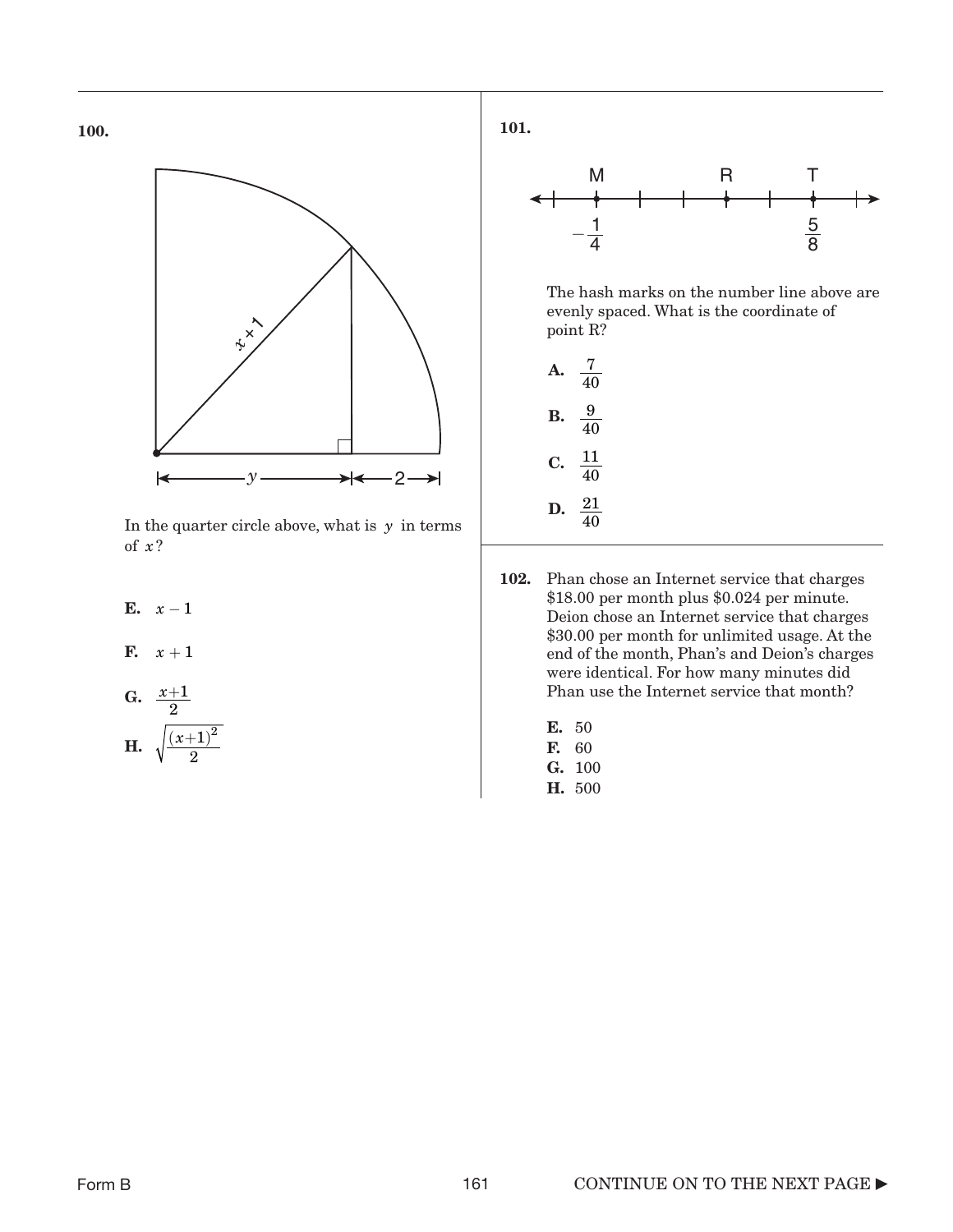103. In a sample of 50 cars at a local dealership, there are 12 red cars and 10 cars with backup cameras. Of the 12 red cars, 4 have backup cameras. If a car is selected at random from the given sample, what is the probability that both of the following are true: the car is not red and does not have a backup camera?

**A.** 
$$
\frac{3}{5}
$$
  
**B.**  $\frac{16}{25}$   
**C.**  $\frac{19}{25}$   
**D.**  $\frac{4}{5}$ 

- 104. The decimal 0.06 can be written as the fraction  $\frac{x}{50}$ . What is the value of x?
	- E. 3
	- F. 6
	- G. 12
	- H. 30





What is the area of the shaded triangle shown above?

A.  $m + n$ B.  $n-m$ **C.**  $2(n-m)$ **D.**  $4(n-m)$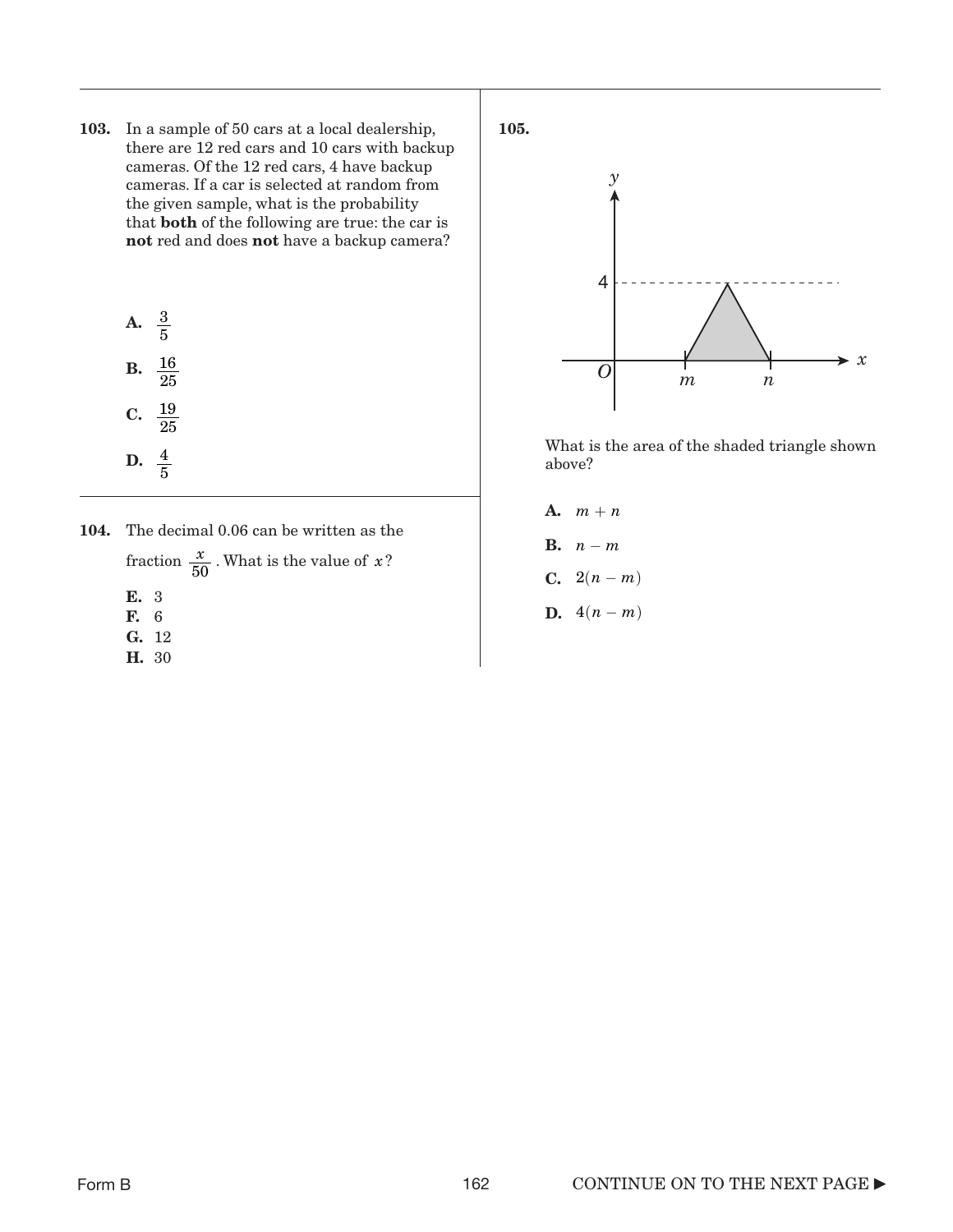| <b>ANIMAL CARDS</b>    |                        |
|------------------------|------------------------|
| <b>Number of Cards</b> | <b>Picture on Card</b> |
| 8                      | cat                    |
| 6                      | dog                    |
| 5                      | bird                   |
| 4                      | fish                   |
|                        | horse                  |

The cards in the table above are mixed in a box. Which animal pictured on a card has exactly a 1 in 4 chance of being picked at random from the box?

- E. cat
- F. dog
- G. fish
- H. horse
- 107. Which number line below shows the solution set for  $2x - 2 \le y \le 4x + 10$  when  $y = 1$ ?



108.  $\frac{14}{21} = \frac{p}{7}$ 

In the equation above, what is the value of  $p$ ?

**E.** 
$$
\frac{2}{3}
$$
  
**F.** 3  
**G.**  $\frac{14}{3}$   
**H.** 14

109. A ball is selected at random from a box that contains 7 black balls, 14 green balls, and 21 red balls. What is the probability that the ball selected is black?

| $\mathbf{A}$ . | $\frac{1}{6}$ |
|----------------|---------------|
| В.             | $\frac{1}{5}$ |
| C.             | $\frac{1}{3}$ |
| D.             | $rac{5}{6}$   |

- 110. At North High School, a survey asked two questions, Question A and Question B. For each question, students could answer either "yes" or "no." Of the 800 students who responded to the survey, 720 answered "yes" to Question A, and 640 answered "yes" to Question B. What is the least possible number of these students who could have answered "yes" to **both** questions?
	- E. 80
	- F. 160
	- G. 560
	- H. 640